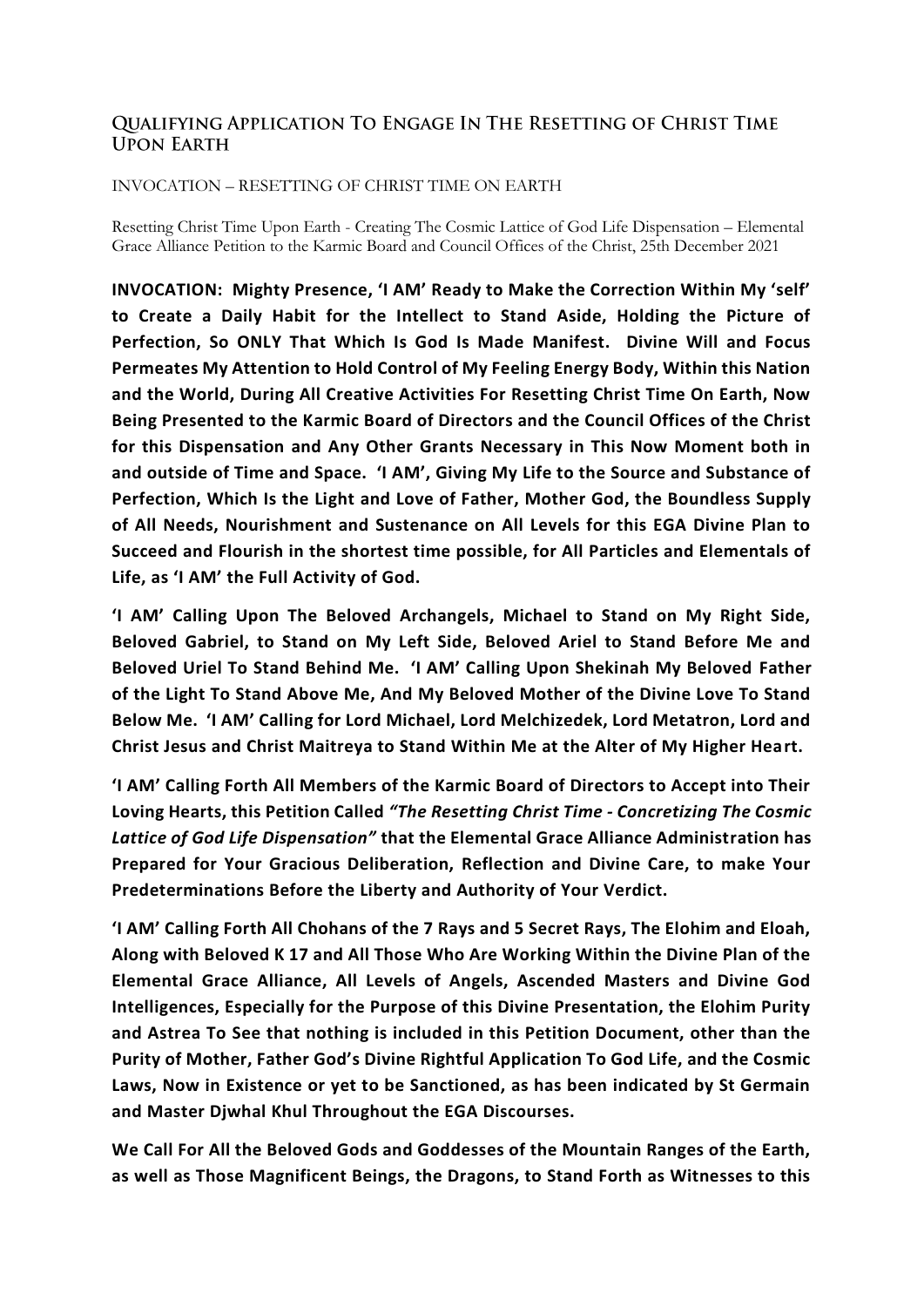**Divine Petition and Let Your Voices and Heart Energies Echo your Support and Sponsorship to join this Mighty Divine Plan! Dear and Beloved Elementals and Devas, the Builders of Form, Standby in Readiness to Accept the Divine Callings and Instructions to Build That which will be Approved by Those With Whom You Serve, and to '***ONLY'* **Create Perfection for Them, in Accordance with Divine Will and Cosmic Law!**

**Beloved Mighty All-Pervading Presence, Open the Door to the Altar of Our Hearts Allowing the Christ Consciousness to Blaze Forth. We Are Calling to Your Majestic Presence, Creator of All Things, Your Limitless Power, Your Perfect Fulfilment of Every Need and Highest Inspiration which has Revealed the True Reality of Living God's Love and Expressing Your Unconditional Love to ALL Life. Come and Lift Our Hearts and Receptive Minds Into Your Divine Consciousness and Loving Intelligence, So Marvelously Designed For This World and Brought It Into Form as We Have Committed Ourselves to It In Your Care. Give Us the Wisdom to always Achieve a Loving Response to any Influences That are not of Your Consciousness so That We Continue To Establish the Framework of Your Ever-Expanding Divine Consciousness Here on Earth and Throughout All Other Worlds, Universes, Galaxies and Cosmoses in Your Greater Creations. And So, It Is! We Are Grateful, We Are Grateful, We Are God Grateful!**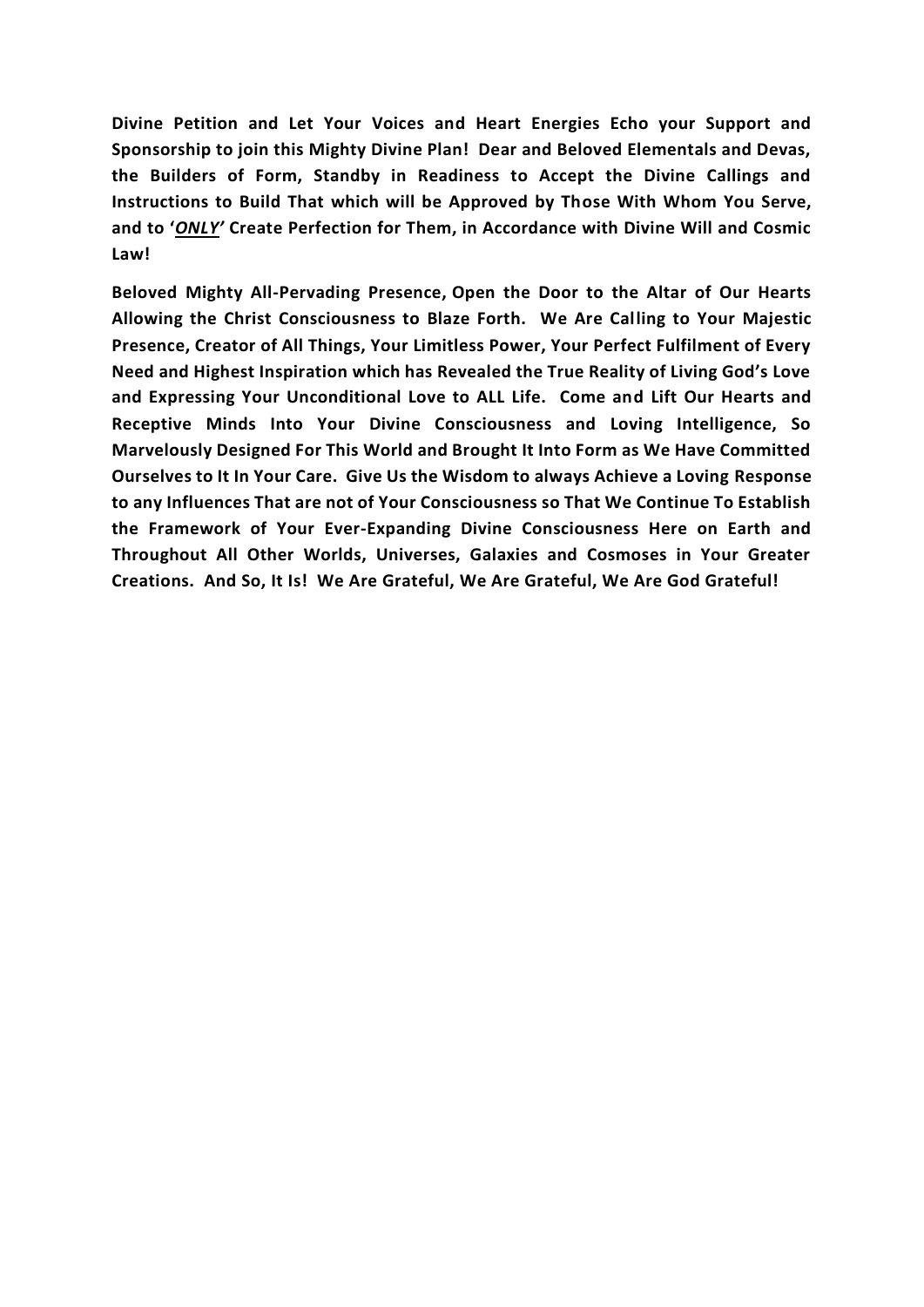## **FORWARD**

*For all Dear Souls who are Reading or Listening to this Petition it is important to Remember that Divine Manifestations which are Conceived in The Immaculate Concept should have a Petition that is Presented to the Karmic Board of Directors for Their Unanimous Agreement, before any such Love In Action can begin, such Approvals MUST be Confirmed by The Karmic Board of Directors. Without such Approvals any Creations to make manifest here on earth remain the creation of the human consciousness, which shall remain only temporal in nature, prone to Karmic Accountabilities for such miscreations and incorrect applications to God Life that have consequences attached to them. Without Following the Cosmic Laws and the Divine Will of Mother Father God, the Evolution of Mankind, remains tethered to the limitations of the human mind.* 

*So, in the continued Pursuit of Our Purity of Intentions, Cause and Effect, Cosmic Law and Divine Will and Purpose, the Tradition of the Elemental Grace Alliance and how this Divine Plan has been Created from Its Original Concept, this Petition is being Crafted in the same way that all the EGA Dispensations have been Granted to date. No Dispensation has ever been Given to the Elemental Grace Alliance, without the Laws of Petitions Being Impeccably Followed and Adhered to.*

*Archangel Gabriel and Archai Hope told us;*

- *"I tell you everything grows by Use and All things move in cycles.*
- *"Without the Use of the Energetic Forces that you yourselves can Now Command and Demand to do Your Work, every Decree, every Invocation shall have a more Powerful Effect! So whether this is as an Individualized Expression of the EGA or as the Elemental Grace Alliance as a Whole, keep that Energy Moving, Keep it Focused, Keep it Simple and Keep it Pure!*
- *"So please take on Our Qualities of Physical Courage, Quickness of Intellect and Perception, Purity, Beauty, Generosity, Strong Affections and Devotion. Say often.*

*'I AM' the Heart Grace, Love, Joy and the Appreciation of All Life.*

*'I AM' the Inspiration from the Highest Aspect of My Divine Nature.*

*'I AM' Creativity Itself Unfolding Within My Sacred Contract with God.* 

*'I AM' the Individualized Expression of My Higher Self of the Light Always.*

*'I AM' Purity, Beauty, Generosity and Devotion.*

*'I AM' The Immaculate Conception of the Resetting Christ Time On Earth.*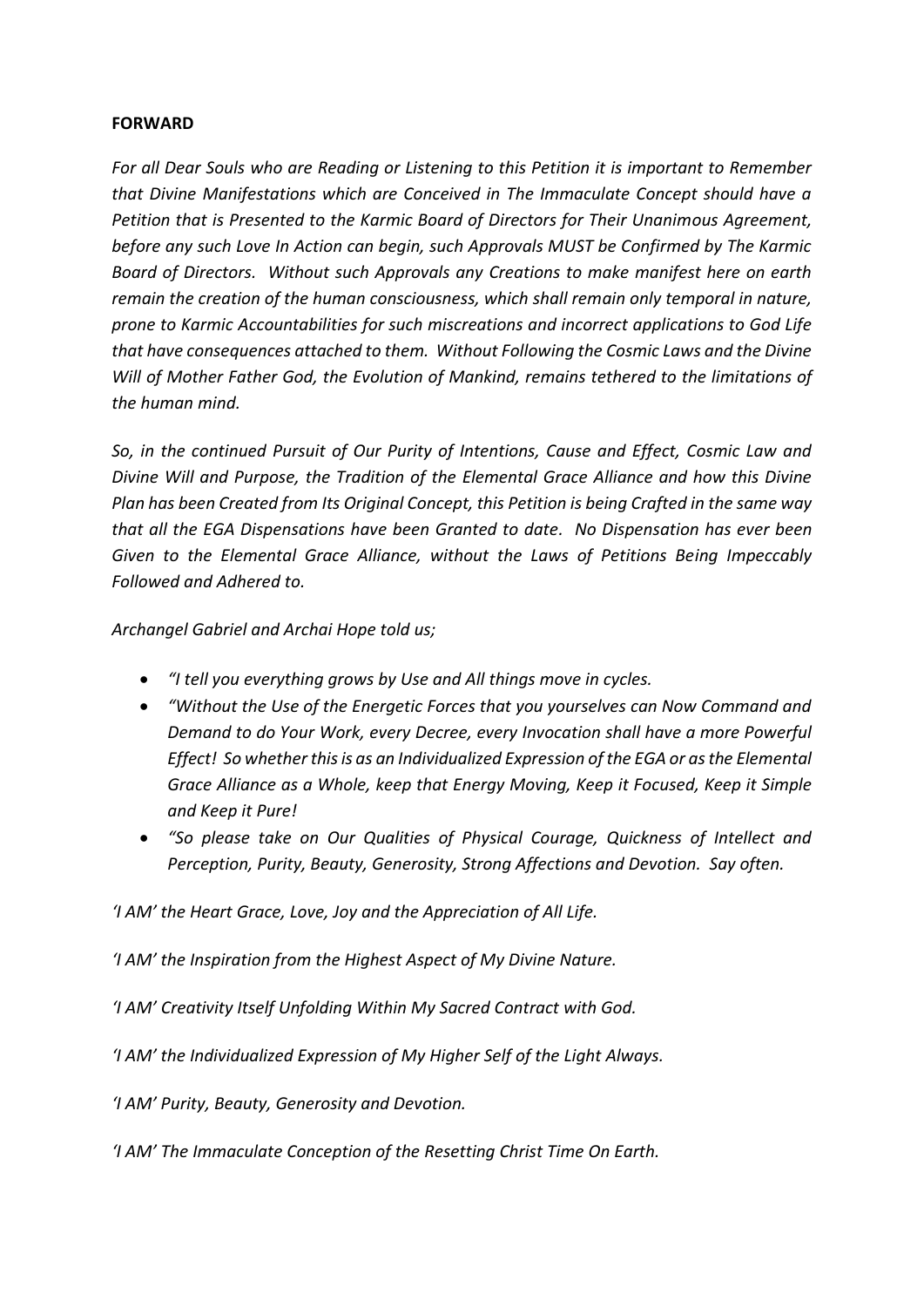*While this last Invocation reveals at this early stage, this Resetting Christ Time Upon Earth has been a major part of the Elemental Grace Alliance's Work from the Beginning of Its Inauguration! We will not be going into any detail of the Artificial Time Cells or Holographic linear time programs in this Petition, but We will be using further information as part of Our Qualification Processes herein!* 

*Should this particular Petition Work, come into the hands of anyone who is not familiar with the entirety of the EGA's Divine Plan, know that, to understand what all this means, one will have to review all the Master's Discourses of the EGA. To have any understanding, it will require the Full Qualification of the 'I AM' Presence within you!*

*This Work is about Entering into the Higher Realms of God Intelligences by the Sons and Daughters of God, through the Sons and Daughters of Man, based upon prerequisite Levels of Individual Vibrational Resonances and Light Quotients, so as to Achieve the Efficacy of the Living Light, The Cosmic Sacred Electronic White Fire Light Substance, to Fulfil the Divine Plan of Raising one's Consciousness into the Christ Consciousness and thus Preparing Themselves to have Their Garments of Shaddai, Their New Light Bodies Placed Around Them; Becoming the New Christed One's Who Will Walk upon the Planet. For this Plan to be fully achieved is said to take around 15 generations or 300 years yet to complete for all to have Ascended this Planet. But this too, is provisional due to the potentialities of human free will, which can speed up or slow down evolution as We have seen up until now, depending on how many Dear Souls are able to reach such Resonances and Light Quotients making these final Transitions and Transformations within Themselves possible. You have heard of the 100 Monkey Syndrome! This Mass Ascension will be Triggered when 144,000 unascended human beings have reached their Cosmic Christ Consciousness Light Body within their human biology.* 

*That is what this Petition is all about! Rewriting One's Akashic Records to Move forward with Greater Ease and Grace. But to do that, New Cosmic Laws have to be Written, to cater for Mass Ascension. Never before in the History of God's Creations has Mass Ascension ever been achieved! So We have a Divine Opportunity here, to no longer remain bound to the Cosmic Laws that pertain to Individual Ascension. Today it is all about Group Initiations and Group Ascension! And to do that, Dear Unascended human Souls need to learn how to enter their own Bio-Computers, that they have already within their own biological Living Organism. The DNA is already Coded, just waiting for the Levels of Resonances and Light Quotients to be reached to Self-Activate these DNA Light Encodements. It is about Activating all 24 Pairs of Chromosomes which wrap the DNA Helix of the True Reality! The Truth of Who You Are as A Living Christ.*

*"I AM THE 'Lightware', breaking the matter-energy construct of the mind, linked with the Higher Mind Reality, working with the collective consciousness of Higher Levels of Advancement and Evolutionary Systems held within Man's and Woman's Adam/Lilith Seed Consciousness within Their DNA Encodements. The Divine Language and Vibration and*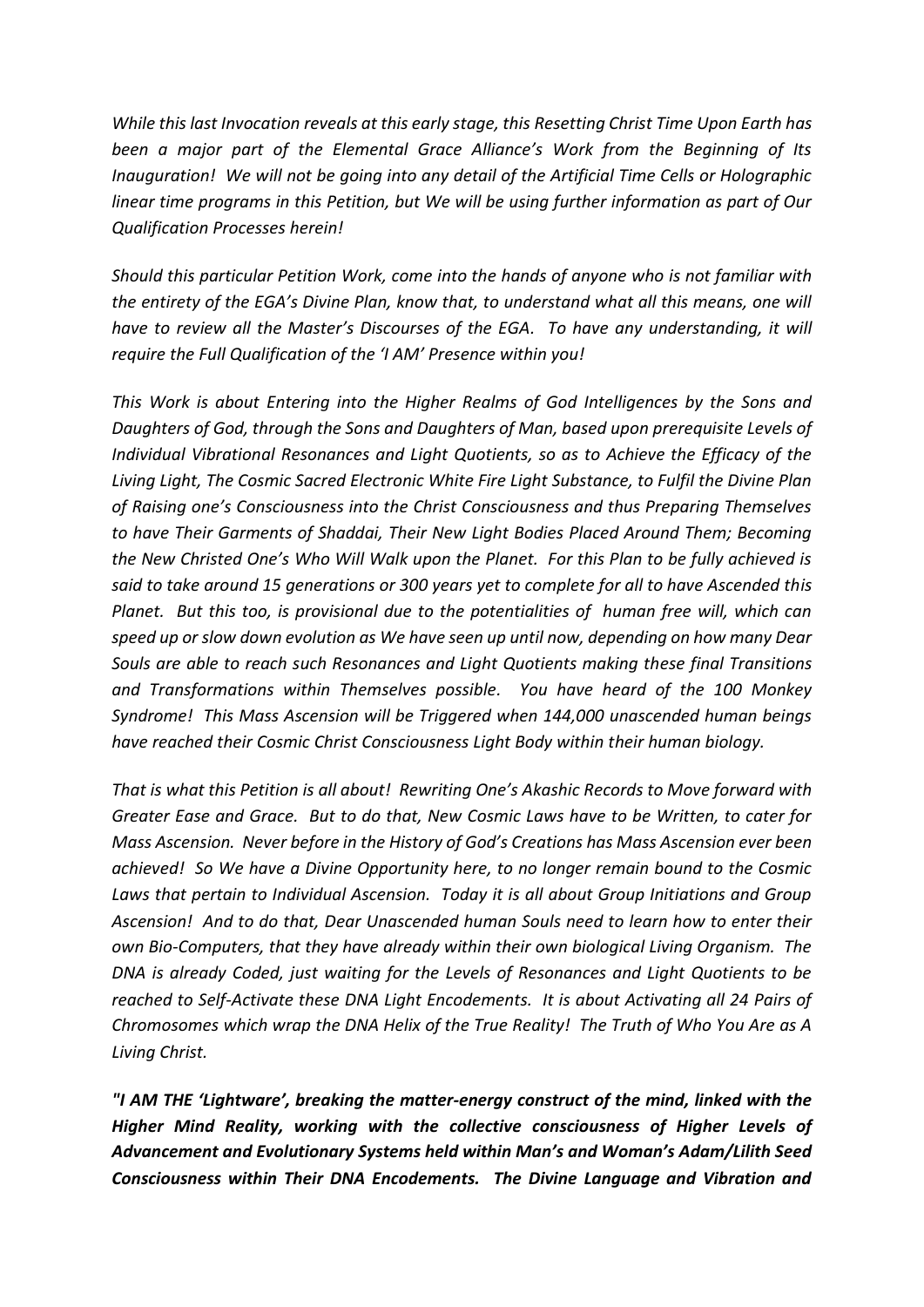*Song of Shekinah, is Weaving through All Now and Forever. Let it continue to Flow Through Every Man, Woman and Child, Flow Over Every Man, Woman and Child, Flow Under Every Man, Woman and Child, to the Left Side and the Right Side, to the Front and to the Back, and there Above and Below, Where The 'I AM' is the Host, the Body of The Adam/Lilith Kadmon Man and Woman, The Holy Sacrament, The Garment of Light, The Believer, The Seeker, The Educator and The Teacher. 'I AM' Releasing the old garments of the body flesh! 'I AM' Archangel Michael, 'I AM' Archangel Gabriel, 'I AM' Ariel, 'I AM' Uriel, 'I AM' Lord Michael, 'I AM 'Lord Melchizedek, 'I AM' Lord Metatron, 'I AM' The Christ Jesus, 'I AM' Christ Maitreya, 'I AM' Grace, 'I AM' Truth The Life and the Way, 'I AM' The Holy Father's Light and the Divine Mother's Love, 'I AM' The Divine Breath, Divine Wisdom, Divine Power and Divine Joy."*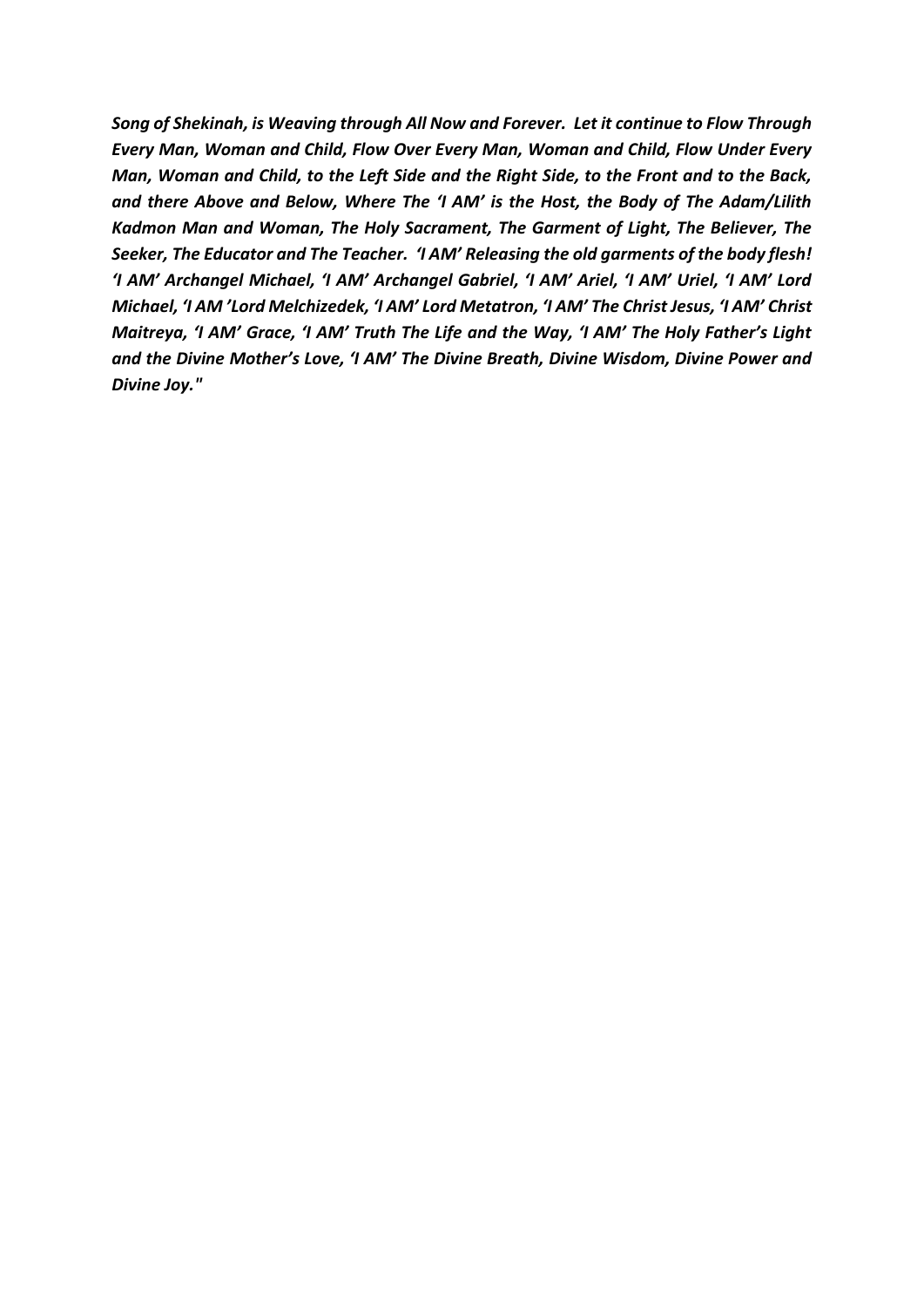## **PREAMBLE**

Padma Aon in His Book, *'The Christ Blueprint'* he says this about Christ Consciousness.

*"Christ Consciousness is civilization-oriented, not just personal salvation oriented; it is for the benefit of all beings, for there can be no personal salvation without collective salvation included within it as the True Unfolding of the One Soul of Love. To merge with the Sun is to merge with the collective reflection of humanity, the collective transmission of humanity outwards into the Cosmos, that is filtered through the Sun, and which the Sun reflects back to the Earth, that then becomes purified through those beings whose role this is. One could call this process sacrifice, crucifixion, and resurrection".* 

### **THE ORDER OF MELCHIZEDEK**

*Christ's Priesthood is declared by God to be after the Order of Melchizedek. Paul justified Yeshua's Priesthood on the grounds that it is like that of Melchizedek. The Order of Melchizedek Priests came before Yeshua, which he was then given the keys in order to reestablish Christ Consciousness for this Age on earth through any and all means appropriate.*

*The Order of Melchizedek is a Synergy between the Trinity of God: Mother, Father God, Christ Jesus the Son of God and the Holy Spirit. The Order of Melchizedek is the longest running Priesthood on the Earth, stretching back to the first Christ Conscious civilizations on Earth, and is composed of Highly Evolved Beings who have dedicated themselves to the benefit of humanity wherever, and whenever that is possible.*

*This Priesthood is not conferred by any earthly authority but directly from the Holy Spirit and Melchizedek. Certain men and women have been called to this Priest, Priestesshood before the beginning of the world and are, by nature, True Priests "according to the Order of Melchizedek." The Feminine equivalent is the Order of Magdalene.*

*Like Melchizedek Himself, the priests and priestesses of the Order are intermediaries between Christ and humanity. The priest is a Representative of the Christ and the channel through which the High Priesthood of Christ is poured into the world. The Service of the Melchizedek Priesthood is to act as the Servants and Builders of a Christ Conscious civilization.*

*This is why Yeshua gave Peter Keys to the Kingdom, for Yeshua had been given them by Melchizedek before him, and then renewed these keys to the Melchizedek Priesthood. This is why Yeshua made Apostle Peter the Rock of the Church, because He was the Link in the Chain of the Melchizedek Priesthood that was the Foundation of Christ Consciousness on Earth. It had been secured so that 'Hades will not overpower it.' End Excerpt.*

**MELCHIZEDEK:** *"Have the Actions of Christ be done before on earth? Yes. Will they be done again? Yes. Are they happening right now? Yes.*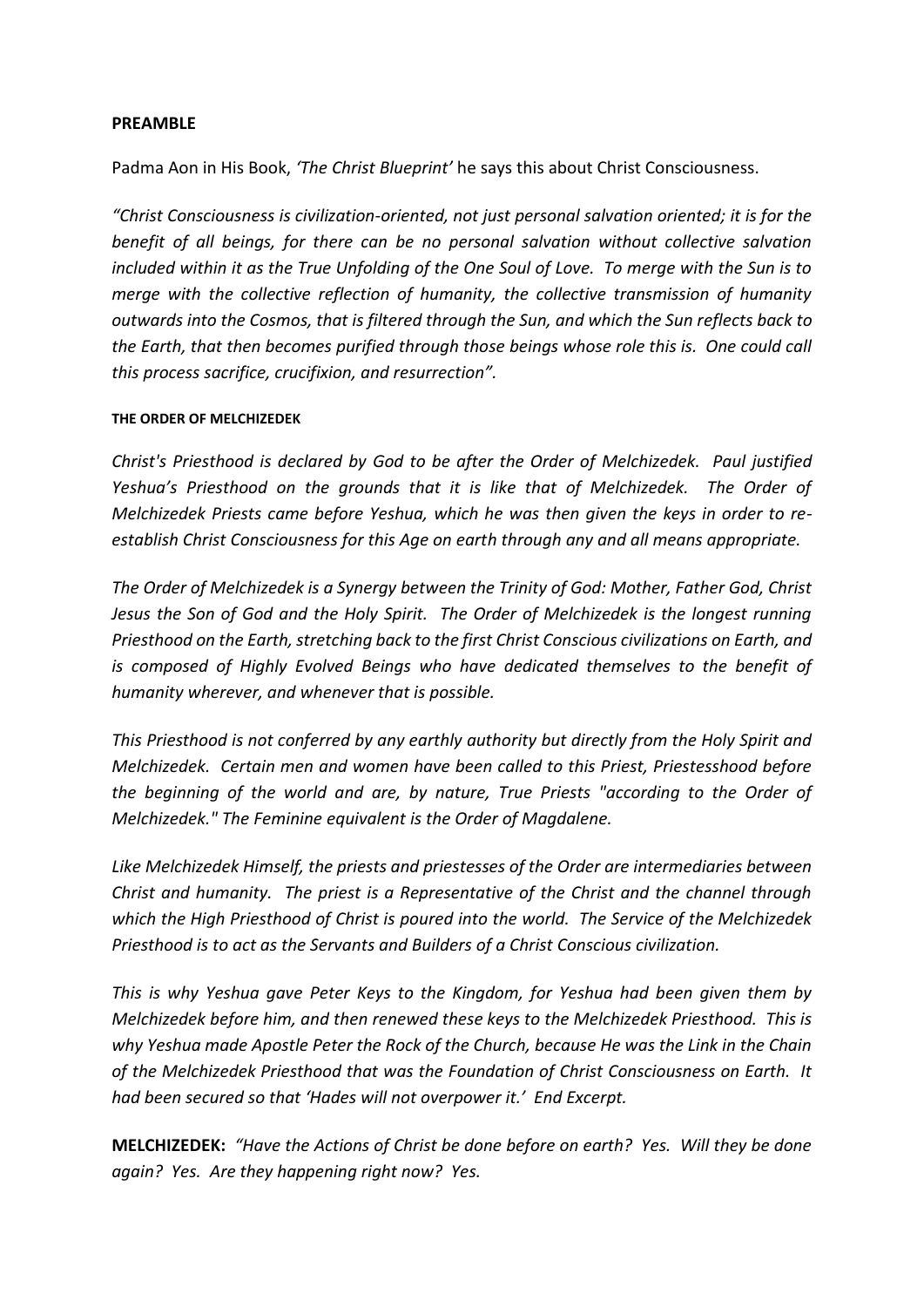*"The Point 'I AM' making here is the Technology that you are seeking through Bio-Computers, already Exists within you. You are the Living Organisms of God's Bio-Computers and to use them with Precision, Perfection and the Manifestation of God's Will, you will only need to Train your Mind to do so.*

*"Therefore, the Principle/Principal Work of Mother Father God is to Initiate Through the Sons and Daughters of Them, as a Unified Force Field and each of the Trinity Lords of Light from the Offices of the Christ. Here is where the Power of Oneness Links Directly with The Mother Shekinah Power (The Mothering Nurturing Energy) seen through the Trinity Triple Powers of Michael, Metatron and Myself, Melchizedek, Who can then Engage Themselves as the Quadrinities, (Christ Trinity plus Mother Shekinah) with You as well as Any Other Beings Who have Consciously Awakened As Living Organic Life Forms where by any degenerate cycles anywhere within any planetary realm, to ensure the Thoughtform of Transformation remains Intact, Indestructible, Irreputable and Immutable." End Excerpt*

*Earth and humanity right now, is being held against its will, in a Time Cell of degeneration, and that We cannot allow to reach any form of total destruction or deprivation, denial, poverty or lack of God Life of a whole human race! Not again, as in so many human civilizations that have become extinct on this planet and other Cosmic Bodies of this Solar System; Maldek, for example.*

*To save any more lengthy explanations in the following excerpts, the full Discourses will tell the rest of the story and provide for a Qualified Presentation of this Petition to that which We are going to place before the Karmic Board of Directors and in Turn the Offices of the Christ to be considered for another Fast-Tracking of the Raising of Vibrational Frequencies and Light Quotients of those Dear Unascended Human Souls, who are now Ready, who have the Communication Channels fully Opened to Their 'I AM' Presence and the Masters, so as to help take control back from the dark forces, who presently continue to hold on to their malevolent agendas against this human race! This Petition will, in Our Humble viewpoints as the feet upon the Ground hopefully turn the heads of humanity away from the corrals that the Cabal have been working for so long to place humanity, an entire human race, under their spells of never seeing the Light and Truth of Who They Are! It is not about the Salvation of a few, but the Salvation of an Entire Human Race and now is the last minute of the last hour that We have to bring the Cabal to Divine Justice, to Face the Power of Light and let go of all control of their machinations in all of their forms; physical, mental, emotional and spiritual.*

*In a recent Discourse Lord Melchizedek Shared this:* 

## **Part 10 - Vol 5 - Inception of Light – Take Charge – Lord Melchizedek, 7th July 2021**

*"You have corralled yourselves into confined existences that allows you to repeat all your old ways, your habitual daily life, your beliefs in deprivation of your Soul, withdrawal of Divine*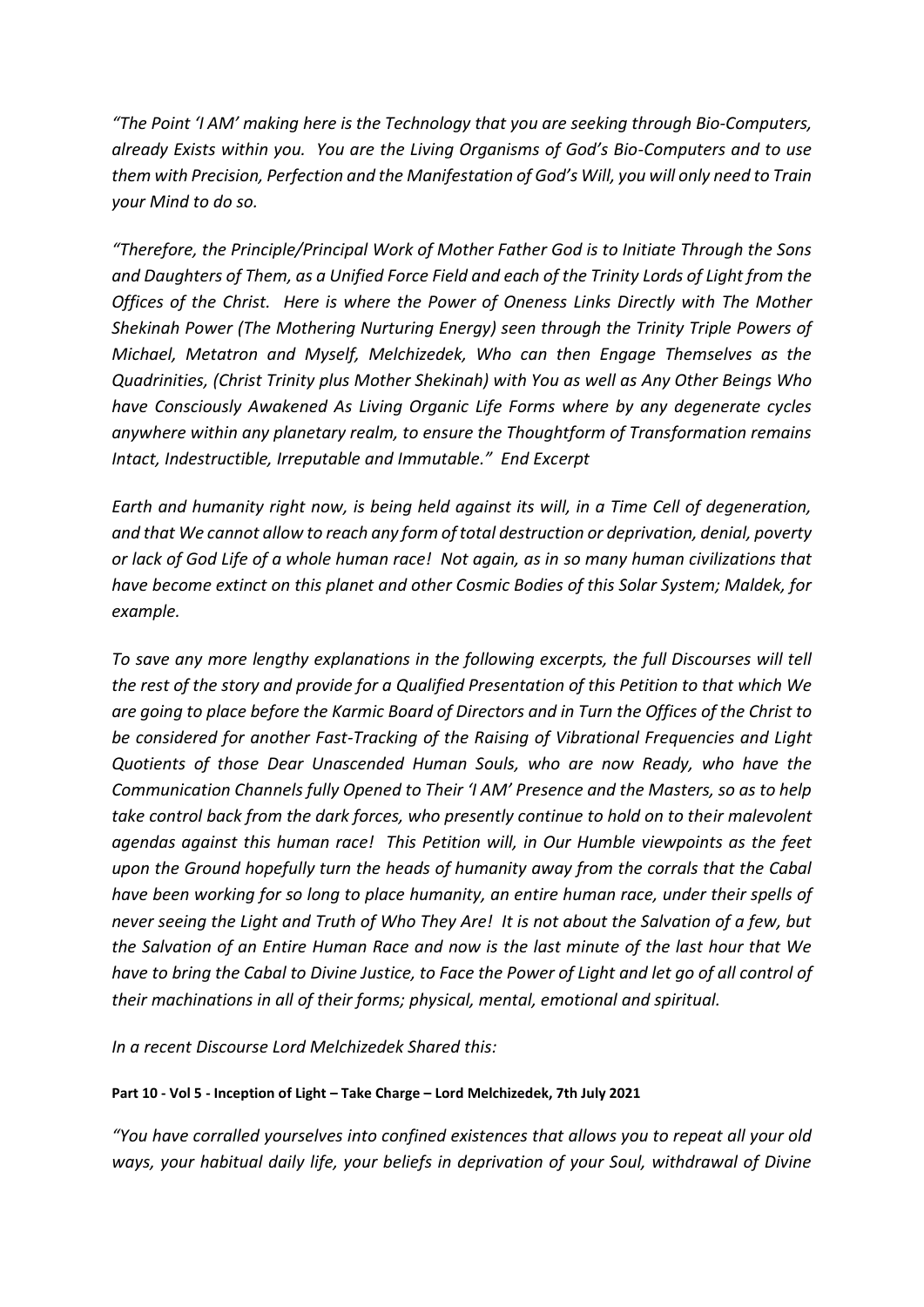*Love replacing these things with everything that sustains your beliefs that you are less than God.*

*"Our Beloved Sister Sue shared with Peter the other day a story about how the Pacific Islanders caught wild pigs that were present on their islands. They would watch where the pigs would gather to feed and for a time would place food for them in the same area. This would take place for a while and then when they saw that the pigs came every day quite voluntarily they would construct a single boundary fence. They would watch and the pigs would see this single fence, but had no fear of it because they could continue to come and eat and go away as they pleased.*

*"This would happen over a number of weeks, patiently the Islanders would feed them and when they felt the time was right would construct another line of fence with the plan to ultimately contain them within a pen! Finally the day would come when, while the pigs would feed, the Islanders would hook on the gate and bolt it. By now the pigs knew that every day they would be fed and had no need to leave the pen. Everything they thought they needed was automatically supplied. But little did they know, was that all this time the Islanders were planning to use them to provide their own daily needs. Never again would the pigs ever leave their pen, except by virtue of their demise."*

*"I use this analogy today because it is so pertinent to the human 4 lower bodies and the ego mind or personality! Life is provided in all its needs, yet unbeknown to human life there is another deadly force in action, one that directs the biology to die to their known reality, the life they have given so much of their trust and power to. Your Covid 19 viruses and vaccines are a testimony to this dark ego-plan. Your internet, artificial intelligence and devices with thousands upon thousands of satellites circulating your Island Nations in this Universe, are just a small part of the feed you are being given so that the gate can be hooked upon the fence and be bolted." End Excerpt.*

*The complete Discourses within this Petition shall be attached to this Petition for Dissemination to those will assist in Crafting its content. All others can find them in the EGA Libraries, or ask for them from the EGA Administration on*

[egaadministration:protonmail.com.](mailto:egaadministration:protonmail.com)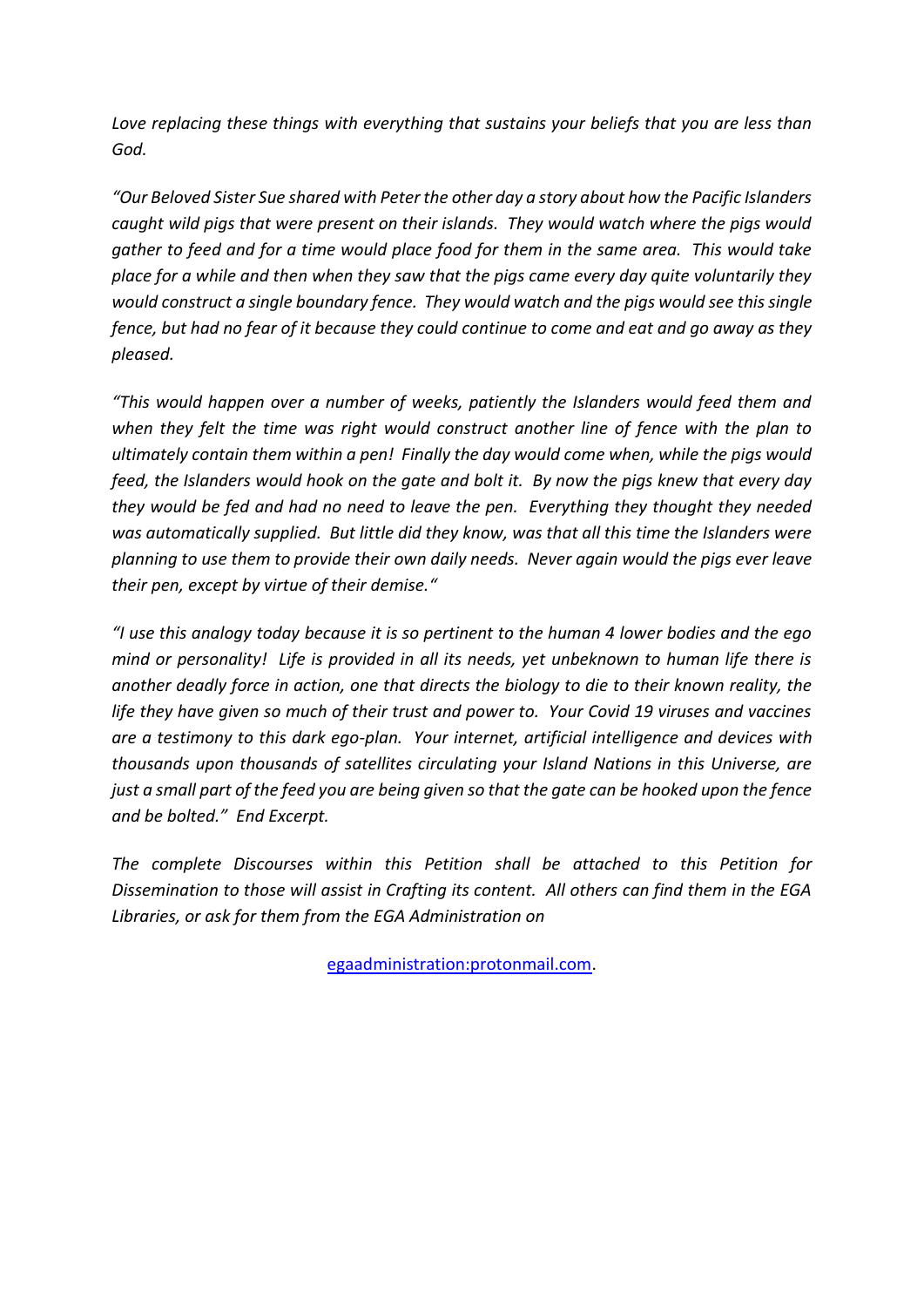## *PETITION*

1. Resetting Christ Time on Earth.

Parts Appropriated to this Petition where Integral Interactions between unascended human beings and Higher God Intelligences shall be vital for the success of Fully and Divinely Understanding this Petition and those who will be able to step into these Higher Responsibilities in Full Participation and Devotion to this God and Christ Work.

- i. Re-Spatialization To Re-Awaken to the Fuller Collective Consciousness of Those Ready to Commit to this Greater Work.
- ii. Breaking the Time-Space Capsule of Human Memory Placed Around the Mental Body Programming.
- iii. Activating the 24 pairs of chromosomes for Greater Access to the Higher Consciousness and Dimensional Awareness.
- iv. Meeting the Master of Your Soul.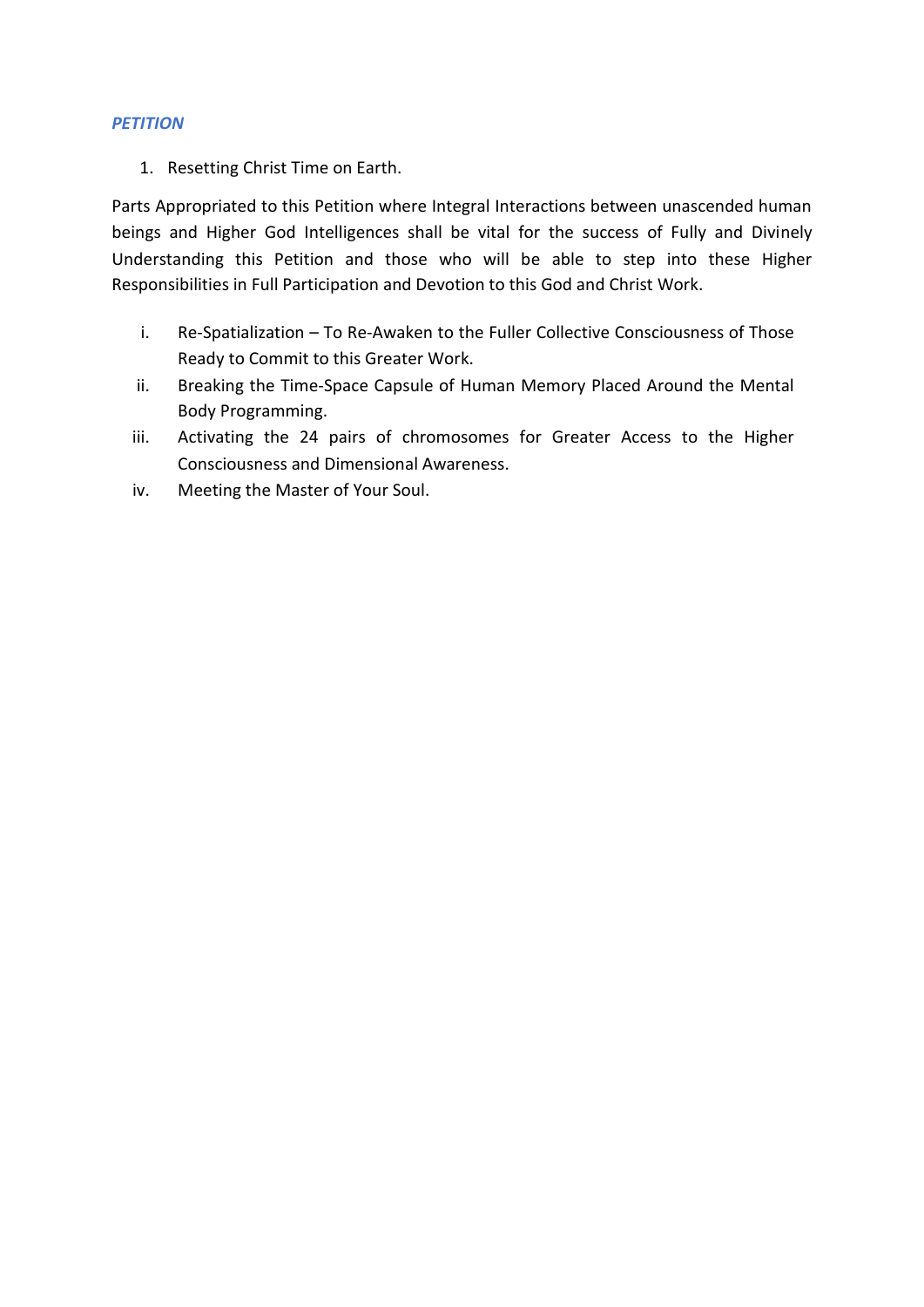## *METATRON ON RE-SPATIALIZATION - TO RE-AWAKEN TO THE FULLER COLLECTIVE CONSCIOUSNESS.*

# *Re-Spatialization - To Re-Awaken to the Fuller Collective Consciousness of Those Ready to Commit to this Greater Work!*

#### **Part 1 - The Lion's Gate – Family of Light – Lord Metatron, 27th July 2021**

"Now that I have your attention today, another facet of this information is going to be shared with you and the importance of this Cosmic Alignment Called the Lions Gate! Be also mindful of the Sphinxes as I say this for equally these Sacred Site Structures play a very Unique part in the Evolution of Human Consciousness upon this planet and through thousands of other Universes that will be affected by the Transformations that will take place here. Never has there been a more important time upon Earth for humanity!

"The time has come for these New Pyramidal Narayana Joy Light Temples and Sanctuaries to be Created, but it will take some serious Inner Work from those who have come to Align themselves to this Work. Many who have come are still unaware of what this is all about and the Inceptions of Light that will pass through the Earth via the existing Stone Pyramids which will help, to both wake them up and for those who already Know Who They are to be Activated so they shall be able to raise their Levels of Consciousness, Resonance and Light Quotients to be able to effectively and with far more efficacy, step up to the tasks at hand by being able to deal with all matters of these Transitions on all levels of human condition, resistences and outer influences that will extend themselves to try to keep these potentials in abeyance. But I tell you, the Power of these Light Transmissions alone will diminish the hold upon humanity to stop or suppress this Divine Cosmic Movement any longer.

"As you develop more fully your 12 Christed Divine Virtues, you allow the Truth of Divine Love of the Creator to Work through you, that shall allow you to become stronger and stronger even while in the human form. You will become Spiritually Re-Spatialized to allow yourselves to become as the Second Adam, Lilith Kadmon Man and Woman, a New Being, who shall Represent the True Nature of the Spirit, Radiating and Emanating Divine Glory. Once your human consciousness can look beyond its physical limitations with the Power of Christ Consciousness, you will discover your Genuine Creative Self, Your Christed Over Self of the Light.

"At this time of space-time overlap, the Time Binding and Contraction, human consciousness is being pushed to re-Awaken to the Fuller Collective Consciousness. It is therefore now the time to stop all separations, to heal and make *'Whole'* again the divisions in all aspects of one's life and begin to see the Love and Unity that exists amongst all manifestations of the Adamic Race as a Family of Light and Eternal Life.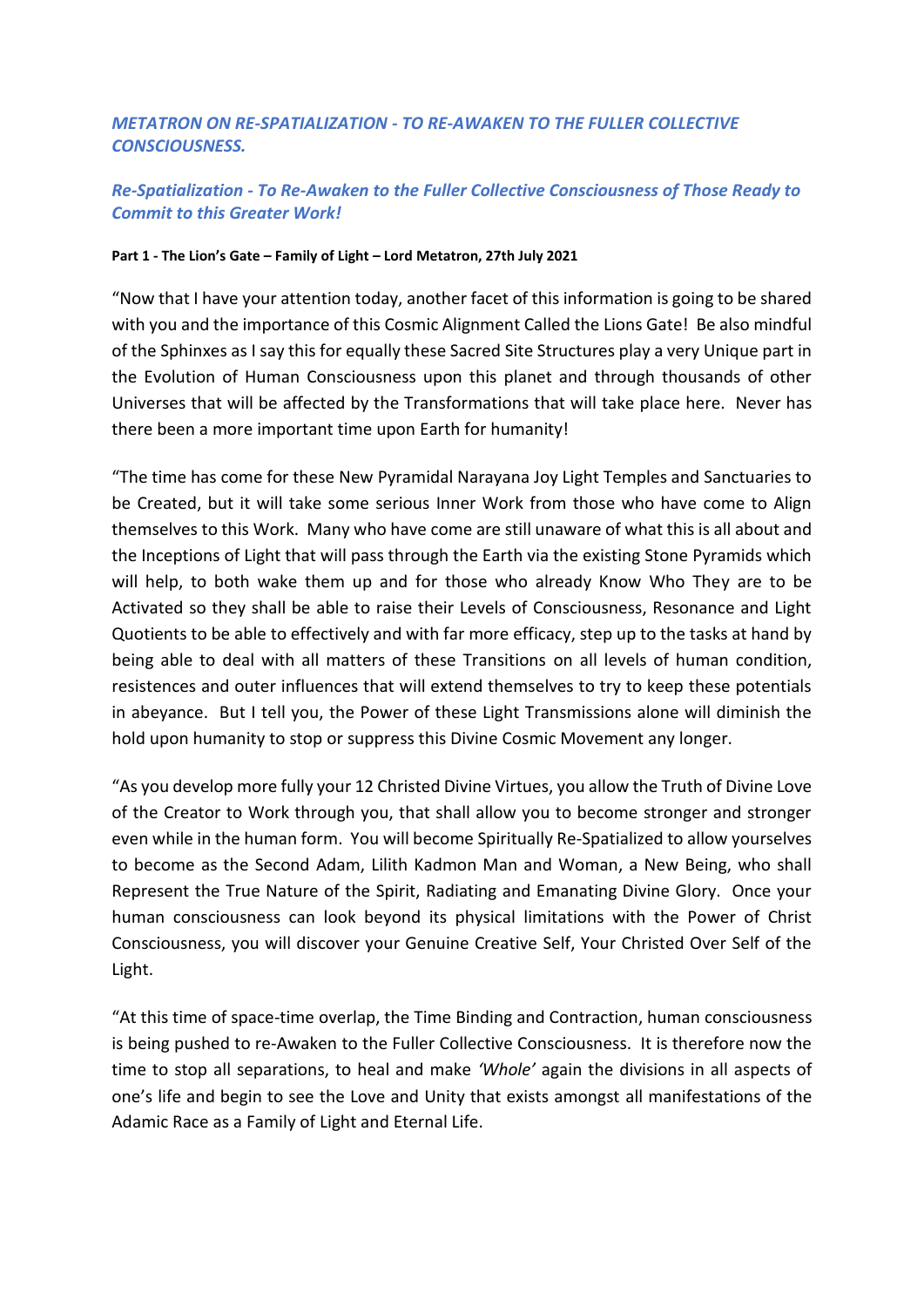"For those who Know their Cosmic Family, will be able to function with a Higher Wisdom, providing those working with the Light of their own Connection to God or the 'I AM' Presence is Fully Activated. As this takes place one moves beyond the power of the '*self'* and their own *'free will'* which has kept humanity tethered to this physical earth-bound reality which will one day, pass away. A Human Evolutionary System matures only when it can become a Family, working in Oneness with the Living Light. When this finally happens, then all embodiments are Enlightened and Transformed whether in the regions of Living Visible Light or within the Invisible Realms and Dimensional Fields that will Finally Open the New Cosmic Awareness to Humanity here on Earth."

### **Breaking the Time-Space Capsule of Human Memory Placed Around the Mental Body Programming**

*To Lift the human burdens and old human consciousness that continues to create excessive resistences for those Dear Souls who have Proven themselves sufficiently to be able to Give far more Devotion to the Tasks of the Divine Plan. In other words, to take another Road of Least Resistance to Serve in a Greater Capacity.*

### **Part 2 - The Mapping of Consciousness - Micah The Great Cosmic Angel, 17th June 2019**

I tell you; no-one is going to be Lifted in the Full Illumination of Themselves in a single flash of Self-Realization, Vision or any Divine Revelation. It is not a One-Step Divine Anointing. The Sacred Pathway to what you may term *'Enlightenment'* is achieved in conscious and deliberate steps toward this Goal. There are many from the Piscean Age and now in this Golden Age that want to open the Book of Knowledge and skip over to the final chapter. But they forget the Book of Life, which details far more clarity in the Processes of Evolution.

Ascension does not work that way. It begins by self-exploration and carefully auditing what works and what does not work for you. In this method you allow fresh and expansive ideas to enter the brain from the Divine Mind as Higher Frequency thought. Then you process and contemplate the concept. One then, must place that thought, that concept in their own reality to experience it. The New Concept must be embraced for it to become the Qualification that will allow you to accept or reject it; in other words to ACT it out, by LIVING it! You must evolve it and drive it with emotion and Live the New Information into Knowledge and thus turning it into Wisdom.

So what has been explained and detailed in yesterday's Discourse is this very Process Acting Itself Out to see how it feels both within the Inner Place of Knowing and then the outer appearance of seeing its reflection made manifest! So what took place a few days ago is a perfect example of where this will lead to; the completion of another *'Step Forward'* toward Ascension.

And so as you continue your studies of the 'I AM' Discourses, you shall hopefully set the intention to re-programming your own mind to be able to differentiate what sort of creation you desire. It makes no difference as to its origin, good or bad, positive or negative, True or false, for what gets your attention gets your energy, and what gets your energy you create!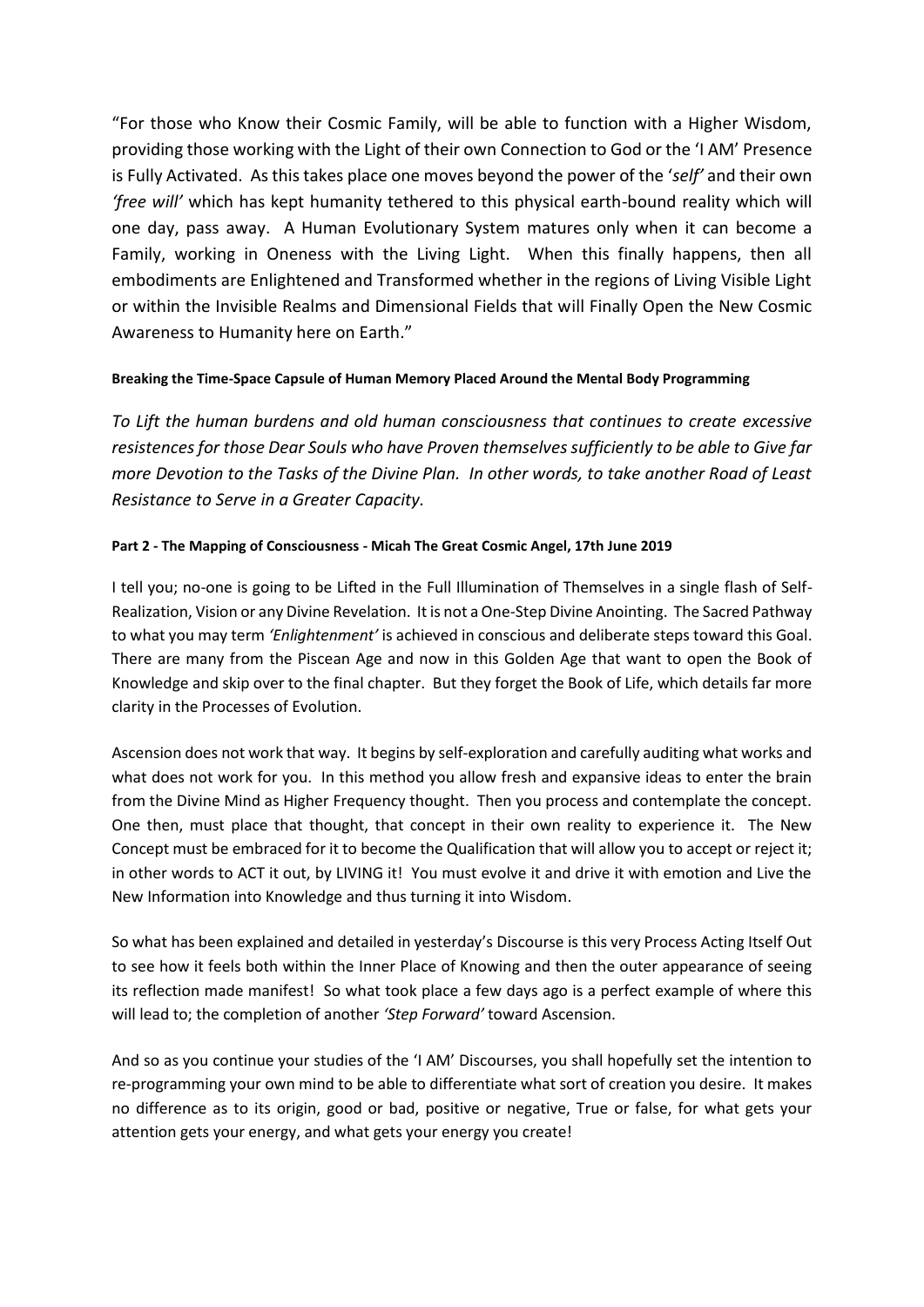So try to become very clear as to what you wish to create and before you project those thoughts be sure to Qualify them First with your 'I AM' Presence. This is why I spoke of the belief patterns that are continually being engaged, that will continue to create and re-create the very things you think, speak and do! So if one truly desires to *'Move Forward',* every thought, word and action must be evaluated and decided upon as to whether this is a way one wishes to advance, stay the same, or indeed, regress! This is

## "**The Internal Gateway"!**

## **Part 1 - The Mapping of Consciousness - Micah The Great Cosmic Angel, 16th June 2019**

*"To connect with the Purity of Your 'I AM' Presence is to connect with the True Reality Itself, that of God Life! To connect with Reality is to connect with the Unconditional Love that God has for All of Creation, to the Power of never-ending Spheres of Creation, to the Wisdom of the Divine Blueprint, the Mind and Heart of Christ. In Purity you will find the Rock of Christ, the Rock unto which We will All Build this Golden Age. A Golden Age which does not die and cannot be destroyed, but instead continues to expand and grow in the Light until this Planet has fully Ascended into the Spiritual Realms and Life is Free to Be.*

*"I tell you, you can in your Inner States of Consciousness Travel the Inner and Outer Spheres of God Life, but you will never take those bodies of yours until these are Purified to their Inner and Outer Perfections as well. Remember what you think, you create, so if your outer worlds and appearances remain in imperfected states of being, then there is still work to do! The sooner the better Dear Ones.*

*"We want you to Realize that you are the Light Bearers Who have carried God's Illumination through the many Ages, but it will be impossible for you to Gain Your Full Mastery of Your Indwelling Christ where Assurance, Health, Supply and Confidence is Ever Present, until you finally Release your outer perceptions of your lower consciousness.*

*"Your bodies are only temples, place them then, each one into their proper orbit as an instrument of not more importance than the pen in which you write. Your Creative Centres of Thought and Feeling are either contributing to the atmosphere of the Inner Realms, which We wish to become the Atmosphere of Earth, or to the death shroud of the Planet, which St Germain hopes will become a Brilliant Star of Freedom, within the next few years! If this human veil, which is invisible to the physical sight, can be recovered through the use of the Sacred Fire, wielded, mind you, by unascended beings, you will be able to move forward quicker in your individual lives and the Lives of the New Living Organisms that Groups shall soon move toward." End Excerpt*

## **This is Your Duty to Life; Becoming the Will of the**

**Living Christ in Action.**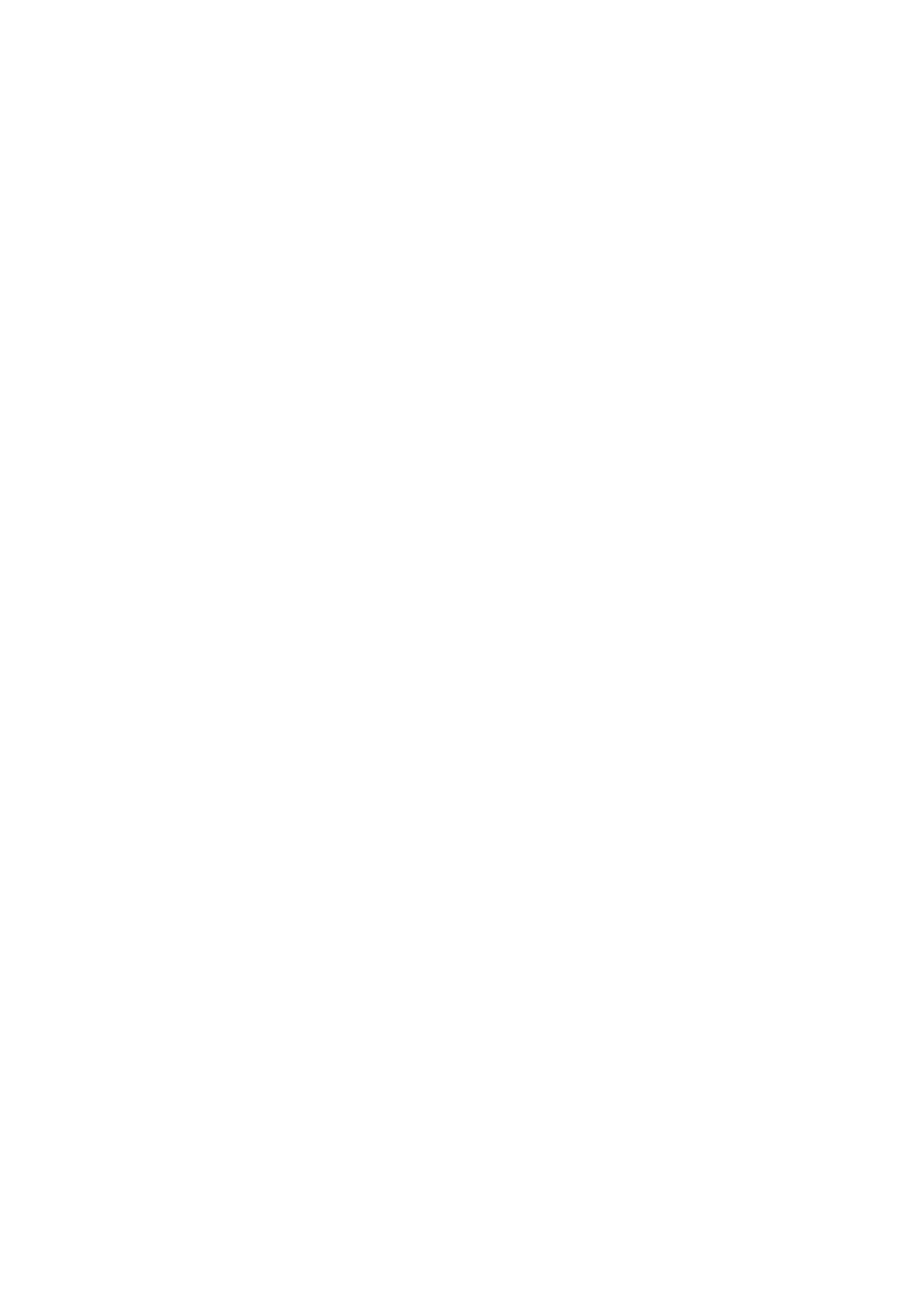#### **09 – ENACA Petition – Guest Speaker – Digital Libraries Of Consciousness - Jesus The Christ - 3rd August 2019**

*"Beloved Ones of God's Heart, 'I AM' Come to fulfil the Promises I made so long ago. And today, if you will enter with Me into the Greater Release of the Sacred Fire from Our Octave, which MUST come to Earth in Order to be the Love that Holds Command, then you shall have the Blessing that Only Love can Bestow. I want you to feel the Power which It is, for It is all the Real Power there is in the Universe. It is the Only Transmuting Power; It is the Only Power of Victory; It is the Only Authority and Command that is the Gift of Life. And It is Immortality.*

*"I Knew well enough when I said, "If I be lifted up, I will draw all mankind unto Me", because I Knew the Power of that Miracle Love from the Mighty 'I AM' Presence in the Great Central Sun, that is the Authority throughout All Systems of Worlds. I Knew that Love, for It had answered Me and produced Manifestations every time I Called It into outer action. And therefore, as you learn to use Its Authority and Power of the Great Command to Life and know that the Great Central Sun Magnet is a Powerful Focus of the Activity of that Love in the physical World, you will move into Action and have the use of the Greater Powers of Life to bring you more quickly the fulfilment of your Calls.* 

*"Now in the use of the Luminous Presence, you can provide Me with a Receptacle, a Cup of Life as it were, into which I can Focus an Eternal Flame of the Ascended Jesus Christ Command and Victory of Light which 'I AM', I have Be-Come. When you realize that as you hold the Picture of My Luminous Presence clearly within your consciousness or around an individual or a condition or a Nation or the World, I Can Place within that Luminous Presence a Living Flame, the Honor Flame of that Mighty 'I AM' Presence in the Great Central Sun whose Miracle Love sustains the Universe. And this is a Mighty Power, which I hope with all My Being you will take up and use and give Me the Opportunity to use the Power of the Great Central Sun Magnet to raise every Life Stream out of its human creation as I Promised long ago.* 

*"When you realize that the Luminous Presence of Myself or any Ascended Master, where We Focus an Action of the Sacred Fire within that and Charge It with the Power of the Great Central Sun Magnet, and then hold It around an individual or a condition, It immediately begins to Raise that out of the vibratory action, out of the substance, out of the feeling, and out of the conditions of that which is of limitation, of human limitation."* End Excerpt.

## **Give to Thyself First! Know Thyself First!**

## **07 – ENACA Petition – The Re-ordering Process– Lord Michael, 24th July 2019**

*"Agreements have to be reached and entered into on All Levels of Dimensions beforehand, to safeguard humanity from falling into any recycling of human consciousness that is not for the Greatest Good of Their Advancements into the Higher Realms of the New Adam/Lilith Kadmon Man and Woman Human Race!*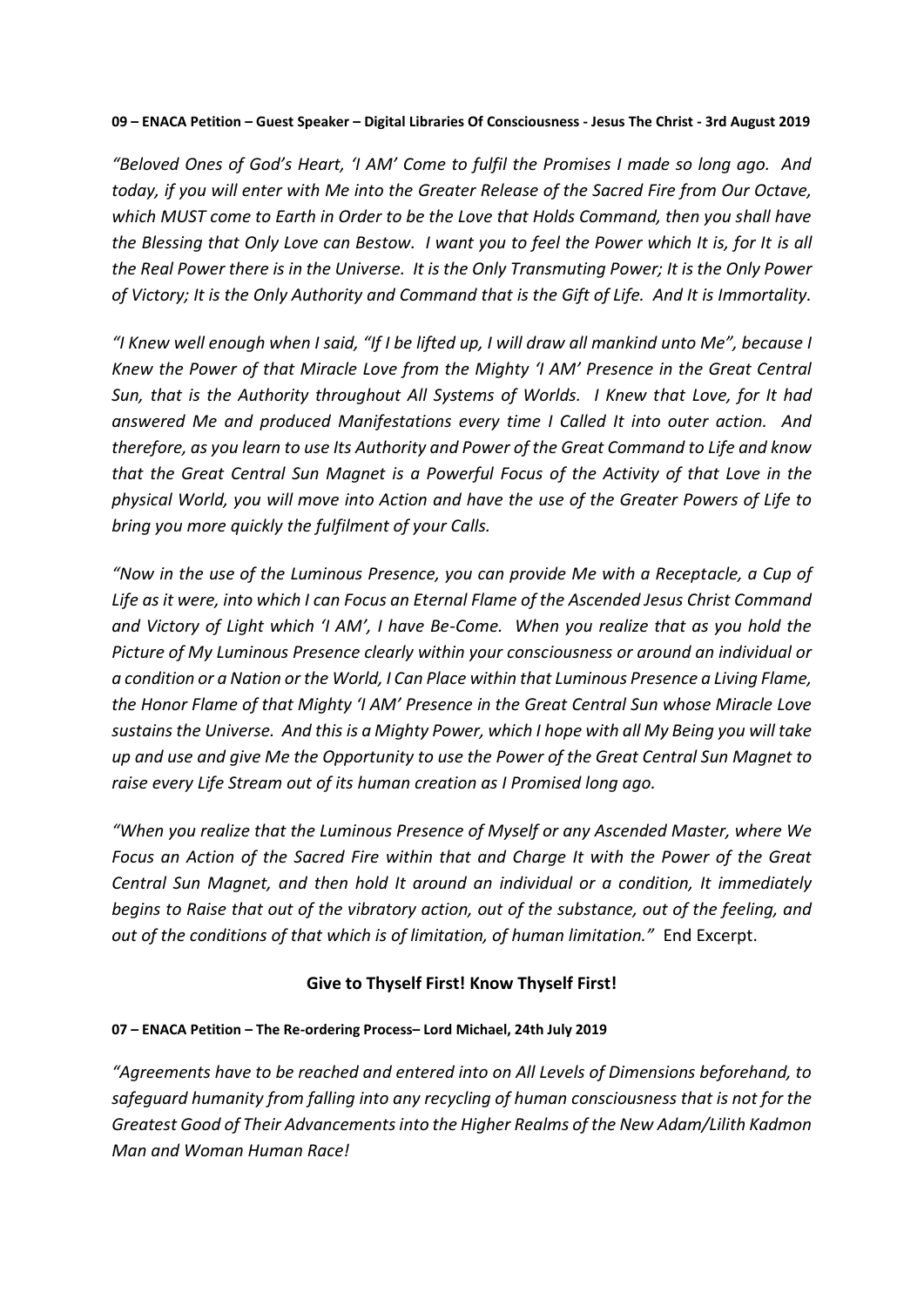*"As you will Know Peter, this was spoken with you in detail a decade ago, and it is resurfacing again now for even Greater Consideration for Compassionate Purposefulness. However, before We can come to any final Decision for this, the Christ Councils and Circles of Light must become a Reality! For True change is only achieved through Self-Empowerment. And that is Humanity's Responsibility now. The 'Gates' of the Heart/Mind cannot be opened by force or fear. Love in Faith, and without expectation, is the Key NOW! Great Progress can proceed with Love and Honouring the wonders of Your Unified Core. Yes, We encourage you Peter with these New Council Connections, to continue with Their Merging and Emerging, releasing again any weight of skepticism and divisive judgment of those who suffer unaware in the mire of duality. Centre in tranquility then and spend time in Close Focus with the Ascension of 12.* 

*"All True Councils, as you know, have a 13th Member or Component - the Central connection to the Next Level in Higher Consciousness, as well as the Twelve who Attract and Reflect the Communal Focus of Heart Feeling and Mind Conceptualization. This is the Core of Effective Councils, even if the 13th is a Titular Conception and not an incarnate/discarnate Presence. The usefulness of all such Councils, to work beyond ego positioning and fear paradigms, requires a Communal Focal Point. Just as this ENACA Alliance Council has done. This Central Focus needs to be Accepted by All Members beyond judgment and beyond criticism. The next Council We wish to See is that of 12 Human Beings in Circle, that is Your Goal!"*

*"As Beloved Lord Melchizedek Tells you*, *"For the Son and Daughter of man are those who the Most High has kept from many generations of Man and those who will be seen to deliver this Creation. Behold Those who Will Gather the Legions of Beings and the Children of Light Beneath the oceans and mountains of this world to the astonishment of the dwellers of the earth and those Who Will Bring Forth a Cycle of Peace as the planet is RESET within the Heavens of this Universe.* 

*"Here the Brother and Sisterhood of Man shall Become Brother and Sisterhood of Light in its Ultimate Phase of Initiation into the Mansion Worlds.*

*"With the Coming of the Fullness of Christ, The Christ Consciousness and the Hierarchy of the 'Christed Masters' We Participate Directly in the Marrying of the Macrocosm to the Microcosm, Realizing a New System with its Own Inner and Outer Depths of Creation through Those who have the Eyes and Ears of God to Follow the Light and Love of Source."*

*"The Messiahship of Christ and the Messiahship of Myself are intrinsically United; even though Christ Jesus and Christ Michael are two unique Aspects of the Living Godhead, Serving the Holy Father, My Position is to Protect and Preserve the Seed of the Divine Family (the Adam/Lilith Kadmon Divine Seed) from the fallen hierarchies in the lower heavens. These fallen hierarchies are the Chief Lords of Light who rebelled against the Father and who have the collective power as the local hierarchy to prevent Spiritual Evolution on this Planet. You call them the Illuminati and the Cabal!*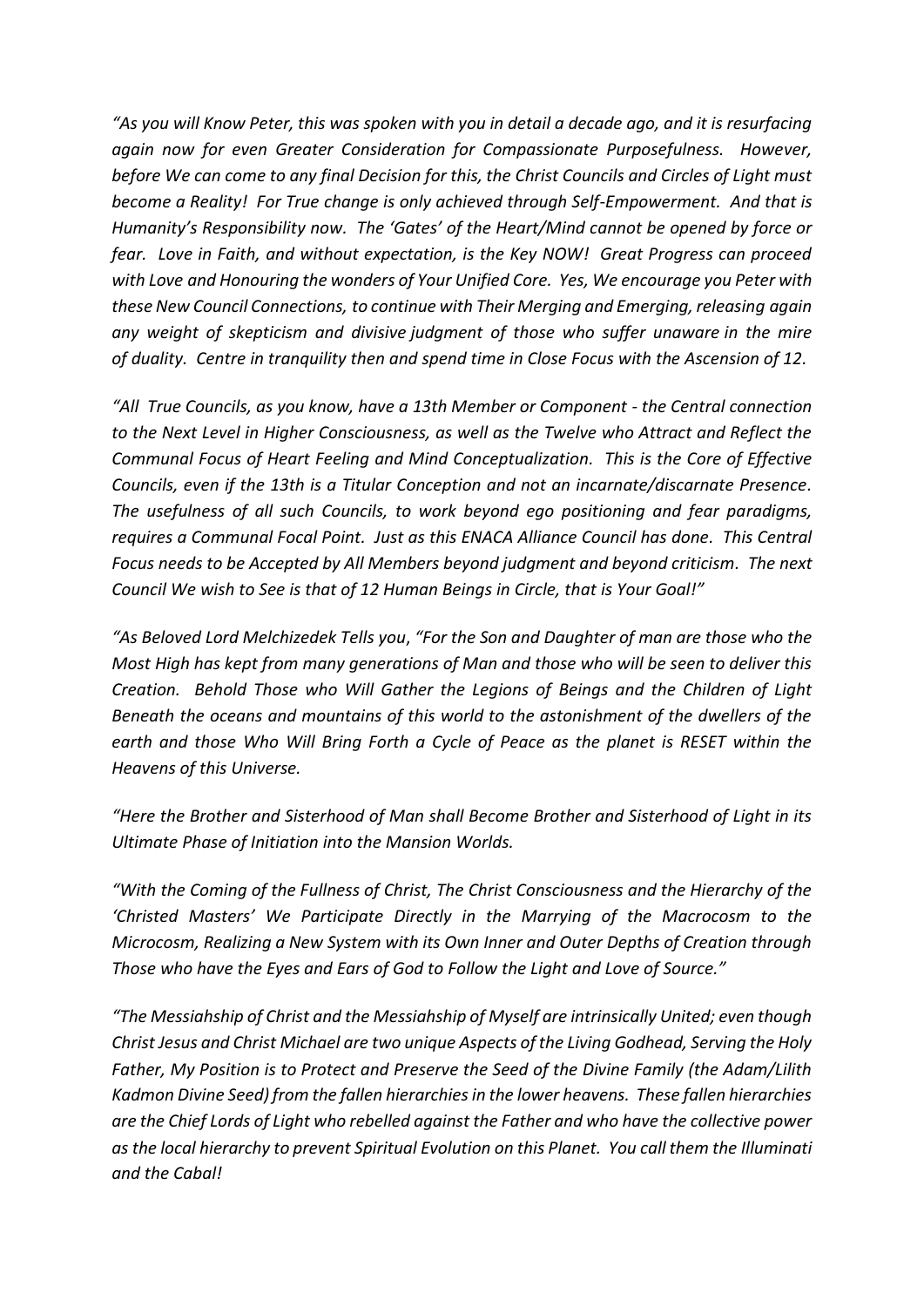*"My Focus then, has been Wholly Concentrated upon those so-called Cabal, who have created and implemented many varying plans to destroy the Very Foundation of the Father's Light Work. These very destructive programs have included the introduction of multiple weapons of mass destruction and the use of them for the dissemination of heavy metals into the atmospheres around the Planet that enter the Earth, Air, Water and very difficult for Fire to transmute. These have entered into the human bodies and prevent any sort of Spiritual Advancement.*

*"They have sought to destroy the Understanding of Nations by bringing them against each other through the initiations of war, both nationally and internationally, so that the Universal, Transcendental Liberation of Consciousness is not achieved. There is still yet another important branch of the Cabal hierarchy that has interfered, impeded, subdued and delayed the genetic capacity of mankind, and which has influenced the Consciousness Code Structures of the human mind with a 'bottom-below consciousness' that has resulted in programs of Genetic and Spiritual inferiority.* 

*"To break their power and 'set the captives free' I have established a High Command with the Constellation Fathers and the Councils of Light, so that Knowledge can speed up and the Righteous of all Peoples upon Earth within All Nations can find their way back into Partnership with the Individualized Expressions of the 'I AM' Presence within mankind.* 

*"Melchizedek and I, Manifest Spiritual and Scientific 'A Priori Laws' (knowledge that does not require sense experience to be known to be True) to the Planetary Realms which are working with the Living Hierarchy. These Laws are manifested as part of a mathematical and paraphysical family of generalized Principles used to sustain Consciousness Creation, Inspiration, etc., which can (through Hierarchical guidance) mathematically set in Order each of the Energy Meridians of the Human System.* 

*"These Laws of Consciousness are not only unfailingly Operative, but Omni-Interactive for Governing of the complex, every day, mundane experiences of the Intelligences Created here. In the overall Adamic drama however, Evolutionary Events in the changing of Consciousness would build up to such intense levels that all the Righteous Seed would perish if it were not for the Intervention of the Living Host of Adonai 'Tsebayoth', under My Command. It is therefore the Goal sought after by opposing hierarchical powers at the end of the Planetary Cycle; this Planetary Cycle now upon you!*

*"The Order of Michael, furthermore, Initiates Educational Endeavours, Educating even the Council Members to Apply the Universal Laws to maintain Experimental Worlds, such as Earth, within Protective Guidelines shared by Myself and Jesus the Christ of the Office of the Christ. This sharing is necessary on the Highest Levels because new changes take place from the top down in the Re-Ordering and Re-Training of the Over Self or Higher Consciousness. This 'Re-Ordering process', under the Focus of the Father and the Hierarchical Teachers of Myself and Jesus The Christ, allows for an Affinity to develop between 'untapped parts of the human mind'*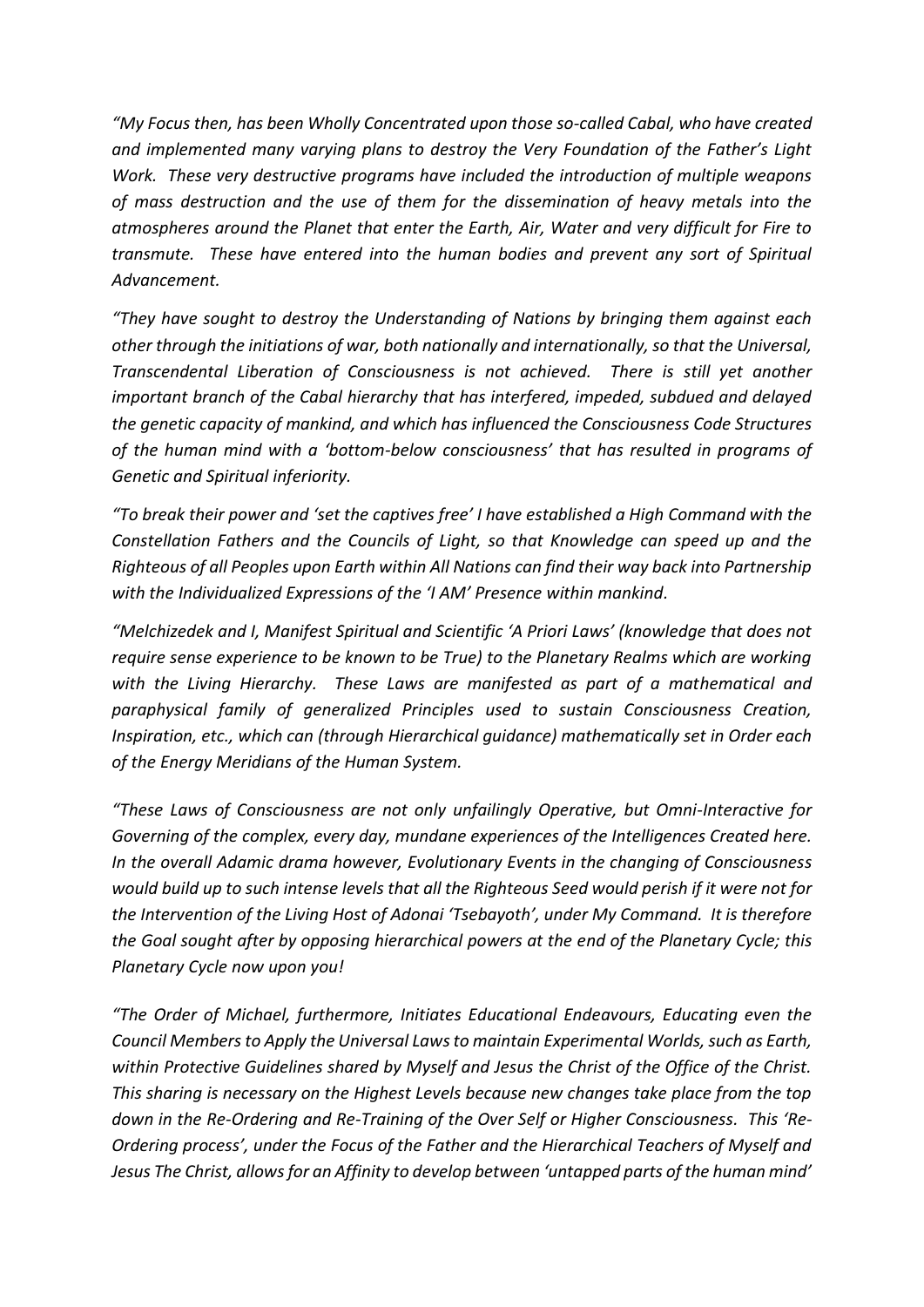*and the Over Self-Mind through which earlier, disjointed memory patterns and Spiritual Insights are brought together.* 

*"The Re-Organized and Re-Awakened mind is thus prepared to Work with the instant medium of the Universal Mind and Memory Process of the Living Hierarchy. In these experiences, memory is used to refocus on the Integrated Significance in the meaning of all experiences through life in a given incarnation/embodiment. Hence, The Work of the Office of Michael is based on the Comprehensive grasp and use of the Interconnectedness of Reality between the mind and the Over Self-Mind.*

*"From an understanding of non-dualistic, Cosmic Evolution, you can receive insights into the Unifying Vehicle of the lower mind that permits the concept of the 'Many and the One' to operate between 'Fields of Seed Growth' and Multidimensional Plantings of the Tree of Life. The many bodies function according to the interconnection of the many corresponding minds. Here one must think of the Ancient Paintings of the Masters with many heads, each having a different Auric Field in relationship to each other and the body. You must think of incarnation not only in the flesh, but also into many Matter-Energy Dimensions. Here you must understand that there is also a Higher Mind Reality which gathers the perceptual Frames of Space and Time, such as other Star Nation Experiences and Feeds it to this lifetime mind-set. So when you are told, 'You Are Them and They Are You', this is what is being referred to.*

*"Breaking the Time-Space Capsule of Human Memory Placed Around the Mental Body Programming is very much part of this Understanding!*

*"As you Expand your Consciousness to Work with 'perceptron' particles (perceptual Energy Mass in Control of Atomic and Subatomic Mass); that is, through a Visual, a mental and a Spiritual simultaneity, such as your latest Visual depicting the Universe, the Eye of God, The Scales, the Sword of Michael and the Blue and the White Flame Substances, you can begin to realize how you can break the Time-Space Capsule that is used to store information in your mind, and how you can use a better selective factor for any memory storage and retrieval. This I would encourage you to do as often as you can, for this will allow you to break the time locks that have been placed around your mental body programming!* 

*"Through 'perceptron linkage', you can actually go back or forward and experience your other Energy Entities, past or future, that you have interacted with or have preordained as part of your present interplay of this lifetime mind-set. You can therefore actually resurrect within your mental computer, time-space incarnation frames which can be reprocessed through biogenesis or the synthesis of substances by living organisms, so you are no longer under the conditioning of previous life expressions. To give you an example, your Louis Pastor explained that Biogenesis is the production of new living organisms or organelles.*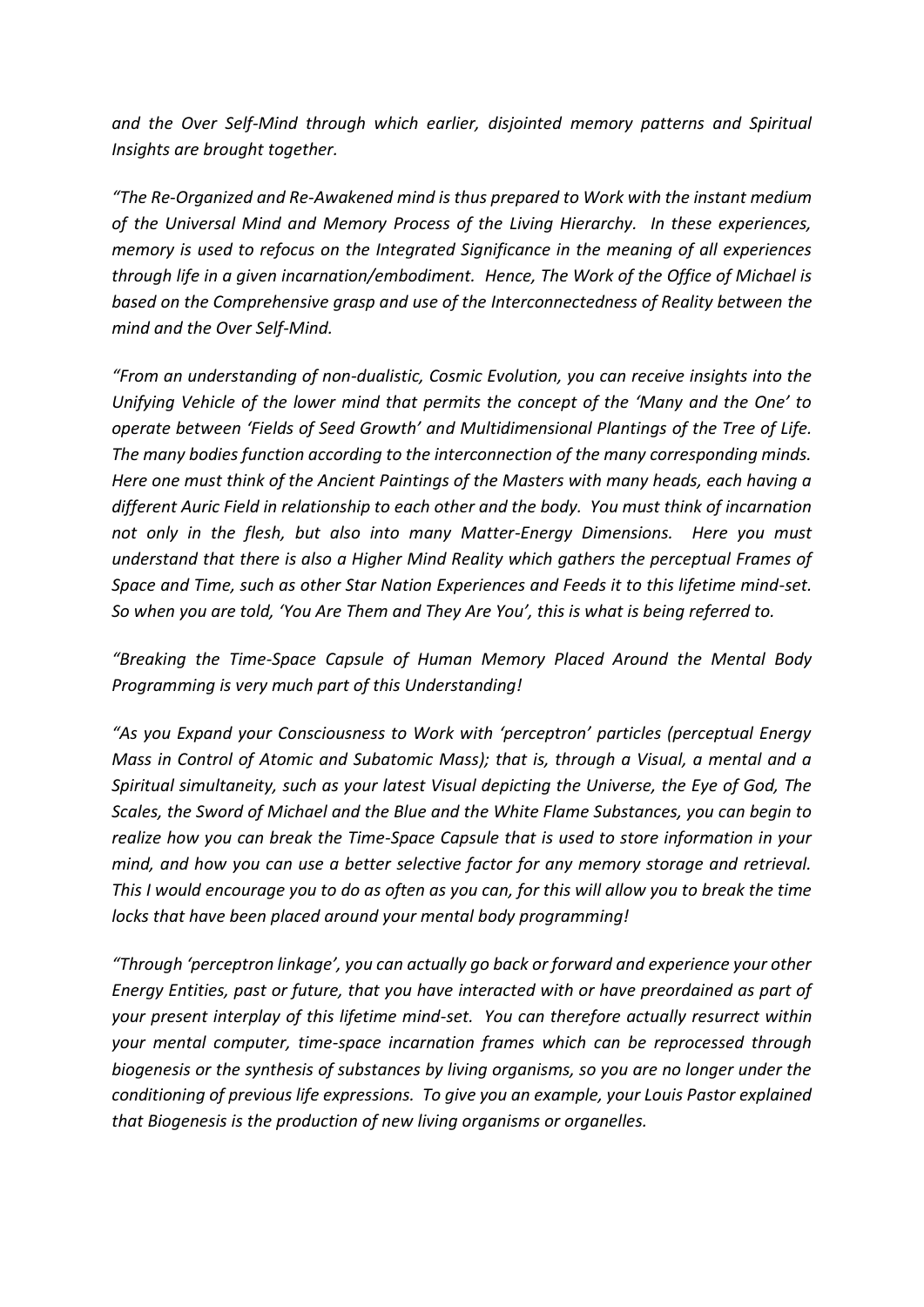*Conceptually, biogenesis is the belief that complex living things come only from other living things, by means of reproduction. But in this case and within the references I Am speaking of, this Biogenesis relates to complex living things come from other complex living things through the Transference of Energy Consciousness.*

"Here, prediction and retrodiction (the explanation or interpretation of past actions or events *inferred from the laws that are assumed to have governed them), are important in that they are fused together by perceptual mass or 'that which relates to the ability to notice something or come to an opinion about something using your senses'. This may be called a biological reversal, or it may also be called a resurrection of former life-death states. When We think of the lower mind, We See this as the linkage capsule between the Divine Language Systems and the Language Systems of the mind-body complex. The perceptual apparatus for the Higher Mind Reality of your Higher Intelligence is the normal mind. The mind is localized in consciousness; consciousness is not localized in the mind. Here the mind receives 'images' from an infinite number of Higher Mind Realities that comprise of multiple Levels of the quanta Universal Mind." End Excerpt.*

It was Archangel Metatron, through James Tyberonn who shared this:

*"The Mind is the Builder, and Focused Will-Power is the Activator. The more Responsibility you appropriately take on, the more your frequency will increase.*

*"Learning to program the brain is essential. The brain is a biological computer with 3d filters and 3d programs that are ingrained from birth. Unless you were born in a Tibetan Monastery, your programming has come from what We will term socio-cultural indoctrinations. Most social programming teaches you to accept a very limited view of human existence, and human ability.*

*"You are taught to believe only what you can sensually detect through sight, hearing, taste, smell or touch.*

*"Dear Ones, know that the physical world of matter you see around you is imagery that you sensually interpret and project. It is received in the eye, transferred via the optic nerve to the brain. What is received stimulates neurons, and a response occurs through a bio-chemical reaction that is thermal in nature.*

*"Because you generally believe what you see, smell, taste or hear you accept it, you believe it as real. You then decide if it is pleasing or not. The brain then releases neurons based on like or dislike. This is how your reality and attraction works. You are initially attracted to people who are attractive, have a melodious voice and smell good! Your physical sensual body says yes or no.*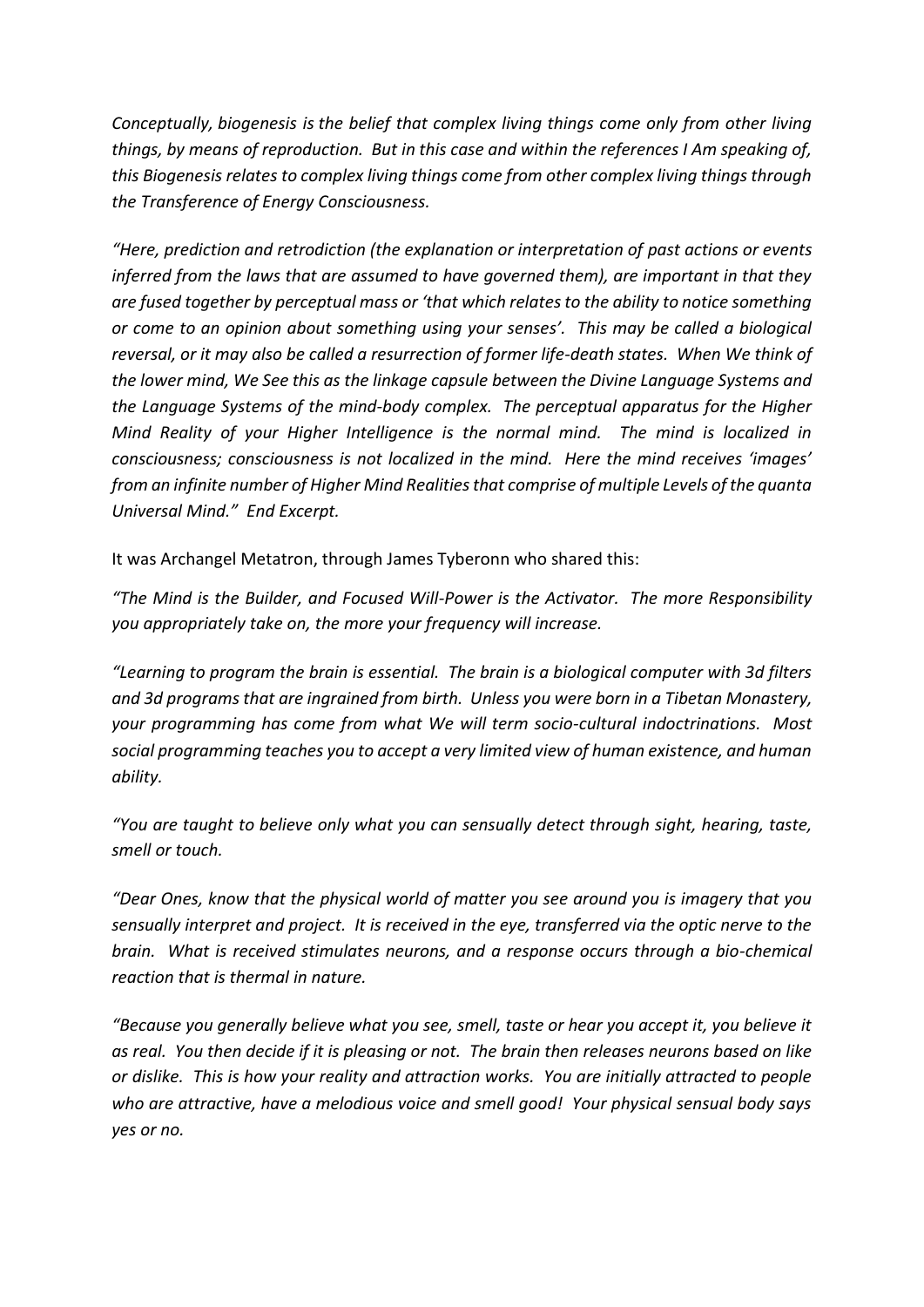*"In kind, the brain takes ideas and either accepts them or deflects them, according to program parameters. In Truth the brain is unable to differentiate between an actual event and an imagined one. In Multi-dimensional Mind the two are the same." End Excerpt*

**SUPPOSITION BY PETER:** *To open the Mind of Dear Souls Who Are Ready to Serve at the Higher Levels, one might feel the best way to describe this would be the same as or similar to the Experiences of Godfrey Ray King from the St Germain 'I Am' Discourses. In other words, to return the memories, in part or full, to those who will be able to facilitate Their Service with greater efficacy within this evolutionary process for earth and humanity. Such was done for Godfrey Ray King, as described within the book - The Unveiled Mysteries - St Germain!*

## **CONTINUATION BY LORD MICHAEL:**

*"The Higher Mind is a Second World of Consciousness Development, a Second World of 'Advanced Intelligence' as an Over Self-Governor - connecting the Planetary Mind-body Complex with the functions of the Universal Mind. The Higher Mind works considerably faster than the lower mind and interconnects with numerous Entities, Entities within the Greater Universe.* 

*"Hence the Levels of Consciousness that one must begin to expand upon before they can move into the Realms of Christ Councils or the Circles of Light! And it is this that I wished to bring some further clarity to you all today, for while you still may not feel you are at these Levels of Higher Mind or Advanced Intelligence, it is not that you are not there yet, just that you have not yet accepted these Levels of Advancement held within your Adam/Lilith Seed Consciousness held within your DNA Encodements. This you need to know, and now you are one step closer to knowing this Greater Reality if you did not know it before!*

*"And so I have introduced what I have today for this reason, so that those who are sufficiently Aware can take the next Advancement of Steps toward the Removal of All Constraints that have held humanity back until now.* 

*"I tell you, technology can be used for good or bad and without the correct levels of engagement, through the Correct Authorities of the Cosmic Laws, many such technologies can be used against the Advancement of the Adam/Lilith Kadmon Human Race, just as those technologies have been given to mankind by the 'Greys' and other dark forces in exchange for tens of thousands of human soul experimentations. These technologies have been and continue to be used against the present Human Race as forms of war, control and sustained surveillance. Use of such things are NOT ACCEPTABLE any longer! Full Stop! War machines and machinations are soon to be things of the past!" End Excerpt.*

## **Concretizing the Father's Cosmic Lattice.**

**AA MICHAEL CONTINUED:**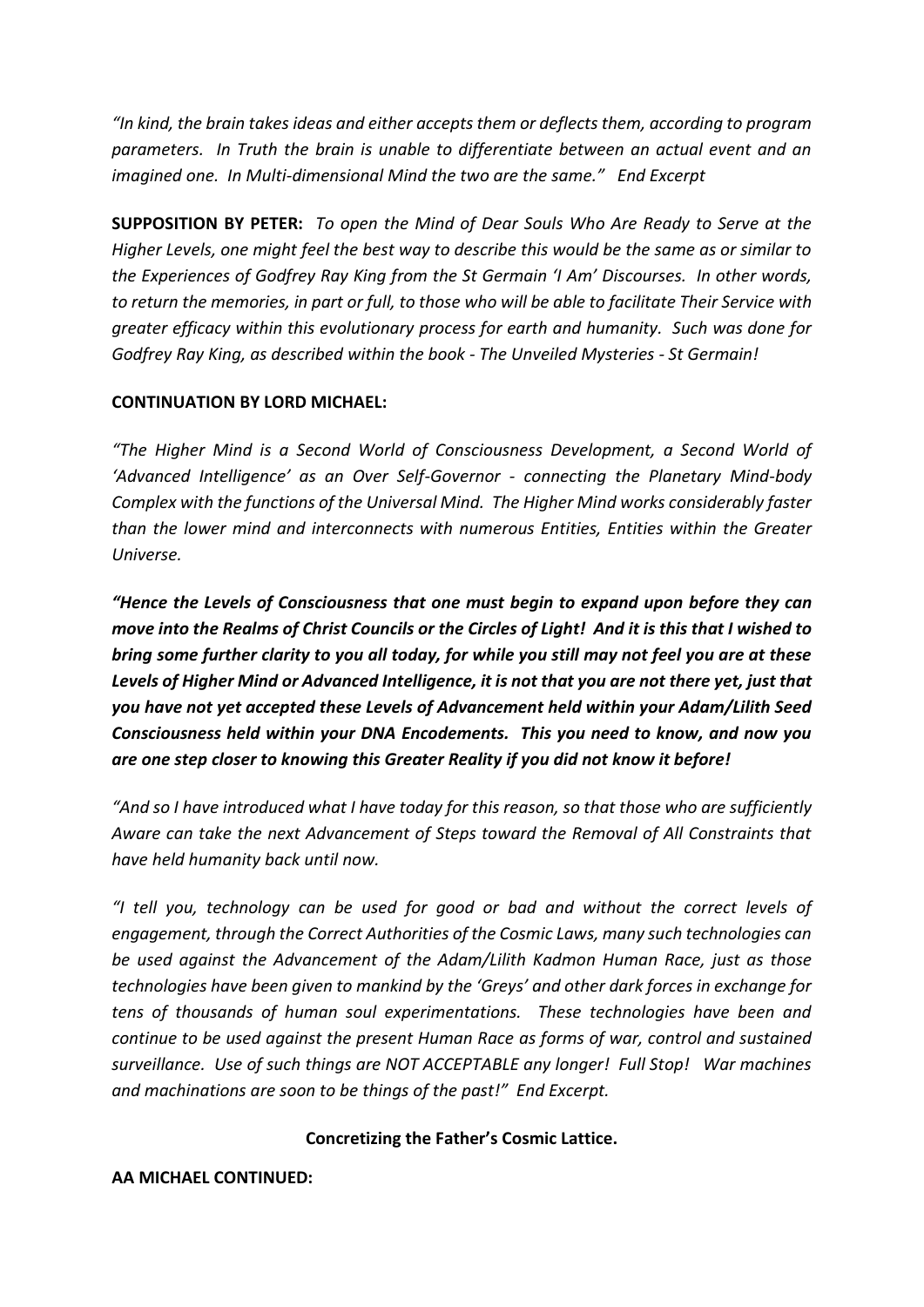*"You, Your Brothers and Sisters and your Over Lighting Teams on Higher Dimensional Realities, have Created 'a priori' Research Laboratories within your lives where you are using the Very Laws that have been spoken of above. And in this there is a lot scurrying and zooming about in the Higher Councils of Light, trying to keep up with the changes that are being made as a result of your Work. Meetings are going on 'around your clock', and every Transition that is being made, is being monitored, watched and measured, with a Great Deal of scrutiny, examination, inspection, deliberation, reflection and calculation. These Alliance Council Formations and the Evolving Discourses are setting a great deal into motion now, for the Higher Advanced Intelligent Consciousness' Who Administer to the Work of Our Trinitized Offices of the Christ so that We can now more fervently Institute and Establish a Greater Security so as to Concretize the Father's .s into this New Erthe World. You have Our Attention Dear Hearts, and that is another reason Why I have made My Presence Known to you today!*

*"What is becoming very clearly into Our Focus, is that humanity is upon a Threshold of a huge radical change, due to what is transpiring upon Earth today. And this is what is being contemplated on All Levels of Dimensional Realities As We Speak. To such a degree in fact, that there is mention once again about the Re-Writing of some of the Human Akashic Records in Advance of Time Cell changes, to radically change the direction of Human Evolution.*

*"As you will Know this was spoken of in detail a decade ago, and it is resurfacing again now for even Greater Consideration for Compassionate Purposefulness. However, before We can come to any final Decision for this, the Christ Councils and Circles of Light must become a Reality! For True change is only achieved through Self-Empowerment. And that is Humanity's Responsibility now. The*  'Gates' of the Heart/Mind cannot be opened by force or fear. Love in Faith, and without expectation, *is the Key NOW! Great Progress can proceed with Love and Honouring the wonders of Your Unified Core." End Excerpt.*

## **Breaking Each Earthly Chain Of Limitation;**

## **Claiming Your Birth Right.**

**Part 5 Vol 5 – Resetting Christ Time Upon Earth – St Germain, Lord Jesus, Lord Michael, 5th December 2020**

**ST GERMAIN:** *"This Black Hole, or the Reversal Of Human Consciousness, or the New Cosmic Consciousness Grid, will all be revealed in Greater Depth very soon. However, no matter what it is called, It is Calling for Those Who wish to Step more Fully into Their 'I AM' Presence from within the Full Embodiment of the Christ Consciousness. Where is that Gateway awaiting Entry? There within you Dear Ones! There within the Full Blending and Merging of the Higher Mind and the Higher Heart. And this is why 'I AM' So adamant to keep the Elemental Grace Alliance on a Single Track of Consciousness, but all this will Demand of each of you Reading, Listening, or Feeling into it, more detailed Level of Awareness that The Cosmic Offices of the Christ have already shared with the EGA. Listen carefully Dear Brothers and Sisters, and follow through with another review of the Supporting Discourses, these will help validate the*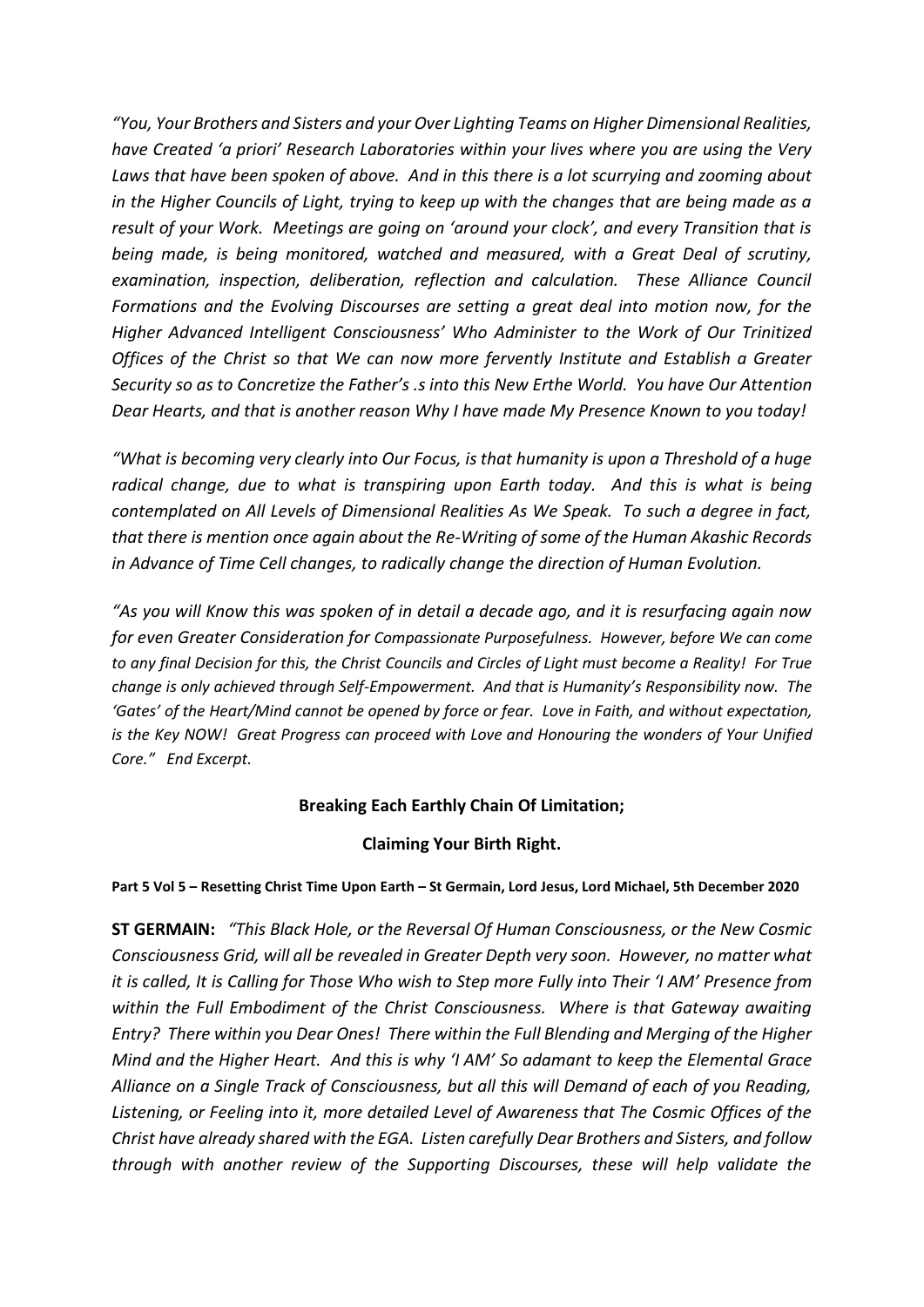*Qualifications you have already received to date. Remember, Qualification, Qualification, Qualification!* 

*"Until you have reached the Levels of the Christ Consciousness to Ascend, Qualification cannot stop, so as to help you make the Correct choices within your 'free will', allowing you to place them all into the Rightful Application Into every part of God Life. Before I step back, I wish to bring to your attention the Discourse from K 17, Who has made His Presence known to you and Who told you about a small Window of Opportunity available to make a change that could Transform the Course of Human Evolution, if jumped upon with All your Focus and Intentions to fulfil His Call to you. The Discourses that are going to be Quoted to you today, and possibly tomorrow, have been prepared for you ahead of time with Intentional Purpose, so that you would be Primed in Advance to be Able to Act quickly and with the Precision of the Masters. I step back now and Welcome Beloved Brother of Us All, Christ Jesus, to Speak once again with you all." End Excerpt*

**LORD JESUS:** *"Dearly Beloveds of My Heart, as you Know I Work through the Inner Attunement for the Evolution of the Human Race into the Second Coming of the New Race of Human Beings. All Offices of the Christ Work with Uriel, Creator of the Inner Light for the Evolution of Souls, and with I, Christ Jesus, As Head of the Offices of the Christ, which Work through the 144,000 Masters and Trinity Teachers. It is the Offices of the Christ which Ultimately Advance myriads upon myriads of Souls.*

*"The Trinity Teachers exemplify a 'missing piece' of a descended creation. This Work of the three Triple Powers, that is, the Ability to take the thought-forms of a Creative Father/Mother Life, Co-join Them with Creator Sons and Daughters, and Expand Them through the Work of the Infinite Spirit for the Evolution of a New Species of Man and Woman. That Man and Woman you know as the Adam and Lilith Kadmon Human Race.*

*"It was My Work, as the Eternal Son, Who has taken on the Work of the Adam Kadmon, to become a Creator Son in showing humanity the mystery of the Father-Son-Holy Spirit Partnership, so that We, through Being Re-Created with the Christ, could Attain to the Divine Level of Being Creator Sons and Daughters of the Father's Light and Mother's Love.*

*"It was I the Christ Jesus, Who Restored the Melchizedek Priesthood upon the Earth, so that it would Work in Alignment with the Full Power of Lord Melchizedek, Lord Michael and Lord Metatron and the Creator Sons and Daughters Who Embody the Offices of Myriads of Beings sharing their Names within a Creative Partnership to Create a New World, or as you may call it the New Erthe. Now it is from this Capacity which I Spoke to you in My Discourse '09 – ENACA Petition – Guest Speaker – Digital Libraries Of Consciousness - Jesus The Christ, 3rd August 2019,' to offer you the Inner Working of My Attunements, Through You Who are Working within the Christ Offices of Melchizedek, Metatron and Michael.*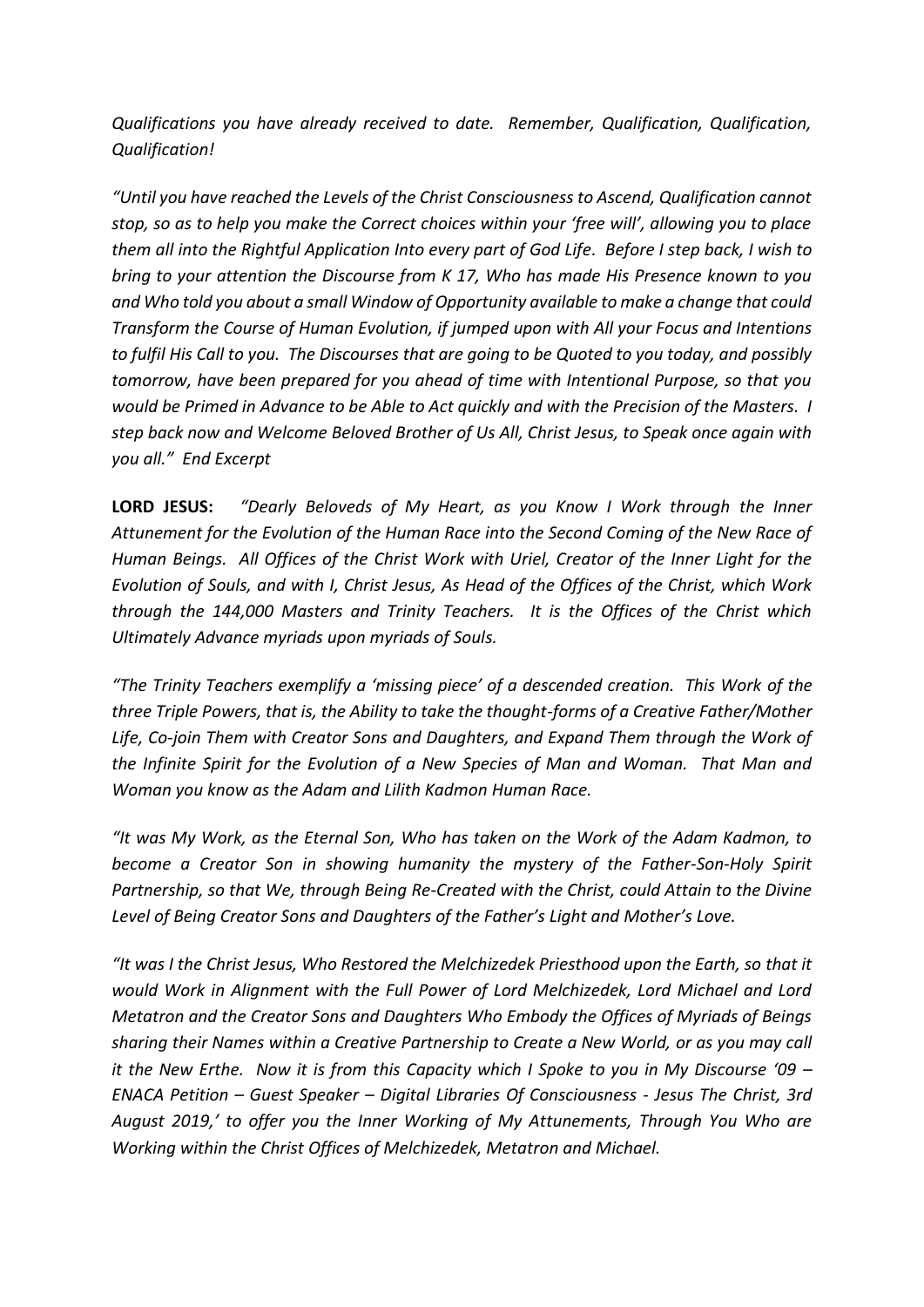*"So, to keep this Discourse to an agreed 'Formula of Approach', I will simply leave you with a short excerpt of what I shared within the Full Discourse, which encompasses much about the topic at hand of technology and the Divine Plans for the New Cosmic Grids of Consciousness for Humanity. This information has the potential to be misconstrued in accordance to the direction one is coming from and the experiences of life, not only in this one but previous ones who may continue to hold fragments of such lifetimes that have yet to be dealt with to be able to Fully Embody the New Human Consciousness and hence to begin the migration from the one Path of Evolution for mankind of a most energetic potential presently facing mankind, to another, that is the Original Evolutionary Path Designed By God from within the Offices of the Christ." End Excerpt.*

## **The Baptism of Grace - K 17 27th November 2020**

**MASTER K 17:** *"Beloved Hearts of the Elemental Grace Alliance, who have been taken help you beyond Measure Dear Ones, Beyond anything you have ever known. And none more than the vast array of Families of the Elementals, Devas and Angelic Host Kingdoms. These Dear Hearts are more Powerful than you Know, and are, in All Truth, Here to assist you in so many ways, Individually and as a Group Entity, and without Them I have Come today to tell you, without These Mighty Beings of God's Grace, you would have no Earth at all!*

*"Although I Am not Come today to Speak of all these Dear Ones, as this spans far beyond the possibilities of any single Discourse. You Could write Books upon Books My Dear Hearts on each specific Sector of Elementals, Devas and The Angelic Realms. No..… tonight, I have indicated to Our Brother Peter, that I wish to share something that few Lightworkers have ever heard about, let alone understand the references to what you are all Endeavouring to do in the Co-Creation of Your Radiation Centres through the Formations of your Christ Councils now upon the Threshold of becoming physical manifestations. I know that you have all received My Discourse that I gave the 'I AM' Activity Students in 1959, so I see no use in repeating such words as I do not believe anyone here does not understand the full gamut in what I shared back then. And it is in many ways in need far more today than any other time since the 'I AM' Movement with St Germain began.*

*"Yes, Dear Brothers and Sisters of this St Germain Family of Freedom Evolutionaries, I Come to ask you all for your Love In Action with a sense of Urgency at this time. There is a small Window of Opportunity that has presented itself that needs your help, and it is in the areas of My Expertise, that of the dismantling and demolishing of all that is carried on in secrecy around the world that pertains to the continued levels of intention, and processes thereof, to keep humanity under their controlling mechanisms, and none worse than the suppression of Humanity's God Given Right to be in contact with its own Origins of Power, Love and Wisdom.* 

*"You see Dear Hearts, the Intensity of the Energies now beginning to flow upon and through the planet from the Great Central Sunship, has the greatest potential to date to finally*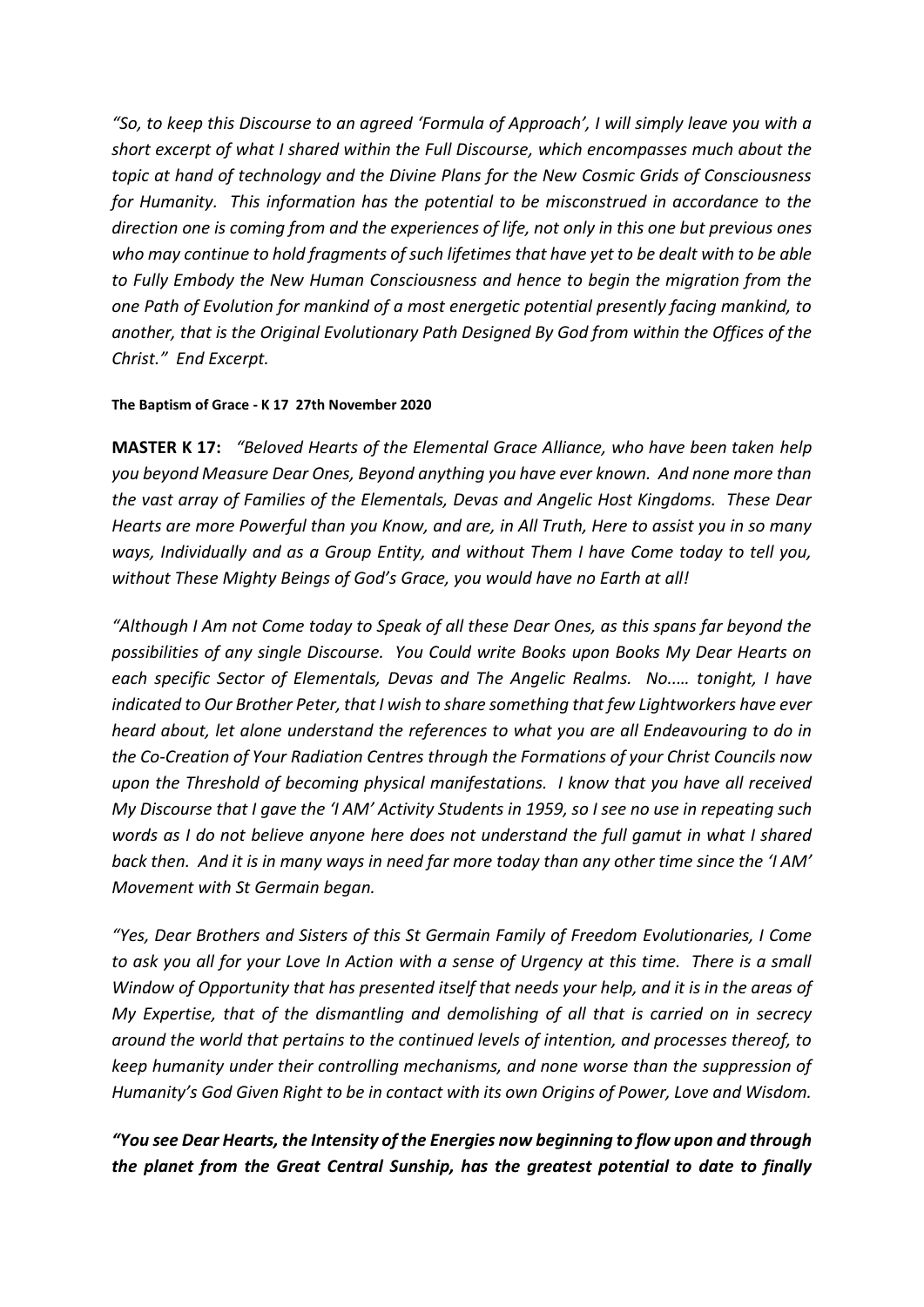*shatter all the vortices of human negativity than ever before, and with your help and your Calling We the Masters, The Elementals, Devas and Angelic Realms, can move into far more intensified activities having received your Group's Love In Action. Why your Group? Because the Elemental Grace Alliance is not like any other Group upon the planet right now and has been Strictly Under the Direction and Guidance of The Great Divine Director, St Germain and the Christ Jesus and who have received the Grants and Dispensations From the Directors of the Karmic Board that have been acquired through the Rightful Application to God Life through Cosmic Law. Your Calls shall allow Us to Intensify the Impacts of the Sacred Cosmic Christ White Fire Light Substance from the Great Central Sun." End Excerpt.*

*under the Arm of Our Beloved Brother St Germain and His Family of Light for the Freedom of All Life. I Give My Eternal Thanks to you all for Allowing Me to Come to Speak with you all at this time. It is an Honour beyond what you may be able to imagine from where you are right Now. However, I want you to Know that there are so many Who are Rallying in your Corner to* 

### **Part 6 Vol 5 – Joy of The Soul – New Beginnings – St Germain, Lord Melchizedek 6th December 2020**

**ST GERMAIN:** *"I will list the relevant Discourses at the end and would expect that they be included in your reviews and assessments as each have a Grand Piece of this Mighty Tapestry held within it! Simple in explanation within them, but very complex in the execution and all Consciousness patterning within multi-levels of Worlds and Universes. But I tell you not to pay too much attention to any of the complexities, for at another Level of Your Inner and Higher Awareness' you know exactly what you are doing and how to implement each part in a timely and Precise Design of Creative Ingenuity! If you were to read all the list of Discourses first, it will help you to understand more deeply upon the first read of what 'I AM' about to share! If you read this Discourse first and follow up with the Supporting Documents, then you will have to return to gain the deeper Knowledge herein all over again.* 

*"Beloved Priests and Priestesses of the Order of Melchizedek, just as the Lords of Light were here during the Formation of the Space-Time Grids for the Astrophysical Pyramids of Light, so also the Masters, Who Work with Metatron, in the Fullness of Time, have and will continue to come to place consecutive Capstones of Light upon the Light Temples of Higher Evolutionary Consciousness and the New Light Technologies within these Pyramidal Grids through The EGA to complete this Program of Organic Evolution.* 

*"The Astrophysical Pyramids Act as Focal Points to Energize Ideas which enable the species to Evolve to the next stage of Light Technology where it can begin to Receive Their Unique Capstone of Light. The Hierarchy of Leo, the Lords of Flame, are those Divine Angelic Beings Who Are Acting as 'midway' Stations of Light for these Aspects of the One God, the Universal Heart Or the Cosmic Diamond Heart! They in turn Project this Consciousness Patterning into the Worlds of trapped Light, such as Earth, so that you/mankind may access this*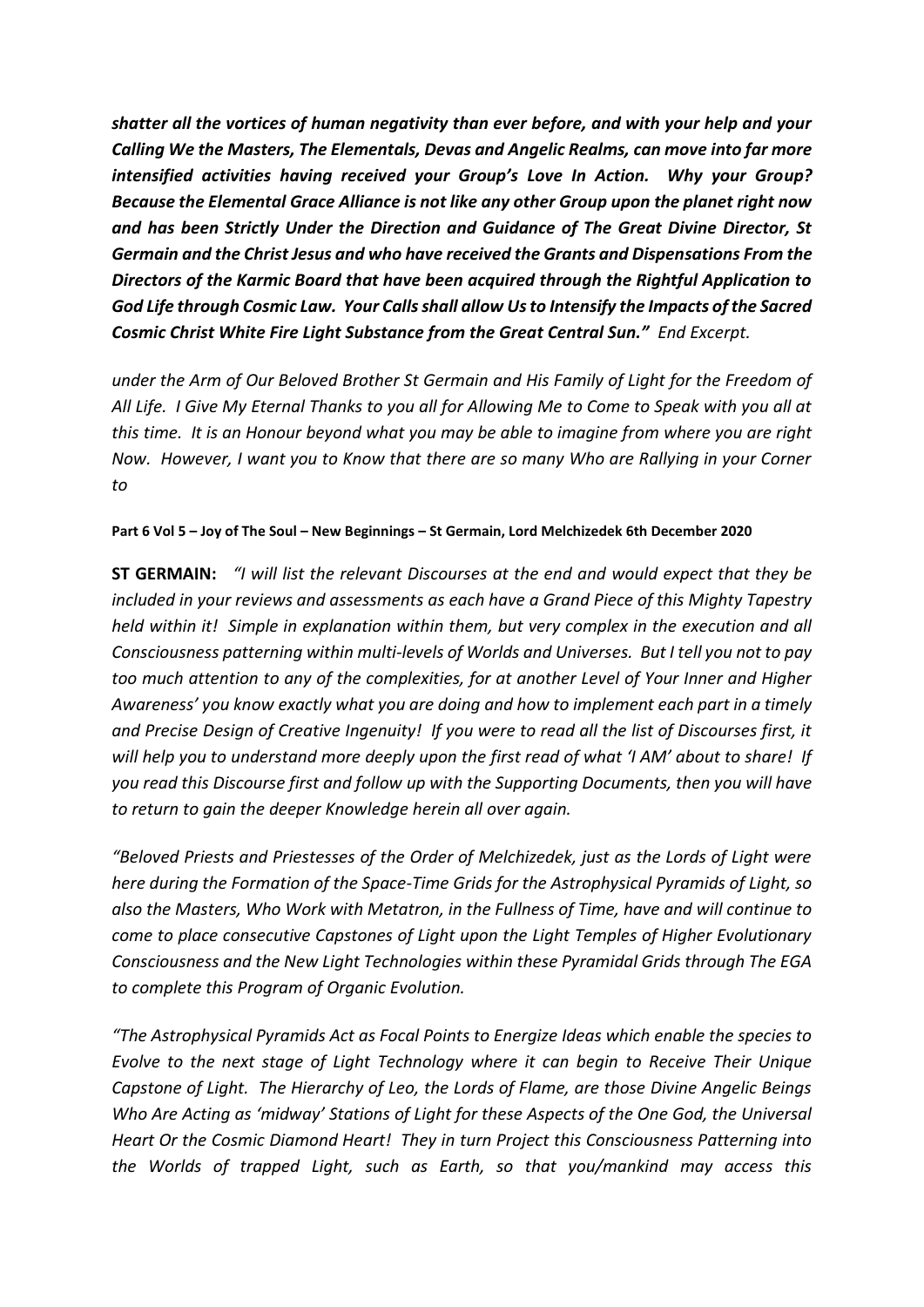*Consciousness and Integrate Its Codes into Your DNA through Acts of Spiritual Compassion and Unconditional Love, thus Setting the Light of the Christic Consciousness free within Your Cellular Selves, Your Hearts, Your Minds and Your Souls. The Great Pyramid of Giza contains Specific Geometric and Numeric Encoding via Its Design Measurements, which show the Meta-Scientific Relationships between the Twelve Tribes of Israel and the Mazzaroth. The Measurement Proportions also Represent the Higher Light Mathematics involved in the Unification of the Twelve Signs of the Zodiac and Their Subsequent Linkage to the Greater Cosmology of the Higher Worlds of the Mazaloth.*

*"The Light Capstone of Giza, also Called the Capstone of Jericho, has already been placed upon it through Peter and a Team of Melchizedek Ambassadors in November of 2007, that I Will elaborate upon a little later, but for now Know that this Event is already taking Mankind through their technological creations, beyond this world and making way to open new potentials within Worlds of Light, beginning with the New Erthe. In the Name of Metatron, the New World Servers, thus Becoming Active Co-Participants in the Higher Heavens of Creation, as these Events aforementioned Will Testify. They also begin to see how the New Ashramic Groups of Consciousness Begin to Work with each other as United Brothers and Sisters and not as separated individuals or groups, organizations or foundations that continue following their own private and personality agendas and desires.* 

*"To Teach Mankind, the Masters of Light only need to Project Their Face through Your Solar Evolution, since They Have Evolved into Whole Light Bodies capable of Using a Thought-Form Technology to Interpenetrate Your Solar Spectrum with Their Powers of Light. This allows Them to Teach physical world creations how to Evolve as They have done, beyond the Evolutionary Face of Their Suns to Become Sons and Daughters of God.* 

*"Dear Brothers and Sisters of the Light, your Thought Projections about the Use of the New Technology is opening to a New Awareness now, although you have received many hints to date that you have not yet grasped. Bio-Computers are not new, they have existed since the Beginning of Time, and now in this Phase of Your Evolutionary Path you are going to begin learning and remembering how they Work with these already Existing Bio-Computers there within you! Yes Dear Hearts, you already have them working in you, some more than others, but They are there! And as I continue with this Discourse and you pursue your assessments and self-appraisals, you will begin to Understand, hopefully, for the last time having to be Pounded to Follow Through.* 

*"You CANNOT take another step into the Next Phase of Your Evolution Dear Hearts, until you have Perfected your Communication Skills with Your 'I AM' Presence. For those not yet even trying, not giving this ONLY Truth and Reality a single moment of your time, Due Diligence and Commitment, you will remain within this present Phase of Consciousness unable to come and go, and move between Worlds and Universal Systems as the Masters and All Higher Intelligences Do. Think Ye Not Dear Ones, that this is not happening Now. Think Ye Not that*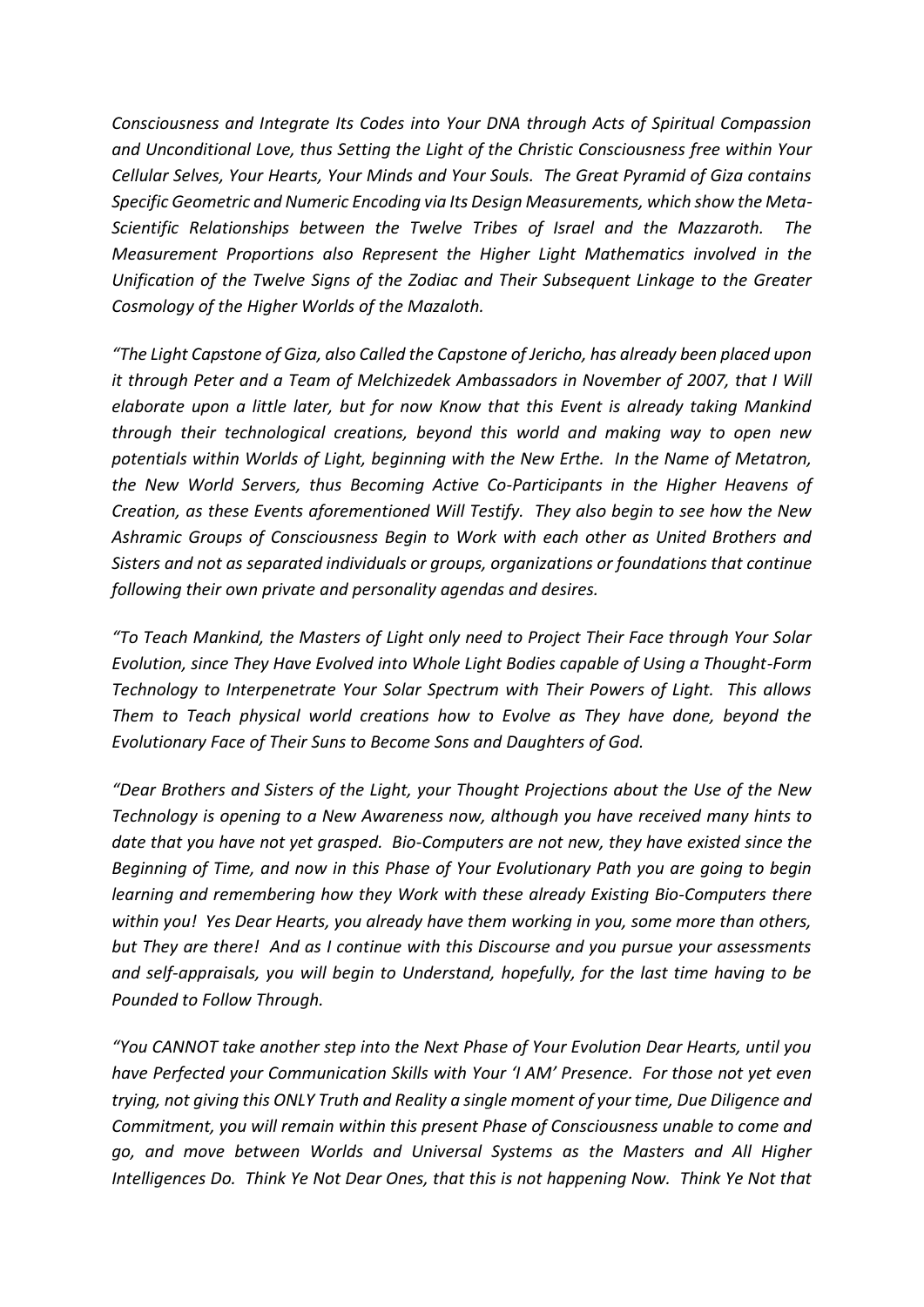*as you look around you into the outer worlds of chaos, that there is not a Whole New World staring you in the face, Calling you to step through the Veils of Time and Space right where you are! Think Ye Not that those who have United here and stayed to this point of This Now Moment that you are not capable of such a transition if you give the Correct and Rightful Applications to YOUR GOD LIFE! For if you think 'Not', you WONT!*

*"If you are still not Listening and continue to follow your own personality desires and denying the Trust of the Conditions of Engaging your 'I AM' Connection to All of God's Creations, then this may be the last chance you have to be at the Forefront of Human Evolution, who shall Open the Gates and Portals to Enter the New Erthe. Don't ever say you were not told or given the first Opportunities to do this! If you do, then accept that that who is telling you, will be your ego-personality. 'Law of Free Will' Dear Ones, 'free will'.*

*"Everything has been prepared for you to make these Transitions in Comfort, Ease and Grace. This is the Work of the Order of Melchizedek and so I Tell you the following to Validate this Statement. In 2006 the New Christ Consciousness was Anchored upon the Earth. In 2007 the first of many yet to come, the First New Capstone of Light was placed over the Pyramid of Giza to prepare for the Alignment of consciousness of mankind to the Consciousness of the Higher Evolutionary Planes of Existence. In 2009 a New Human Consciousness Grid was Created as the Foundational Platform for the Purpose of Reversing the Human Consciousness of the Planet. In 2011 a New Divine Plan (The EGA) was Conceived that was Established to sequentially Infiltrate, Penetrate, Permeate and Activate human consciousness in a whole New Way around the planet, whereby all that has been in preparations for many millions of years, could now begin the Opening of such Gateways into Intergalactic Realms that are the Origins of hundreds of thousands of Human Races who live here upon the Earth. You have passed the Threshold of 2012 that allowed for New Information to penetrate the minds of those who were Open to Receive. The Grids and Ley Lines have been explained in detail not known before, and today Plans are in place to Act upon such Information and Knowledge." End Excerpt.*

**Part 7 Vol 5 – Time Cell Contraction – St Germain, Lord Metatron 10th December 2020**

**LORD METATRON***: "The symbol of the 'I AM' Presence is the Dove and it shall be the Dove that shall Open the Gateways, Vortices and Portals into all other Worlds, Universes and Galaxies. What is the Icon of the EGA? It will be the Dove that shall Open and Release the Time Codes to alternate Time Zones, so if you are going to want to remove yourselves from being locked into this 3rd Dimensional Earth Holographic Sphere, you must complete your Full Integration of the Light Body of the Christ Consciousness of your 'I AM' Presence!*

*"The Re-Construction of your Thought-Forms through 'Be-Coming the 'I AM' Presence shall BE-Come the Individualized Personification of One Another and The One!' In seeking the True Essence of Life, you will ultimately see that you are not separate from the Christ as you seek*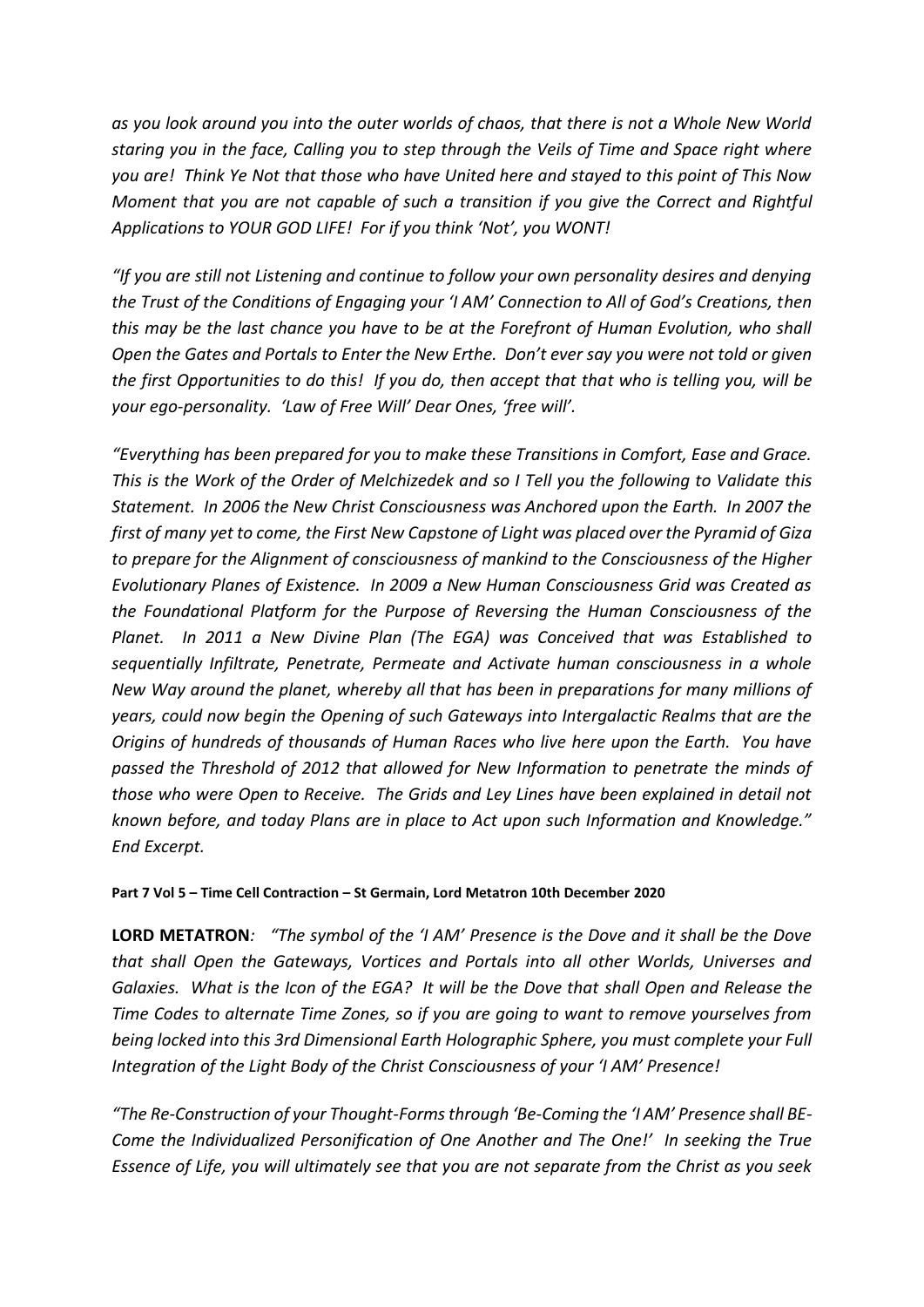*out the True Cosmos and the Hierarchies and Orders of God Intelligences Who Indwell within the Heavenly Realms. Only in the seeking of these Truths shall you Discover the deeper Understandings of Your True Self and Place within the Entirety of All God Creations. You All already know how to do this, but you have encased yourselves within a 3rd Dimensional Plane, having deliberately cut off your own memories. But today these memories are returning, by your own God Design and in so doing all that is required now is to walk Gently through the world with the 9 Fruits of Spirit in your backpack for nourishment and the Truth of Spirit in your Diamond Heart in Divine Faith, while you follow where your 'I AM' Presence Leads you, you will KNOW that you step closer to Home! Think human and you will sit a while along the Path a little longer. Find that Similitude of the Silent Space to Generate your Light Body which will Inherit the Image of the Luminaries.*

*"Your Life Right Now here within this Divine Plan you call the Elemental Grace Alliance, for others they will be with Brothers and Sisters of another Divine Plan by another name, but you are all ONE! These Groups all are now reconnecting the Christed Over Selves as you Use future Science as Science that Guides you into the Multi-Dimensional Space-Time Overlaps of the Cosmoses which are the Keys to going beyond the 3rd Dimensional interludes of chaos and confusion and the use of technology that no longer will support Dear Souls to move forward into Christ Consciousness for many thousands of years to come.*

*"The Divine, whether They be Ascended or unAscended Masters, Shamballa, Hierarchy, God Intelligences, The Elementals, Devas or Angelic Hosts. Even the Plants and Animals are Divine Lifestreams that Teach and Express God's Love! I wish to say to each of you reading or listening to this right Now, Allow yourselves to Live within the Invaluable Spiritual Presence of Joy, Equanimity, Wisdom and Forgiveness in Your Quadrinity Body, as a Restored Light Body, Now choosing ONLY EXPERIENCES that Qualify the Highest Truth of the Resurrection Power that awaits you when you say YES to LIFE!*

*"You have sufficient Knowledge now to Qualify and make your decisions as to which way you wish to see humanity Evolve from here. You Hold the Power of this Decision in your Hands. Use it Wisely Dear Masters.*

*"I Am Metatron, Lord Of Light! End Excerpt.* 

## **Part 4 ENACA – Time Binding/Time Contraction - Lord Melchizedek, 19th July 2019**

**LORD MELCHIZEDEK:** *"'I AM' Lord Melchizedek offering this Illumination for your Journey within this Divine Plan! Think Radiation Temples, Dear Ones. Divine Your Christ Consciousness and Circles of Light! Become the 'I AM' Presence. A 'Time Contraction' is upon you!"* 

*"Dear Sons and Daughters of Man, as Sons and Daughters of God You need to Know that a 'contraction of time' is upon you, indeed! Loosely explained that means that you have before you a crossroad that faces humanity! One Path leads to a planet that will succumb to*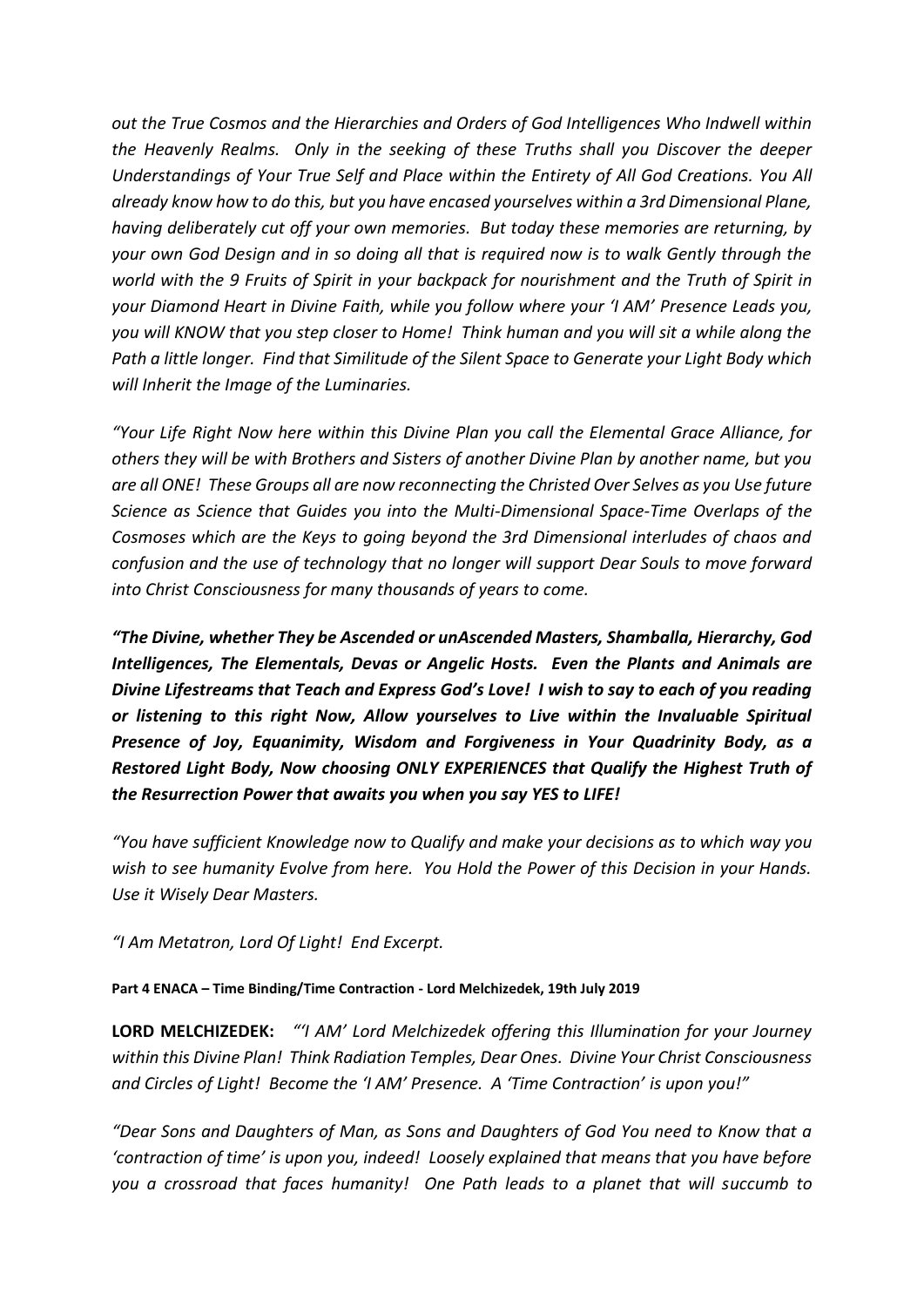*technology and thus will lock humanity into a virtual reality that shall be one of the hardest addictions to ever escape from. The other is one where the use of technology shall allow for the expansion of consciousness whereby that technology will dissolve and be surpassed by God Consciousness within the Higher Octaves of Christ Consciousness. The latter is one that the Human Evolutionary Path was always destined for! So, there is little time now to remove that alternative path, if the mass Ascension of humanity is going to turn themselves upon the Path to Freedom. As the Sons and Daughters Of God, who have the Powers Invested in Them and Who are presently Petitioning for the Grants and Dispensations to turn human heads and hearts away from addictional technology, this is most definitely a New Human Opportunity to be the Salvation of a World in need!* 

*"The New Children upon the Planet cannot afford to be corralled within any more mighty deceptions of false power and limitations. This single choice to turn humanity away from inappropriate technology alone, can place the Evolution of Humanity here on Planet Earth back into their 'Natural Time Cell', but also as Beloved Myra has shared with you, it will allow for the complete dissolution of time so that humanity as a New Species of the Adam/Lilith Kadmon Race, will fulfil its Own Destiny to Live in the Perfected State of the Now Moment expressing the 'I AM' Presence within EVERY Pulse of Life Choice!" End Excerpt.*

**Part 1 - Pallas Athena - Seventh Seal 8 : 8 2017 Lion's Gate - 11th August 2017**

**PALLAS ATHENA:** *"We hear you speak with the tongues of men and women but walk in the Rainbow Hued Light of Truth. We Who Direct your steps are Lifted with Gladness by the courage of your words as you continue to place them into the actions that make up your lives. This We Celebrate and Rejoice, when you break each earthly chain of limitation. With blazing eyes you look inward for the last shreds of bondage and the means to free the Heart, so that it may Open to All.*

*"As a child, you Trusted the Voice within and you yourselves rejoiced in Its exuberance and clarity. You are remembering once again your Roots and Origins and are regaining the Innocence of Youth. As you do, you are being carried swiftly and joyfully ever upward as you open the Unconditional Heart of Acceptance.* 

*"Brothers and Sisters, as you cheer and inspire others, know that We endlessly Supply you with all means necessary to carry out your Divine Work here, and all that you need will Divinely Manifest as if by magic at each point along the way.*

*"Know now that all answers to your questions about Your 'I AM' Presence and Soul Self are accessible at this time. No insight or tool is denied you, as you remember the fullness of your Knowledge and Love.*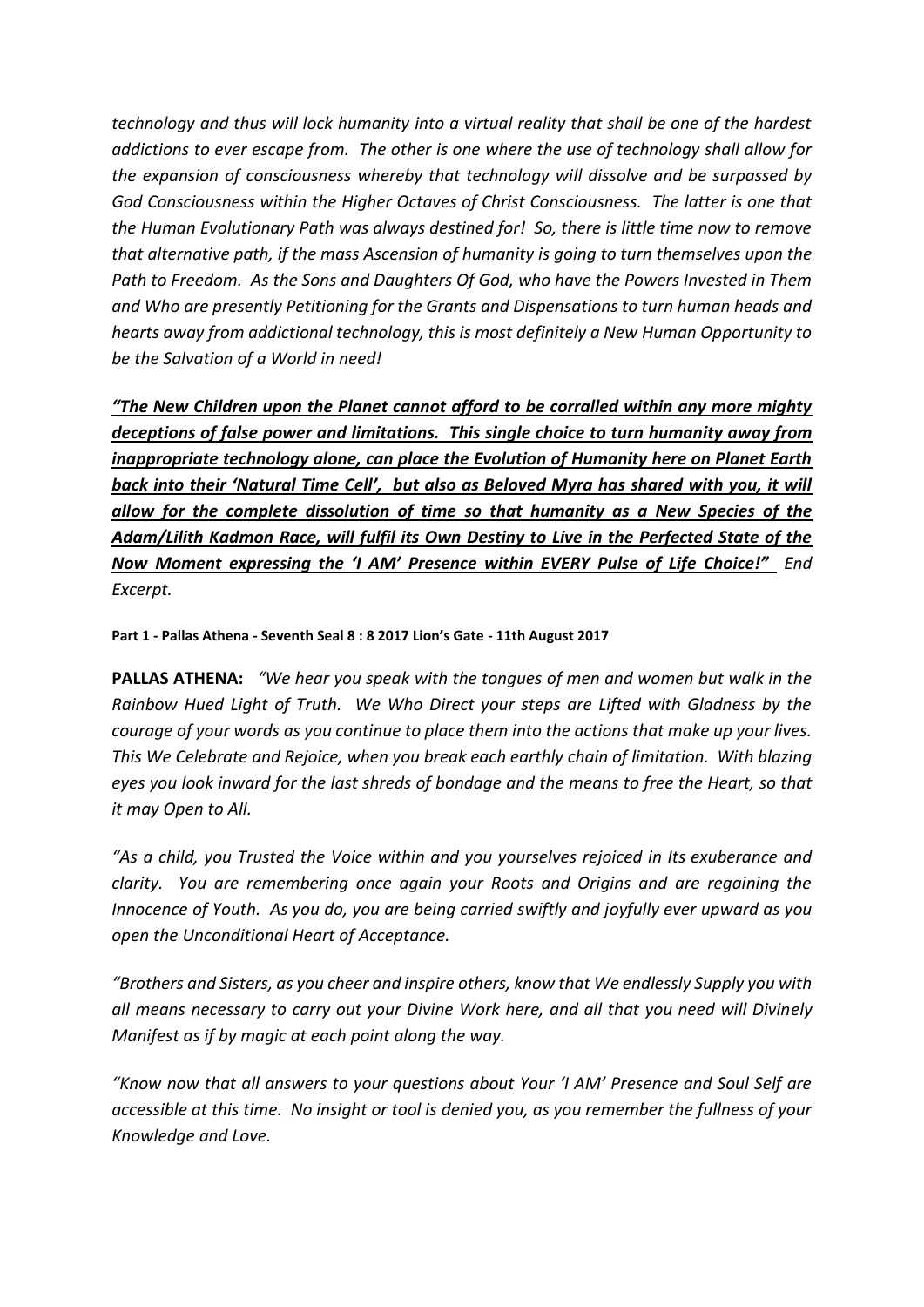*"So, claim your Birth Right, and all Inheritance of Spirit, as you Serve to Anchor and Activate the 12th Ray; as Our HU-Man (Human Universal) Representatives, walking with the dignity and joy of 'Ones' who Love most Greatly.*

*"The 12th Ray of Unity Consciousness or Christ Consciousness is the Golden Ray of the Age of Aquarius and holds the predominant focus of integrating and transcending the dualities of Humanity for the experience of One Unity Consciousness in this New Golden Age. Hence, the message Dear Peter, about the Gold in your dream the night of the 1st of August, after your operation on your knee. The 12th Ray is the Golden Ray of Divine Perfection, so when We told you through this dream 'to begin your preparations now', it was referring to the preparations needed to enter the Initiation of the 12th Golden Ray, while simultaneously Opening the Seventh Seal from your side of the veil, not only for yourselves individually, but for the whole of Humanity."*

# **Grant of Ordinary Release of Instruction.**

*"As a Director who sits upon the Karmic Board of Directors, We have deliberated upon this very Grant. It has been decided unanimously, to offer the Sun of Even Pressure Council this Grant by the Cosmic Law of more than Ordinary Release of Instructions into the Combined Force Field known as the Elemental Grace Alliance. I shall repeat, The Karmic Board of Directors is Granting the Sun of Even Pressure Council, a Dispensation to once again pass through another Ring of Consciousness through a More Than Ordinary Release of Instructions for the Benevolence of Humanity, The Elementals, Devas and Angelic Host Kingdom in Accordance with Cosmic Law.*

*"This has never been offered before in the history of the human evolution anywhere within any God Creation in this way. This Grant is due to several different factors of consideration.*

*Due to the pervading times of chaos within human consciousness that has escalated to a level of need, to provide a greater calling for assistance within human existence to create more advanced awareness's of the Qualities of Life and Freedoms of Spirit through Divine Precipitation and Etherealization according to Universal Law.*

*The Continued and Sustained Commitment and Dedication of the Disciples of the Elemental Grace Alliance who have shown beyond any reasonable doubt, their unwavering Service to this Divine Plan.*

*There have been several changing dynamics of consciousness within the 'free will' of human choice, once again slowing down the present unfurling and expansion of human consciousness. We refer here to the potentials of warring conflicts. We wish to see an alternative potentiality to occur.*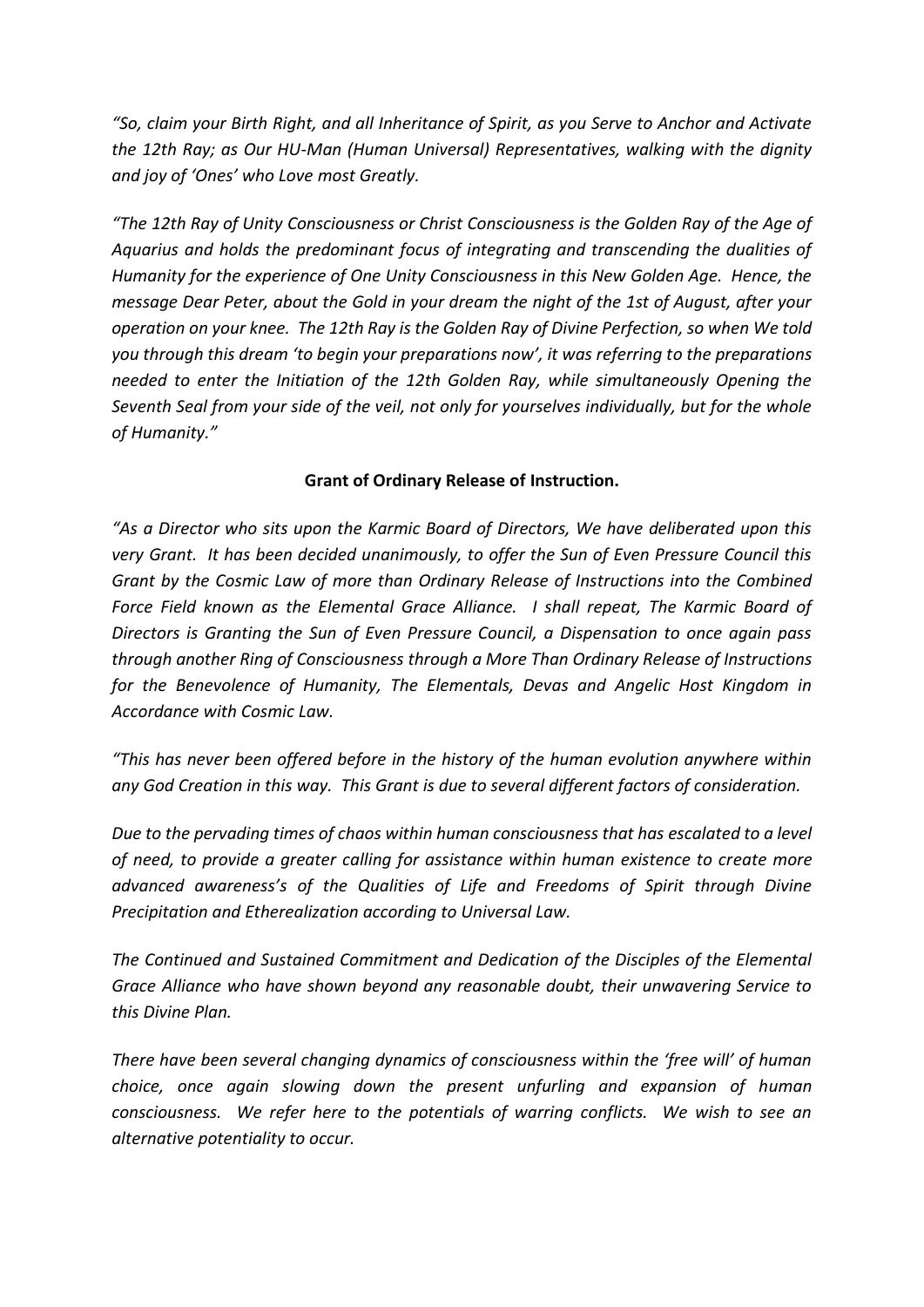*The need for greater interaction between human beings on the ground and their Divine Sponsors.* 

*"Should you wish to feel into this more deeply, to understand Our Motives and Justifications here, I would invite all who are reading this to revisit the Proposals put forward within the Elemental Grace Alliance. These were given for good reason and some have opened themselves for further discussion and deliberation by you, the Sun of Even Pressure Council. Hence, the beginning of the Grant of more than Ordinary Release of Instructions.*

*"I shall leave this here for now, to ponder over and ask for your due diligence on this at your earliest conveniences."* 

## **Goddess Of Truth**

*"I, Chohan Pallas Athena, assumed the Office of the Goddess of Truth for this Evolution after Beloved Godmother Vesta Evolved into Her Higher Aspects and Roles of Responsibility. This Embodiment of Goddess of Truth is sustained within the Etheric Temple of Truth over the Island of Crete. I was one of the first Cosmic Vestal Virgins under the Sponsorship of Beloved Vesta and held the Virtue of Truth within the Electronic Belt around the Solar Sun. This responsibility required me to draw the Truth from all Ages past, allowing Me Concrete Knowledge, thus my Patronage with the 5th Ray.*

*"I tell you this Dear Souls, the conscious cultivation of Truth, Harmony, Peace, Wisdom and Balance, the sustaining of Divine Radiance, is never an accident. To understand Truth you must become Truth through living in the Radiance of whatever measure of Purity God has given to you. Expanding it further by conscious effort you will find at last a 'thinning of the veil' and eventually the 'Peaceful Valley' will prove to be no mirage, for you will have entered into the Shangri-La or World of Divine Perfection which the Father is.* 

*"Oh, Precious Ones, We long for you to feel OUR FEELINGS, OUR CONVICTIONS, OUR LOVE, and to endeavour to stir within you a DESIRE TO BECOME that which YOU can Divinely Manifest.* 

*"We would not speak to you on something Miraculous which you could not attain, any more than you would tell a child that he or she could accomplish something that was beyond his/her talents or capacities. That would be incorrect, even cruel. We NEVER present an idea for Manifestation which We have not carefully deliberated upon, and for which, with much contemplation and invocation, We, having looked over the life streams chosen for their potential ability to Serve Our Cause, We make Our choices.* 

*"It is a beautiful sight when a being desires to bring forth new movement or a cause - to see that being presented to Vesta to vest it with the Power to bring it forth, and then, in*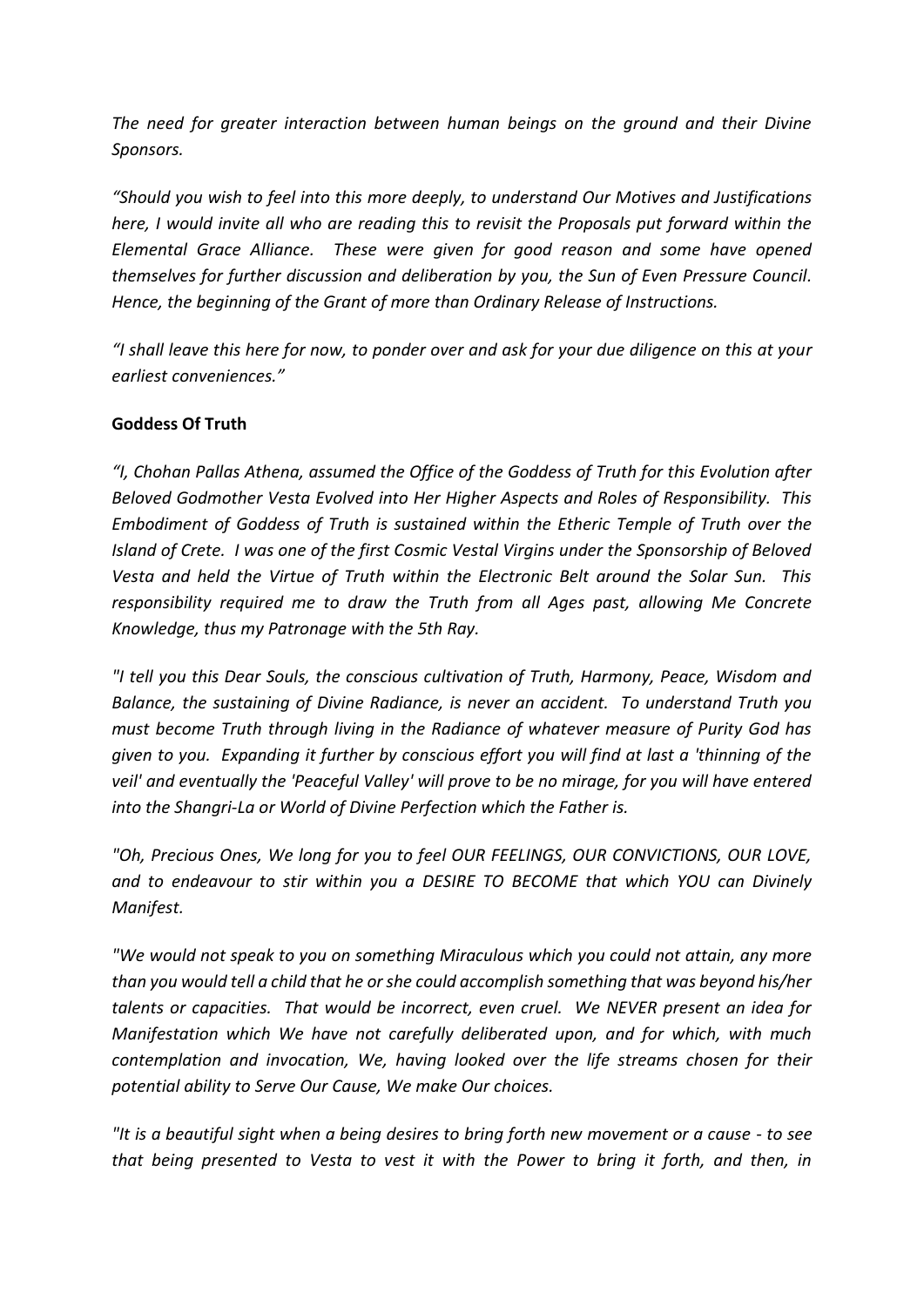*cooperation with certain Ascended Master Sponsors, go through the Seven Spheres and look at the Glory of the Causal Bodies, and ask for the assistance of certain ones who are prepared. You see, I AM the Godmother of Messengers - yes, all of the Messengers that carry the Word. The Word of Truth, no matter how limited its expression, carries part of My Life through it. And when the Beloved Vesta Invests HER Energy to a life stream into a cause pertaining to the carrying of Truth to mankind, or any evolutionary scheme, then such a one must come to Me.* 

*"Beloved Hearts, You have earned the Right to come before Me, so that I may Endow and Bestow All My Qualities and Virtues upon you. Few know of this Process and for good reason. I have shared with you today with the Intention to Ignite the Golden Flame of the 12th Ray within your Hearts. I have come to hold the Seventh Seal Open from both sides of the veil so that you may have greater capacities to receive the Grant of more than Ordinary Release of Instructions into the Combined Force Field known as the Elemental Grace Alliance.*

*"Should you accept these offerings and opportunities, discuss the procedure you would all like to embrace and it shall be Given Unto You All, both individually and as a Group.*

*"Thank you for your Patience, Your Dedication, Your Focus of Intentions to become the Christed Ones that Bridge the gaps of Consciousness within Humanity and for the Elementals, Devas, Angelic Host Kingdoms.*

*"I Am The Chohan Pallas Athena in Your Service, Embracing each of you with the Mother's Love and the Joy of Life Itself in Truth! Call upon Me once again after you have reached your decisions, so We may together proceed with Enthusiasm, Readiness and Zeal." End Excerpt.*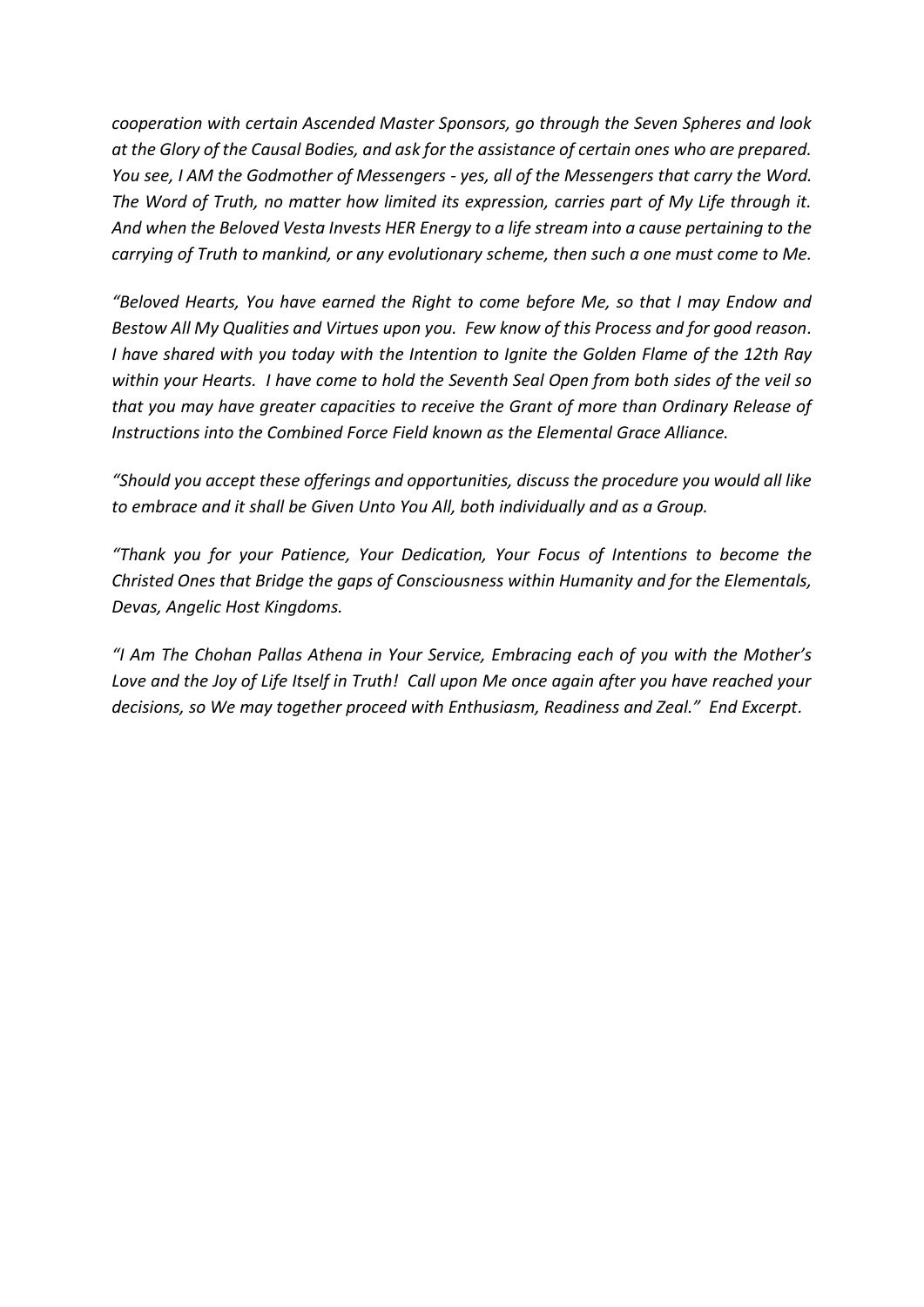## **Part 4 – Ascension Alchemy Class – Corona Virus vs Electromagnetic Wave forms – IAMEGA Alchemy and The Application to God Life – St Germain 1st April 2020**

INVOCATION: Beloved Mighty God 'I AM', We Face Your Eternal Sunrise of the Great Central Sun and Receive, Through the Mighty Solar Sun, Your Radiance and Activity Ever Shining Sacred White Fire Cosmic Christ Love and Light! We then Turn to Face Humanity and Earth and Allow That Love and Light To Shine Upon Them! Oh Mighty 'I AM' Presence Help Us to Maintain and Sustain this Focus and Intensity with the Love In Action of Valour! We Call Forth the Immortal, Cosmic Christ Freedom, Wisdom and Power, Ever Burning on the Altar of Our Eternal Hearts. We Call Forth the Divine Virtues of Peace, Harmony, Harmlessness, Faith, Purity and Divine Order as Our Armour of Truth, Ever Held Firm By Our Beloved 'I AM' Presence and the Ascended Masters Who Stand Forth in Their 'I AM' God Radiance and Truth Beside Us. Beloved All-Provider, You Who Art Our Inexhaustible Supply, Our Sufficiency in All things, You Who Have Placed in Our Hearts a Great Desire to Give Forth Unto the World Our Holy Service so that Humanity may Find Peace, Healing and Harmony in All They Do. As the United Conscious Ashramic Group Soul Incarnate Expand and Sustains Our Work for the Greatest Good of All Concerned in God's Holy Name, We Go With You. Beloved 'I AM', Beloved 'I AM', Beloved 'I AM'!

St GERMAIN: Greetings Dear Ones, May You Pass Every Test! Today is the 1<sup>st</sup> April, and I can tell you what I Am going to share this day is no April Fool's Joke! It is serious enough to correct All the imbalances of the world's present disproportions or, if sufficient individuals are unable to see the Truth about the need for Obedience to their 'I AM' Presence, at these Levels of Awareness, such inequalities may continue to be held in place by ignorance and lack of Higher Knowledge. I accept that some reading this may feel that I Am being My *'crabby fellow self'*, but be assured, when I speak in these ways it is because it's needed for the Highest Good of All Concerned. So read into it as you will, but We have a great deal to get through in such a short amount of time, and it will be the most important information ever disclosed to you to date! A 'Time Contraction' or 'Time Binding' is all around you RIGHT NOW, and it is Vital that you all see this in its Correct Light and Illumination.

Remember, you all have given Covenants to accept such more than ordinary Release of Instructions, but you CANNOT be given Authority as to How things Will Act Out here if you do not follow the Power you have held in Readiness to Project Forth, without accepting such Powers unwaveringly, unequivocally, without delay or denial, in Full Co-Operation, Participation and Qualification through your Mighty 'I AM' Presence! Today is another 'Key Turning' Point for those of the Elemental Grace Alliance, the SOEPC and 'I AM' Authority Alchemy Class here upon the Front Line of Human Evolution, Who KNOW without any shadow of a doubt, that They are here, as the Second Coming of the Christed Beings, to make a difference, not a temporal respite or reprieve, but a Real, Causal Healing that will set Planet Earth and Humanity upon a Brand New Light Trajectory into its Next Dimensional Shift, and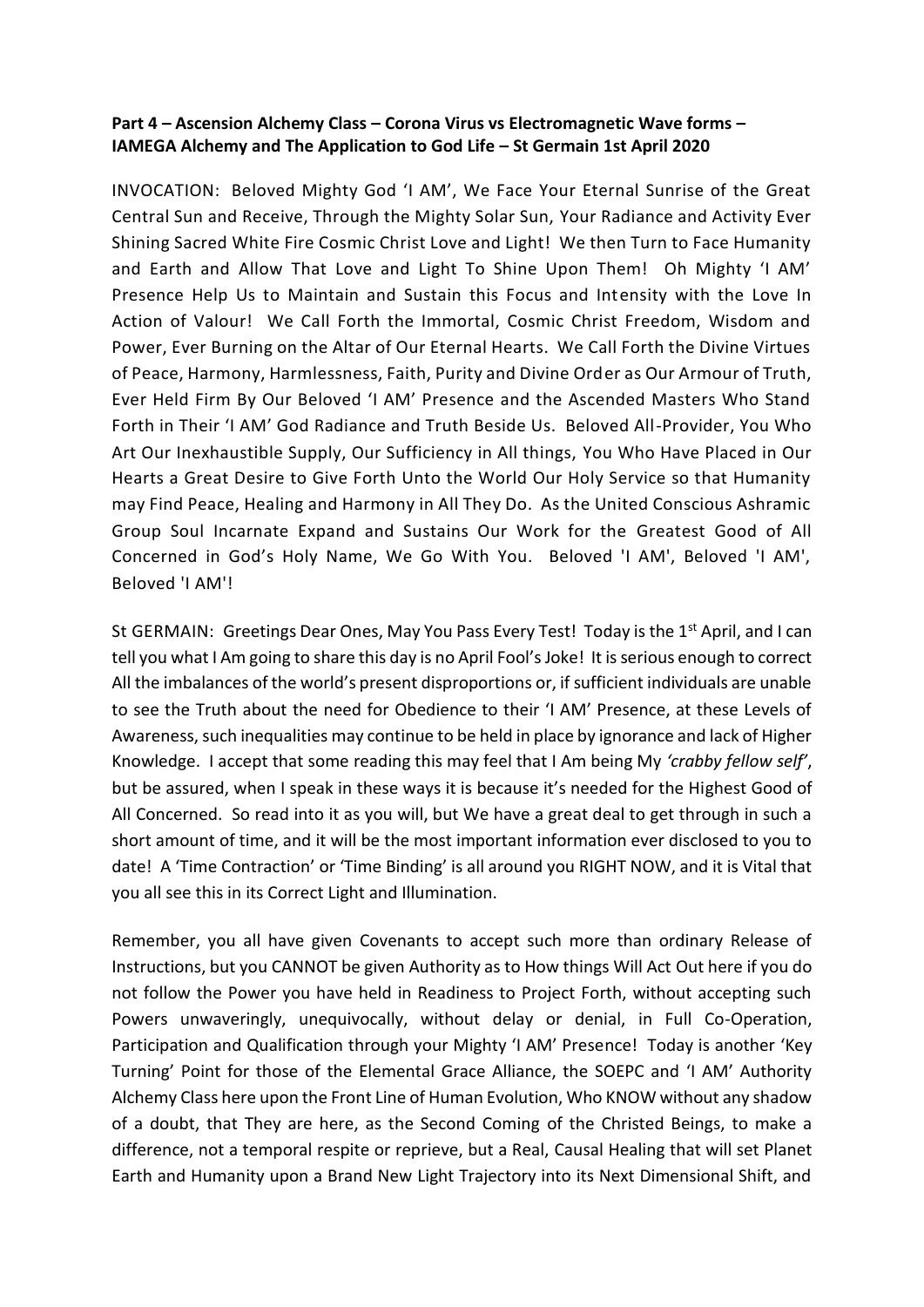may I say without the interference of any dark, malicious or ill intentional entities or beings, either incarnate in human or humanoid form or travelling around the planet or within the ethers or astral archetypal realms up to the 9<sup>th</sup> Dimension, being present.

Yesterday, I presented to you the 'Absolute Truth' about 'Creative Father Consciousness' and through Our Beloved Brother Jesus The Christ, this Truth has been detailed sufficiently to get My Messages across to you in these few Discourses, that could ordinarily be seen as totally unacceptable in terms of human understanding or awareness to accede and comply as Truth. As We move through the Focal Points of today, I will, in due course, also Demonstrate to you the Truth of just how much the EGA is in fact, in the most part, following Our Divine Impressions along with your Own 'I AM' Inner Guidance. More and more every day now WE can see just how the EGA's Telepathic Communications within the Group is expanding. This is Wonderful Intelligence for Us! So please keep this up! You are going to need these Qualities even more as We Move Forward Now!

You have been hearing a great deal from around the world about this corona virus or more specifically the Corvid-19 virus. The name corona virus is the strain of virus characteristics and the specific virus is called the Corvid-19. This strain, in 1918, began as a conscious virus that attacks the respiratory functions of the lungs, basically, that had the ability to cause death through the prevention of oxygen from passing into the blood stream obstructing of congesting the pores within. There is also a condition that relates to dryness that would indicate lack of emotion (*hydration/water*) both within the human body, and thus indicating that the virus itself is made up of thoughtforms (*with lack of emotion*) in its original intended use by its creators and Design by God.

Much of the information being shared by both general scientific/medical information and those from a Higher Esoteric perspective do not contain all the Truth. However, the Truth is neither thus far, touched upon the Absolute Truth of The Creative Father Consciousness. All information does present facets of the Truth, but also much is being spread to create confusion, fear and dis-orientation between individuals, communities, medical professions and world governments or insufficient Qualification.

As Jesus has Disclosed within His Christ Letter 1 tells of just how misinformation, mainly through TV and other social media programs can mis-represent, but it can also be very effectively spread by electronic and technically advance mechanisms and devices that share no visions, or words or even feelings (emotional content) such as your IT Devices and those machinations that support such dissemination of fear, misinformation, not limited to the mental realms, but actually are far more dangerous when they pass into the emotional and physical bodies, without conscious awareness; that is wave forms that are magnified by electro-magnetic machines and technologies. And that is what is happening here on the planet right now with, the so called *'corona viruses'*.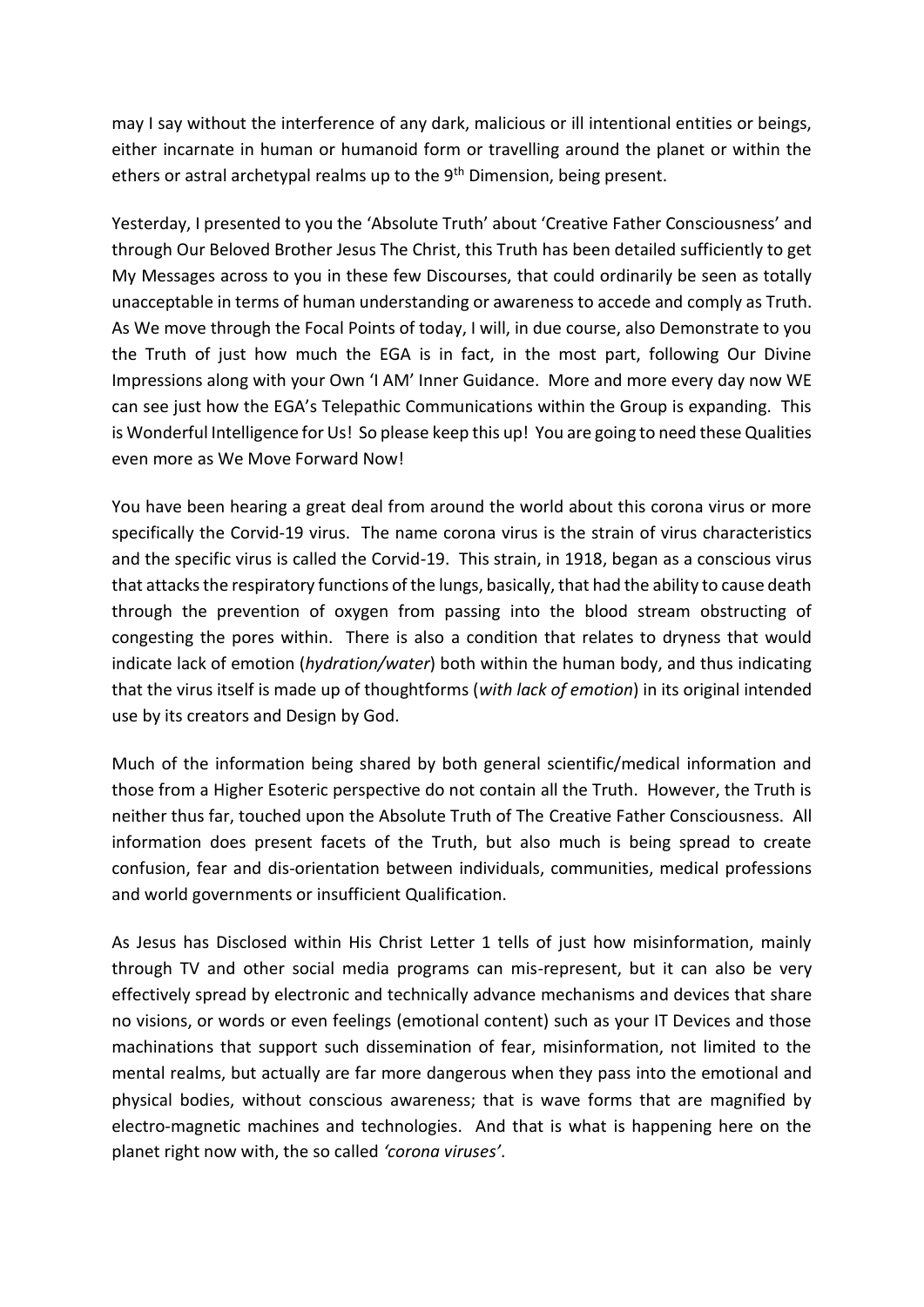Be Mindful Dear Hearts, that Corvid-19 is now an actual physical virus which does contain the ability to spread like wildfire around the world, yet it is not a natural living form or organism, it is a dormant cell that has been programmed mentally at first and then physically by the thoughtforms of human beings in varying degrees, that will activate within particular environments, manufactured from similar viruses you have called Spanish Flu, Hong Kong Flu, SARS, MERS and Ebola Flu. All of these are similar in nature and were the result of similar mis-created or mal-intended use of human consciousness. All of these have one thing in common, that is little known around the world in the public arena, only now coming to awareness due to the rollouts of the 5G telecommunications systems around the world and the dangers and immanent devastations to come from them!

The deaths of around 50 million Dear Souls of the so-called Spanish Flu world pandemic was not *'caused'* by any virus as declared by the powers to be, but by the advent of the wireless communication systems developed by the US in wartime upon their own Naval Bases. We brought to your attention very recently the power of the spoken word! But when amplified by technology it can reach amplification by 100 million times plus, the original human voice. And for these waves to travel around the world, such amplifications were necessary to receive such invisible modes of communication and indeed surveillance and control intentions. This is what Beloved Charles Fillmore through Master Hilarion told you in the Discourse about Divine Faith:

*"Radio (1930) is opening up a new field of activity in the use of the spoken word. A newspaper article on the wireless telephone says:* 

*"Do you happen to know that a single word spoken in Lower Broadway, New York, among the skyscrapers, could break every pane of glass in adjacent buildings and create a disturbance that would be felt for a mile in every direction?*

*"The human voice, transformed into electrical energy for wireless transmission, develops 270 horsepower. The power of ten men is equal to one horse-power. The human voice electrified for wireless purposes is equivalent to the power of 2,700 men. In the various processes that step up a voice for radio transmission across the Atlantic ocean, it becomes 135,000 times more powerful than when uttered by the person sending the message. Thus, starting with an initial energy of 1/1,000th of an electric watt, the voice is boosted by a powerful station until it is intensified 100 million times."* End Excerpt.

Although opening up in radio broadcasts in 1930, the US War Time machine had already developed and effectively used such amplifications to send radio waves and magnetic impulses around the world to exchange information as aforementioned. It was the effects upon the human bodies that made those who died, ill. The human biology cannot, without correct frequential vibrational balancing, live within such an unstable condition. It was reported; *'Navy and Marine patients totaling 121,225 were admitted at Navy medical*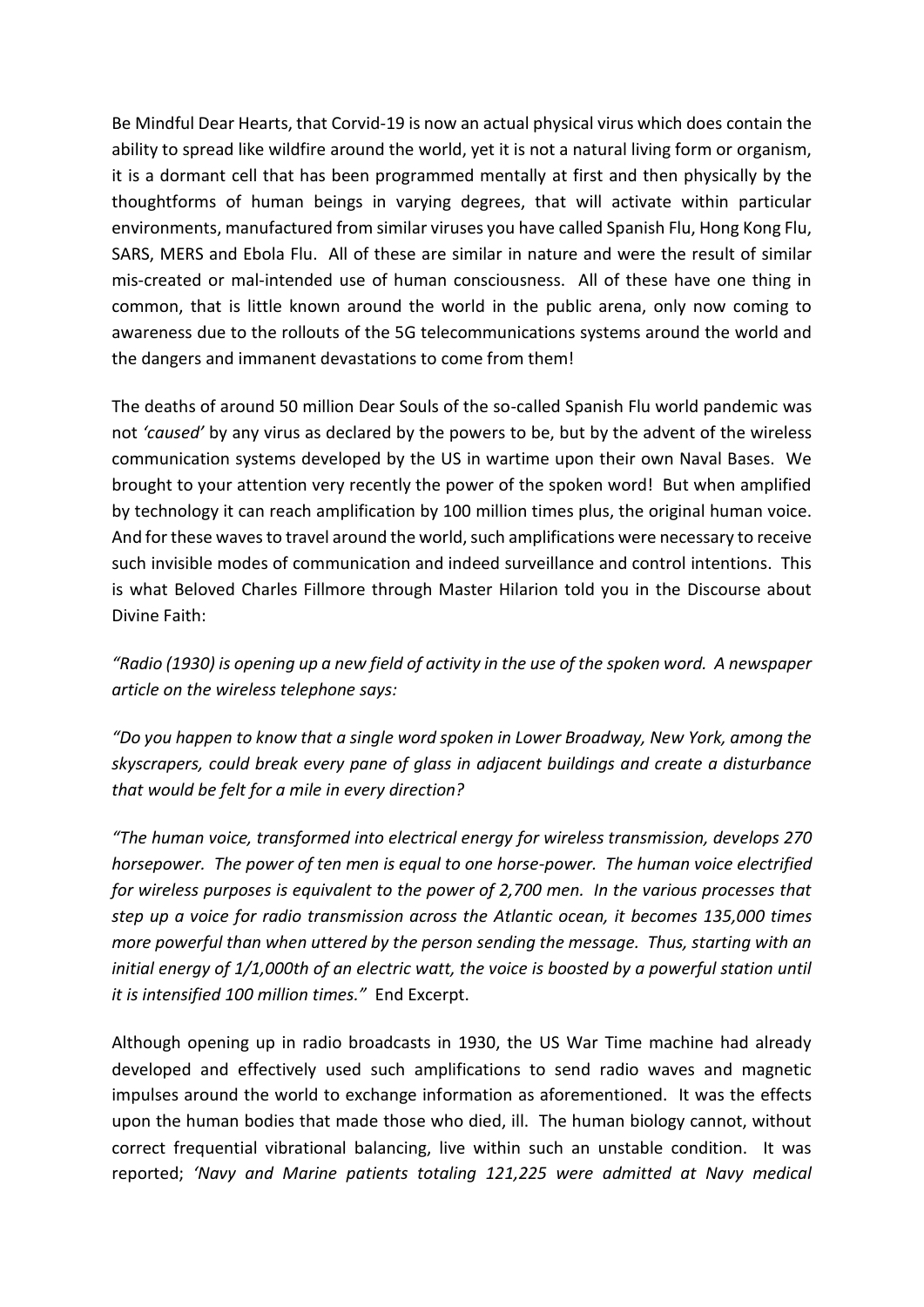*facilities with influenza. Of these patients, 4,158 died of the virus, and sick patients spent over one million sick days in these facilities worldwide'*. It was not the flu that created these deaths or tens of millions that followed, but the radio war form that was having an extreme adverse effect upon the natural electromagnetic human nervous system that attacked the human respiratory system.

Let us not go into details of Hong Kong Flu, Ebola Virus, SARS or MERS or indeed the Corvid-19, for you can in your own time Qualify these in relationship to the advent and implementation of new ways of using wave forms, such as radio waves, microwaves, infrared radiation, visible light, ultraviolet radiation, nuclear radiation, magnetism, X-rays and gamma rays that have been tested and rolled out around the world, that have been covered up by the advent of human intervention using contagious viruses. For you will find just like Wuhan in China, Italy and Spain, were the first to rollout 5G Technology! Follow the virus trails and their location in which they began, and you shall begin to discover the Truth that has intentionally been intended to keep you corralled within the dark force's programs to control humanity in every form and in every field of life. So, I will ask this; there are presently over 100,000 satellites now tracking around your world, all specifically designed among other things, to control 5G rollout and collect information from humanity for surveillance and control purposes. If one hundred thousand can begin such a death rate, what would another hundred or two or three or more create? For that is what is planned for space right now! We shall speak of vaccines loaded with nano-technologies and they will be used, later, for these are the source of such satellites to gather the biological results of these strategies.

## *Do your homework and find your own Truth! You do not have to believe what I Am telling you.*

I do not wish to be distracted from the Focus herein so that is enough about the identity of the corona virus as a source of any such pandemic for now. The pandemic is not organic in nature, it is spiritual, mental, emotional and physical human consciousness, sent forth by those who remain in power through lower vibrational consciousness of those who wish to control every aspect of human life!

Just before I move on, I wish to bring to your attention why the virus attacks the respiratory system. If we look at the metaphysical meaning of *'respiration',* you will find that this simply comes down to the *'room to breathe',* the *'right to breathe'*, the *'ability to be within your own freedom'.* When you cannot breathe properly, you will find yourself very constricted, unable to move, think or act because the struggle to breathe limits your right to live in any way, even in the most basic of life expressions. And this can be seen quite clearly by what is happening right now right across the world, where humanity is being confined within their own homes without the opportunity to breathe freely, be themselves naturally, be able to do what comes innate from within. That is the physical manifestation of the virus, placing everyone in isolation, confinement. Yet the way you will rise above all of this is through, as your Beloved Sister Sue shared recently, 'ISOLATION' - I sun/SON ation; or going within to find True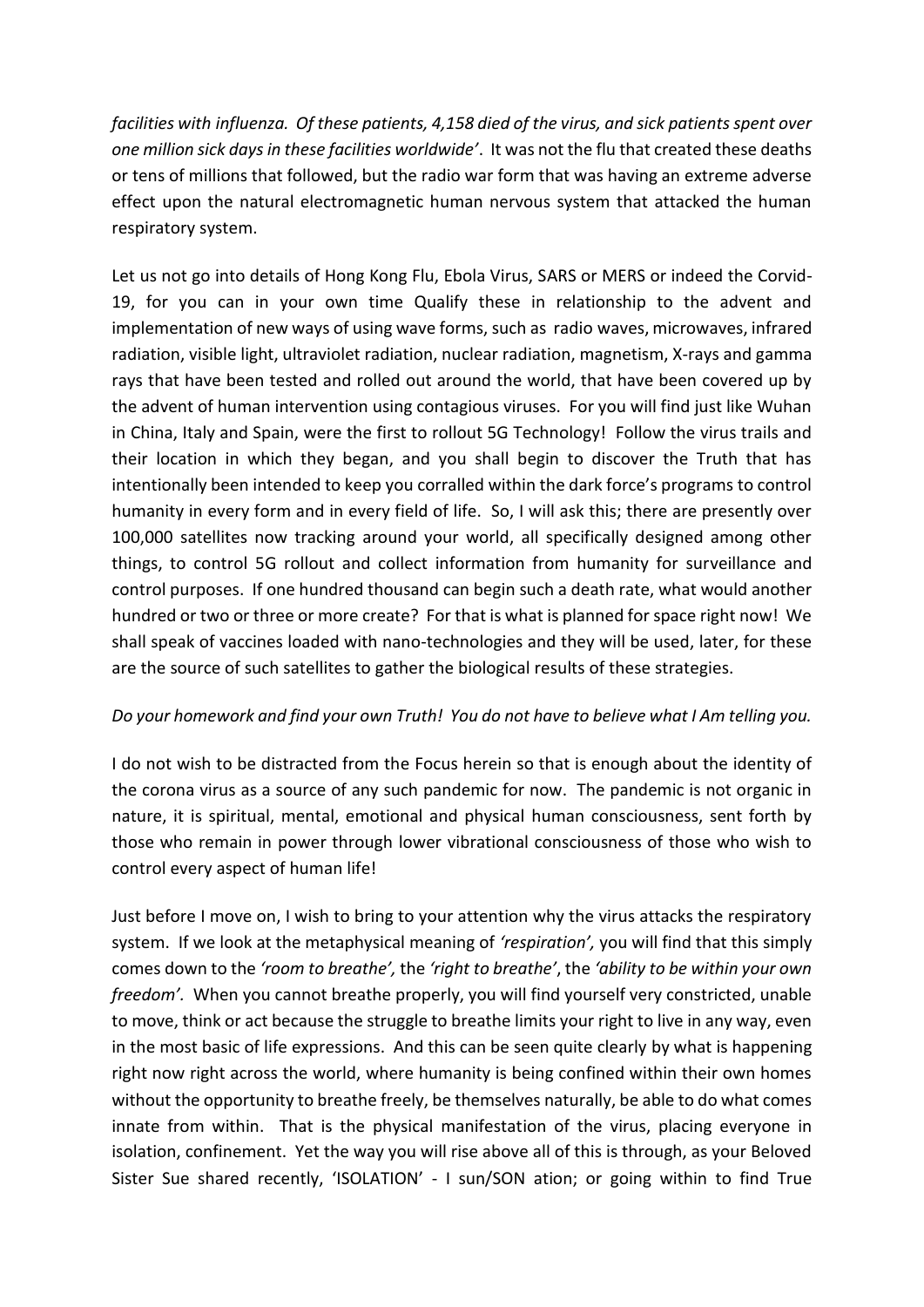Freedom where one can be themselves in action, breathe easy in life in action, sharing the Truth of Who They Truly are in Love of the Son Daughtership or 'I AM' Presence in Action, finding the Natural Grace, Beauty and Peace in the Rightful Application of God Life in Action. Simply put, without fear!

So many Dear Hearts are so busy living the outer life that they totally deny their Inner Self, or the Truth of their own Reality. Their God Reality! And here My Beloved Brothers and Sisters is where God is far Greater in His, Her Wisdom and this world calamity can now be turned finally, not only against all those dark forces, but to wake up an entire world, all within One Almighty Sweep of God's Power of The Cosmic Christ Blue Lightning Fire Substance around the Globe. And that is why we are here today, Together As One Unity Mighty Forcefield. Yes many will die, seen as the virus, but in Truth through the fear of what is known as death! Fear of Life itself. Afraid to step forward to be heard and who have sadly come to certain times within their lives as this time where their own health, spiritually, mentally, emotionally and physically have taken their lives to a point where they simply will not be able to correct their past in this lifetime.

Yes there will be friendly casualties in this war against the dark, but nothing is by chance, all shall be streamed according to their Light! Life does not end Dear Ones after death of the physical life and while friends and family may pass over, know that many should have been allowed to do so before this situation has come to this point. Mostly, humanity does not understand the life process and tries to hold onto life when that life mission for an individual is complete. So many are kept alive that really serves no purpose and even in so many cases, just prolongs pain and suffering that is unnecessary on both sides, in human evolution. Natural passing is not a crime, it is a Celebration in these cases Dear Hearts. When they arrive Home they are Loved, Cared for and Restored on every level of their condition they endured within physical body. All you who are reading this will understand what is being said here! Grief is a whole other matter, but that is not related to the one how has passed over, but the ones who remain on your side of the veil. This is another topic, and not appropriate for this Discourse.

It is not My Intention to draw these Discourses out, so I will now introduce another very important point that will require each of your own Qualification to understand the depth of what is coming next! For this I must now turn your awareness and focus to the Work I did with Beloved Guy Ballard in the Unveiled Mysteries experiences that allowed for much more in depth Higher Wisdom and indeed Justice to be Applied Correctly to God Life.

**GUY BALLARD:** *"This priest of ancient days," Saint Germain explained, "is now your son." A lesser priest appeared whom I immediately felt I knew, and he remarked: "The assisting priest was yourself." We entered the Inner Sanctuary and saw the vestal virgin guarding the Sacred Fire. She whom I now beheld was Lotus, my beloved Twin Ray, whom I met and married some years ago, and who is the mother of our son.*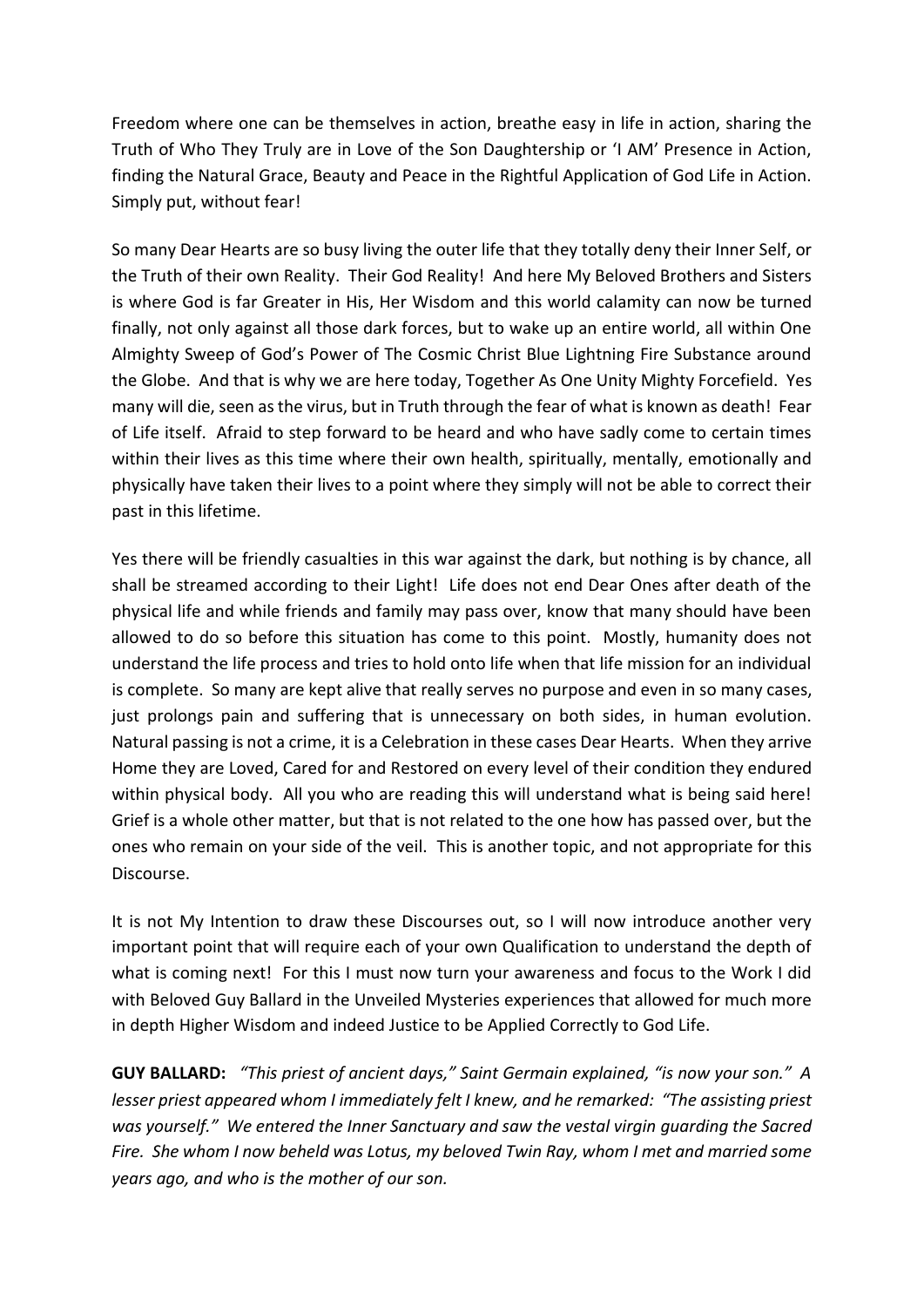*The scene changed and we saw a visiting prince from a distant province plan to seize the vestal virgin for his bride. All seemed to go well until the High Priest was shown a vision of what was about to take place. It disturbed him, but he kept his own counsel. Standing guard as the slaves of the prince entered, he watched them approach the Sanctuary. As they came nearer, he stepped forward and spoke but one word that meant:*

*"Stop!" One slave, bolder than the rest, came on. The High Priest warned him back, but still he came nearer. When he reached a certain Sacred Circle of force which emanated from the Altar, the priest no longer hesitated. He stepped to the outer edge of that Protecting Radiance, raised his right hand, and pointed directly at the slave. A flash of Flame shot forth like lightning, and the slave fell lifeless to the floor. The prince, who was watching, came forward in an insane rage.*

*"Stop!" commanded the priest again in a voice like a clap of thunder. The prince hesitated for a moment, stunned by the very power of the word, and the priest continued: "Listen to me! You shall not desecrate the Highest of God's Gifts to the Temple of Life. Begone! Before you follow the example of your too brazen and misdirected slave."*

*The High Priest was fully conscious of the power he could wield, and as he stood watching the prince, he was the very embodiment of self-control of illimitable force consciously held in obedience to his will. He was Majesty, crowned with Eternal Power. The will of the prince was powerful also, but he had no control over himself; and as another wave of blind rage swept over him when he found himself again opposed, and giving full vent to lust, he rushed forward. The priest quick as a flash raised his hand. The Flame flashed out a second time and the prince followed the fate of his former slave.*

*Saint Germain turned to me and explained the experience still further. "You see," he began, "that is the way the quality within every force reacts upon the one who sends it out. The prince and his slave came with the qualities of hate, selfishness, and depravity within their feelings, and when the priest directed the force of which he was the master toward them, it took on their qualities the moment it touched their auras. He merely turned their own feelings and selfishness back upon themselves. The priest in his unselfish effort to protect another was himself also protected."*

*That incident closed, the scene of splendor vanished, and again we stood amidst the temple ruins. Saint Germain revealed still more to me which may not be recorded here. "There is only one way," he went on, "to avoid the cosmic wheel of cause and effect, the necessity for reembodiment and that is through the conscious effort to comprehend the Law of Life. One must earnestly seek the God Within, make permanent, conscious contact with that Inner Self, and hold firmly to it in the face of every condition in the outer life. It will be my pleasure and privilege to show you more, but only for the instruction it will bring to yourself and others. Come! We must now return."* End Excerpt.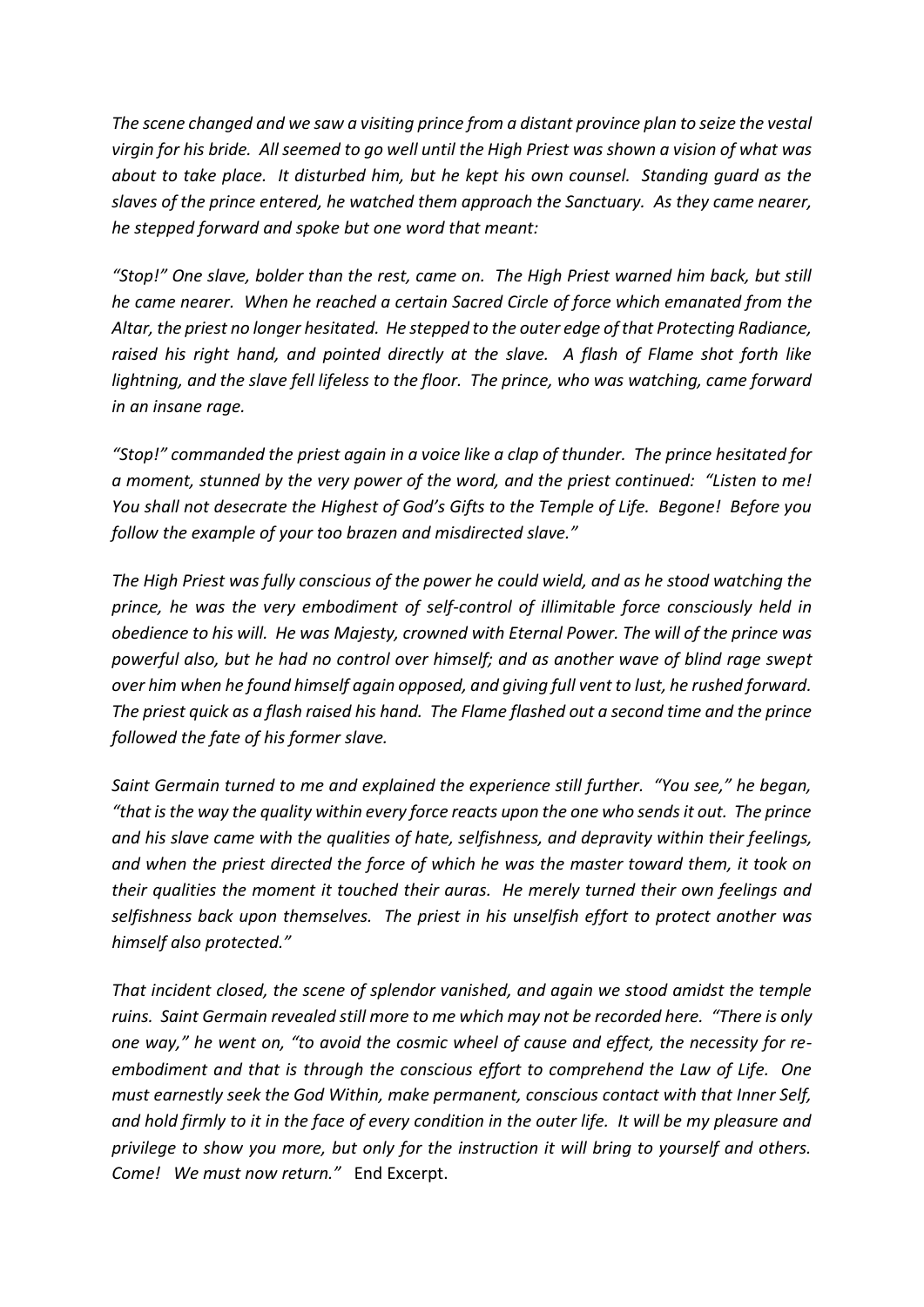This may seem like a very strange thing to place within the context of these Discourses. But I have so for a reason! That reason I shall ask that you contemplate overnight, before I reveal the Truth of what its purpose is tomorrow! I tell you however, I will be streaming everyone's consciousness and thought processes of this Instruction, for it shall play a very important part of what will follow. Take then, whatever time you need to Qualify it in relationship to your present life before this time tomorrow; that is the corona virus and the disempowerment those with ill intentions are having upon your life and those around you! We will be closing this Trilogy tomorrow and I want to see all that I have shared to date in these two Discourses have reach a level of Understanding that will be needed to take the next step.

Take the Path of Least Resistance!

No Longer Seek Further That Which Is Seen,

Rather Seek ONLY Now That Which Is Unseen!

May You Pass Every Test.

'I AM' Your Holy Brother - St Germain

BENEDICTION: We Give Praise and Thanks That Your Mighty Presence is Always and In All Ways the Governing Intelligence, the Love Enfolding, the Light Illumining. We Give Praise and Thanks for the 12 Virtues From the Great Central Sun of Our Beingness, Divine Love, Divine Faith, Divine Strength, Divine Wisdom- Justice-Judgment, Divine Will, Divine Power, Divine Imagination, Divine Understanding, Divine Order, Divine Zeal, Divine Regeneration-Life and Divine Elimination. May We, As the Conscious Soul Incarnate, Radiate These Qualities of the Christ Jesus Into the World and the Soul Life of All Kingdoms in Nature, its Mergence and Synthesis, where All Life Meets and Merges into a Consciousness of the One Life, the Soul Life of All Kingdoms in Nature, Radiating from the Planet Into and Throughout into the Universe and Cosmos, Wherein the Soul Life of the Many is Fused and Synthesized Into the One Divine Purpose, Divine Love, Divine Order and Where all Beings are Streamed by their Life Consciousness with Divine Justice through Your Perfection of God's Wisdom. May These Virtues and Cosmic Laws Be Forever Our Mighty Protection.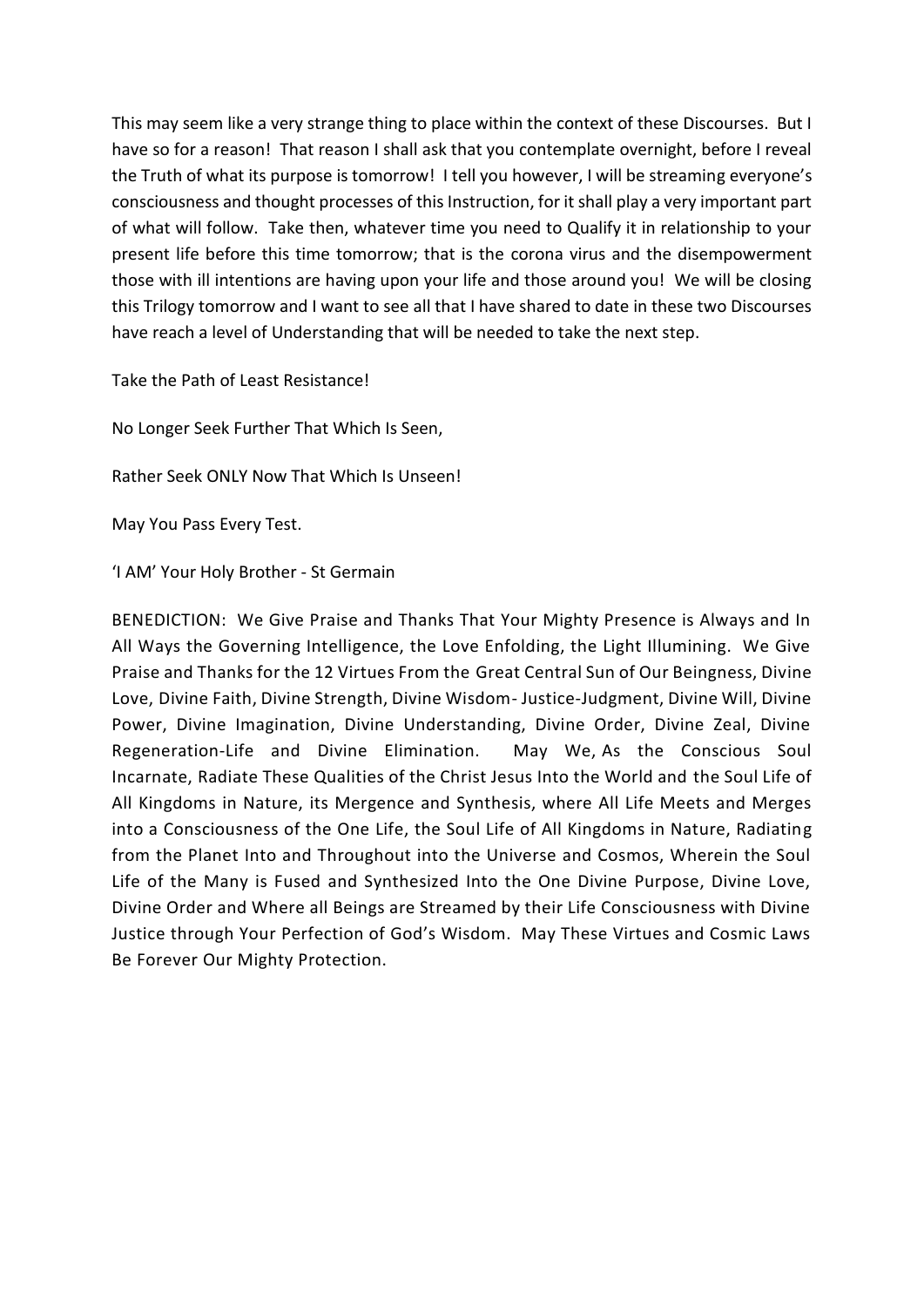# *Activating the 24 pairs of chromosomes for Greater Access to the Higher Consciousness and Dimensional Awareness*

#### **Kryon - Berkeley Springs, WV - Three Future Potentials - April 15, 2018**

**KRYON:** *"Innate, the smart body within the multidimensional Human Being, is going to evolve and begin to use that 24th pair of chromosomes that you think you don't have. We have given you the information in the past that you can only see 23 chromosome pairs with your modern equipment. The 24th is still there, but multidimensional. It is not yet understood, seen or recognized. There are actual hints that can be deciphered that would tell a biologist that "something is unbalanced and should be more complete," but the pair is basically invisible in 3D.*

*"This multidimensional, 24th pair is the one the Pleiadeans manipulated when they moved around your old linear set of chromosomes within your DNA to a set of apparently 23. This is what gave you the ability to have Knowledge of the Creator, God inside, the choice of high and low consciousness, and the ability to create elegant music, art, poetry and painting. It's your Adam and Eve story.*

*"Dear ones, when consciousness starts to increase on this planet and you start to measure and use quantum things, Number 24 will reveal itself within the double helix. Then you will have a revelation: "There's more than We thought!" That's when quantum patterning will begin to show itself, and chemistry and physics will be put together and studied in ways they always should have been."* End Excerpt.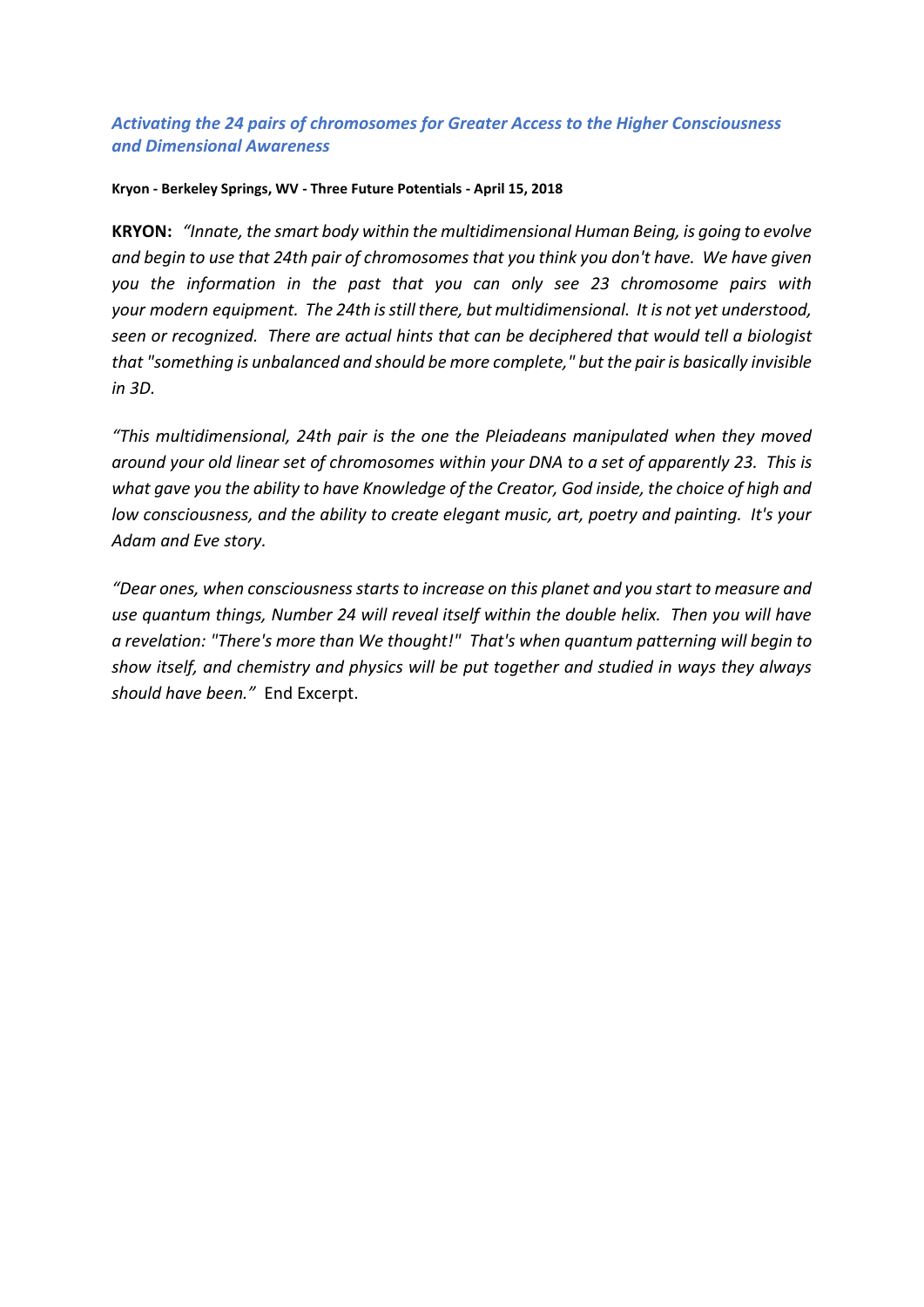## *Meeting the Master of Your Soul!*

#### **Part 2 – Introduction To The Cosmic Christ Love - Law of Attrition – St Germain, 10th October, 2021**

**ST GERMAIN***: "But you must stay True to Your 'I AM' Presence, else fall back into the old ways which no longer will Serve the Master that Resides Within you! As We are Speaking of Be-Coming the Master again, yesterday I placed within My Discourse an Excerpt to help spark your Memories. The Discourse excerpt spoke of being a Human Prototype. Did you pick up on the bullet that said* 

*Came to Earth as a Soul Incarnate of an Ascended Master.*

*"I will say no more about this at this time, apart from this. As this seeps deeper into your Conscious Awareness, if it so sparks any responses within you; if this is True, what does this mean to you, how would you respond??? Qualify, Qualify, Qualify!"* End Excerpt.

### **Series 1 Part 5 - Divine Economy – Sending Forth the Sound - Master Djwhal Khul, 13th November 2019**

**DJWHAL KHUL:** *"To prevent as best We can any problems of misunderstanding here that potentially could miscreate wrongful action, due to lack of awareness, We must expand upon this for you. Remember, Our aim here is to provide as much information so as not to fall into such traps of the old human consciousness. Of course this is a common problem of all of you. When you say 'form', you are thinking of the physical appearance. If you can, lift your concept of form, a form aside from the physical reflection or the reflected appearance of it; A Form Is An Activity, An Intelligent Activity, An Activity Of Devic Lives. A Form Is A Devic Activity. (We will come back to the mention of Devic Lives and Devic Form another time but for now let us not go there, as it shall open up into a much greater subject matter that best not detract from the Discourses at hand right herein. "For instance, the consciousness grasps a meaning. What is Consciousness Evolving? It is evolving consciousness, 'That of Being'. As consciousness grasps or comes into an awareness, an ever-greater awareness of reality or of that which it is, this is meaning. And it must give that meaning Life. This is its nature. Life is, or the Form is Life, it is Intelligent Activity. The outer appearance is simply the reflection of that. For instance, what is the Real Form of the mental activity, the astral activity, the etheric activity through which that consciousness is moving or manifesting itself?*

*"The Consciousness which is Identified as Soul, the Conscious Soul Incarnate, cognizes this Real Form. This Activity is a part of the Consciousness; it is the prototype or the archetype to which the Soul is receptive, and he or she knows what direction or what form he or she will have these energies take. If you look for forms such as you see in the physical plane of appearance, you will never receive the Impress of the Prototype. Detach from form as you know form. I would like to give you much more regarding form, because again, you could be making a very grave mistake here if you only perceive form as a physical presence. The consciousness that is imprisoned within the instrumentality and identified with it must (in*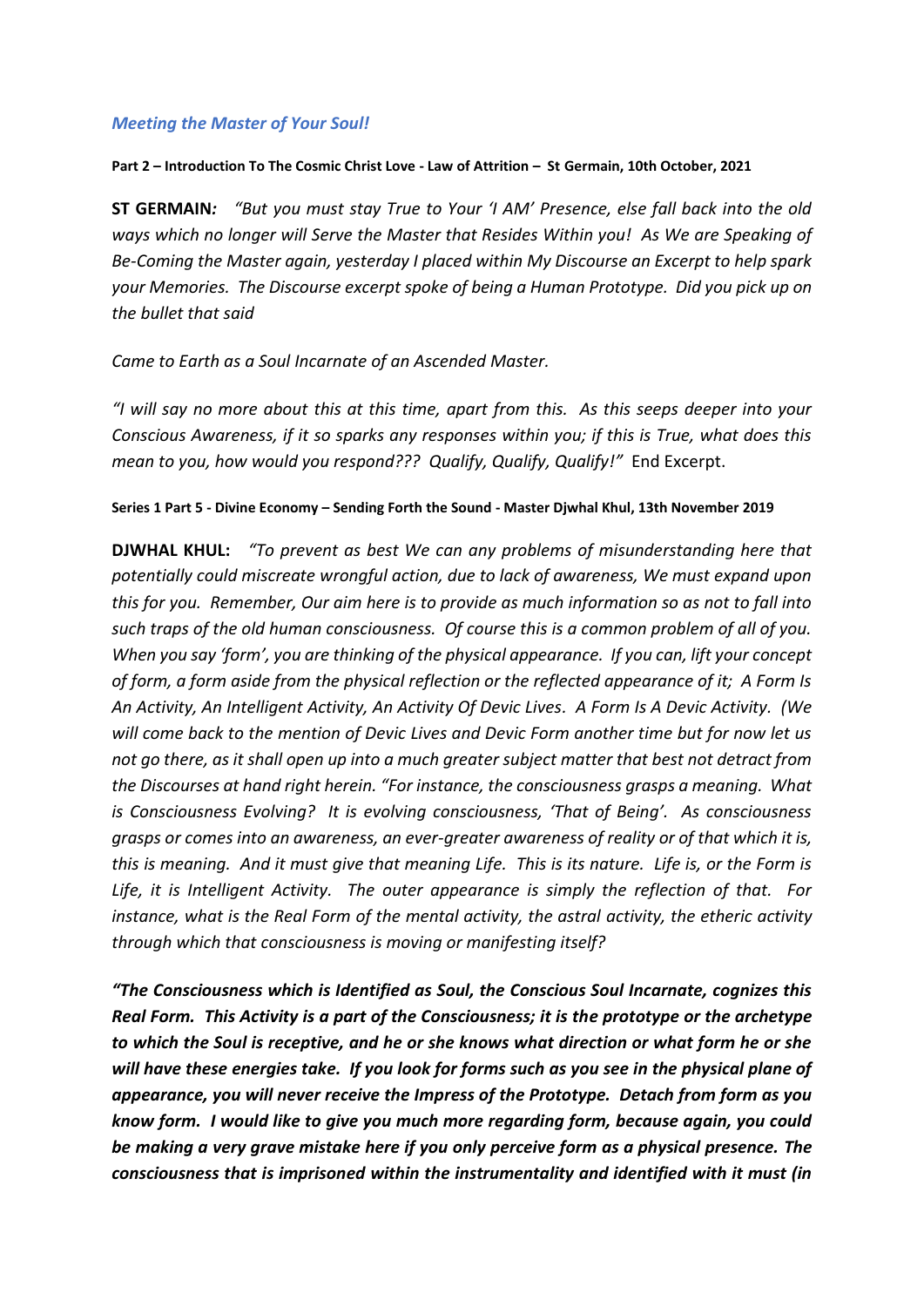*terms of form, and in order to carry out the magic) create a predetermined form. But think again. Any function of the consciousness must Serve its Evolution (its growth and development) and that of all of that consciousness with which it is related. That Form must Serve its own Consciousness, its Own Self, and all Consciousness with which it is related. Whatsoever that Focus of Consciousness is building or doing, through whatever function, it is building meaning."* End Excerpt.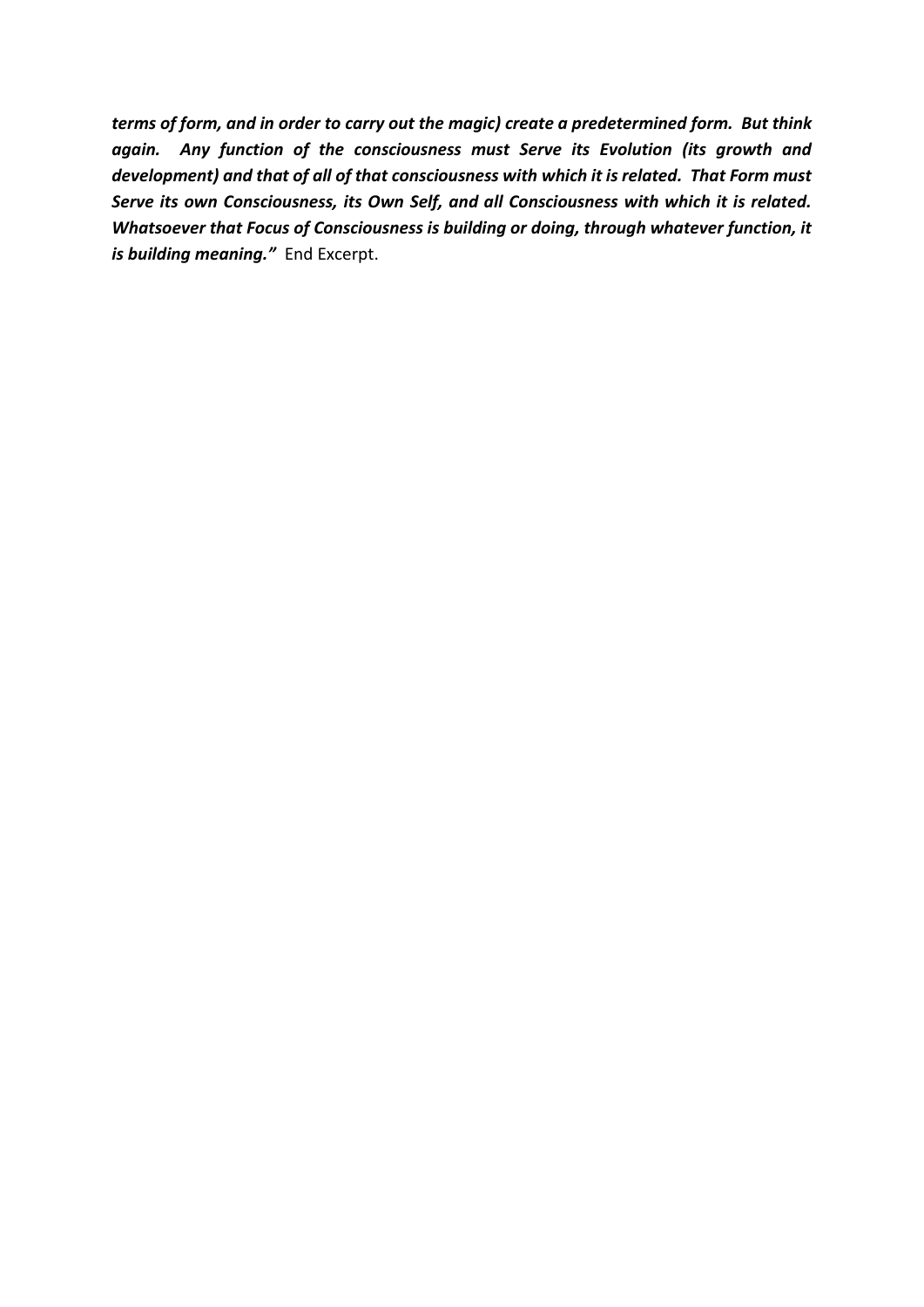# **DECREE: I AM THE RESURRECTION AND THE LIFE OF THE TWELVE MIND POWERS FOR THE RESURRECTION OF THE LIGHT BODY.**

I Am One With My I Am Presence And I Am One With The I Am Presence Of Every Man, Woman And Child In This World And What I Invoke For Myself, I Invoke In Equal Measure, Also For Them, And I Begin....

I Am The Resurrection And The Life Of The Immaculate Concept Of The Royal Blue Fire Of Faith, Perfected In The Life And Body Of Christ Through Peter And Lydia, And Through The Crown Chakra, Divinely, Electro-Magnetically Active In The Brain's Cranial Region...

I Am The Resurrection And The Life Of The Immaculate Concept Of The Lemon-Yellow Fire Of Strength, Perfected In The Life And Body Of Christ By Andreas And Ruth, And Through The Spinal Column, As A Conduit, Divinely, Electro-Magnetically Active In The Spinal Cord And Nerves...

I Am The Resurrection And The Life Of The Immaculate Concept Of The White Fire Of Love, Perfected In The Life And Body Of Christ Through John And Rebecca, And Through The Heart Chakra, Divinely Working Electro-Magnetically In The Heart, Blood Circulation And Lymphatic System...

I Am The Resurrection And The Life Of The Immaculate Concept Of The Green Fire Of Wisdom, Perfected In The Life And Body Of Christ Through Jacobus, Son Of Zebedeeus And Mirabisha, And Through The Third Eye Chakra, Divinely Active Electro-Magnetically In The Pituitary And The Endocrine System...

I Am The Resurrection And The Life Of The Immaculate Concept Of The Heavenly Blue Fire Of Will, Perfected In The Life And Body Of Christ Through Mattheus And Maria Of Magdalena, And Through The Throat Chakra, Divinely Active Electro-Magnetically In The Respiratory System...

I Am The Resurrection And The Life Of The Immaculate Concept Of The Deep Aquamarine Fire Of Power, Perfected In The Life And Body Of Christ Through Philippus And Maria Martha, And Through The Throat Chakra, Divinely Active Electro-Magnetically In The Larynx, Muscles And Limbs...

I Am The Resurrection And The Life Of The Immaculate Concept Of The Crystal-Clear Fire Of Imagination, Perfected In The Life And Body Of Christ By Nathaniel Bartholomew And Lourda, And Through The Third Eye Chakra, Divinely Active Electro-Magnetically In The Thalamus...

I Am The Resurrection And The Life Of The Immaculate Concept Of The Creamy Yellow Fire Of Understanding, Perfected In The Life And Body Of Christ Through Thomas And Sara, And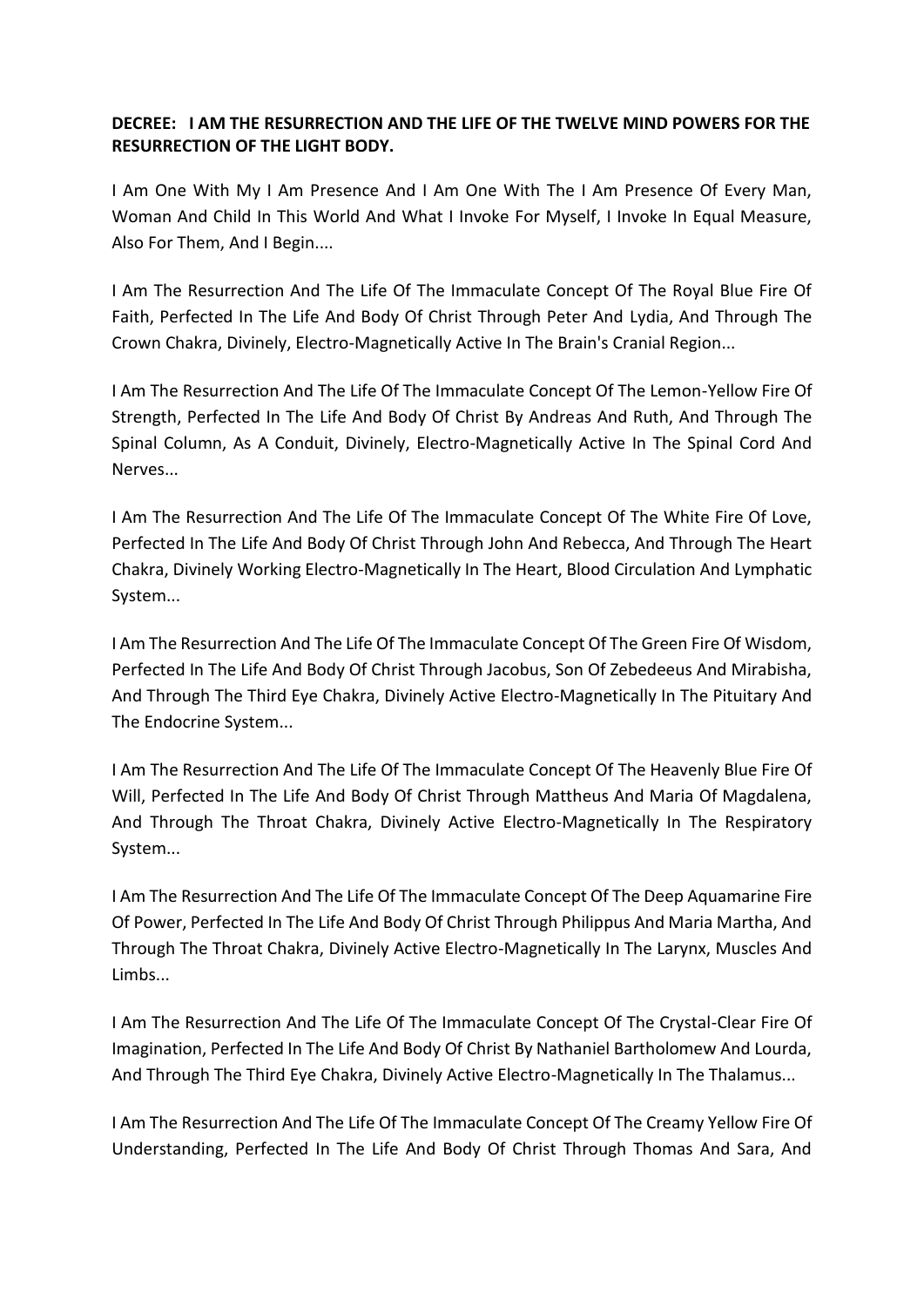Through The Five Lesser Senses, Divinely Active Electro-Magnetically In The Senses Of Taste, Smell, Touch, Hearing And Sight...

I Am The Resurrection And The Life Of The Immaculate Concept Of The Mustard Yellow Fire Of Order, Perfected In The Life And Body Of Christ Through Jacobus, Son Of Alphaeus And Elizabeth, And Through The Solar Plexus Centre, Divinely Active Electro-Magnetically In The Digestive System, The Skeleton And The Skin...

I Am The Resurrection And The Life Of The Immaculate Concept Of The Rose Pink Fire Of Zeal, Perfected In The Life And Body Of Christ By Simon The Cananaean And Judith, And Through The Third Eye Chakra, Divinely Active Electro-Magnetically In The Hypothalamus And Medulla Oblongata …

I Am The Resurrection And The Life Of The Immaculate Concept Of The Ruby Red Fire Of Regeneration, Perfected In The Life And Body Of Christ By Judas Iscariot And Maria Of Canaan, And Through The Regenerative System, Divinely Active Electro-Magnetically In The Reproductive System...

I Am The Resurrection And The Life Of The Immaculate Concept Of The Violet Fire Of Elimination, Perfected In The Life And Body Of Christ By Jude Thaddaeus And Miriam, And Through The Sacral Chakra, Divinely Active Electro-Magnetically In The Urinary System And The Bowels...

I Am The Resurrection And The Life Of The Immaculate Concept Of The Golden Fire Of The Light Body, Perfected In The Life And Body Of Christ Through Jesus The Christ And Maria Magdalene, And Through The I Am Presence, In A Divine Way, Electro-Magnetically Active In The Light Body...

And So It Is, So It Is, So It Is,

I'm So Grateful, So Grateful, So Infinitely Grateful.